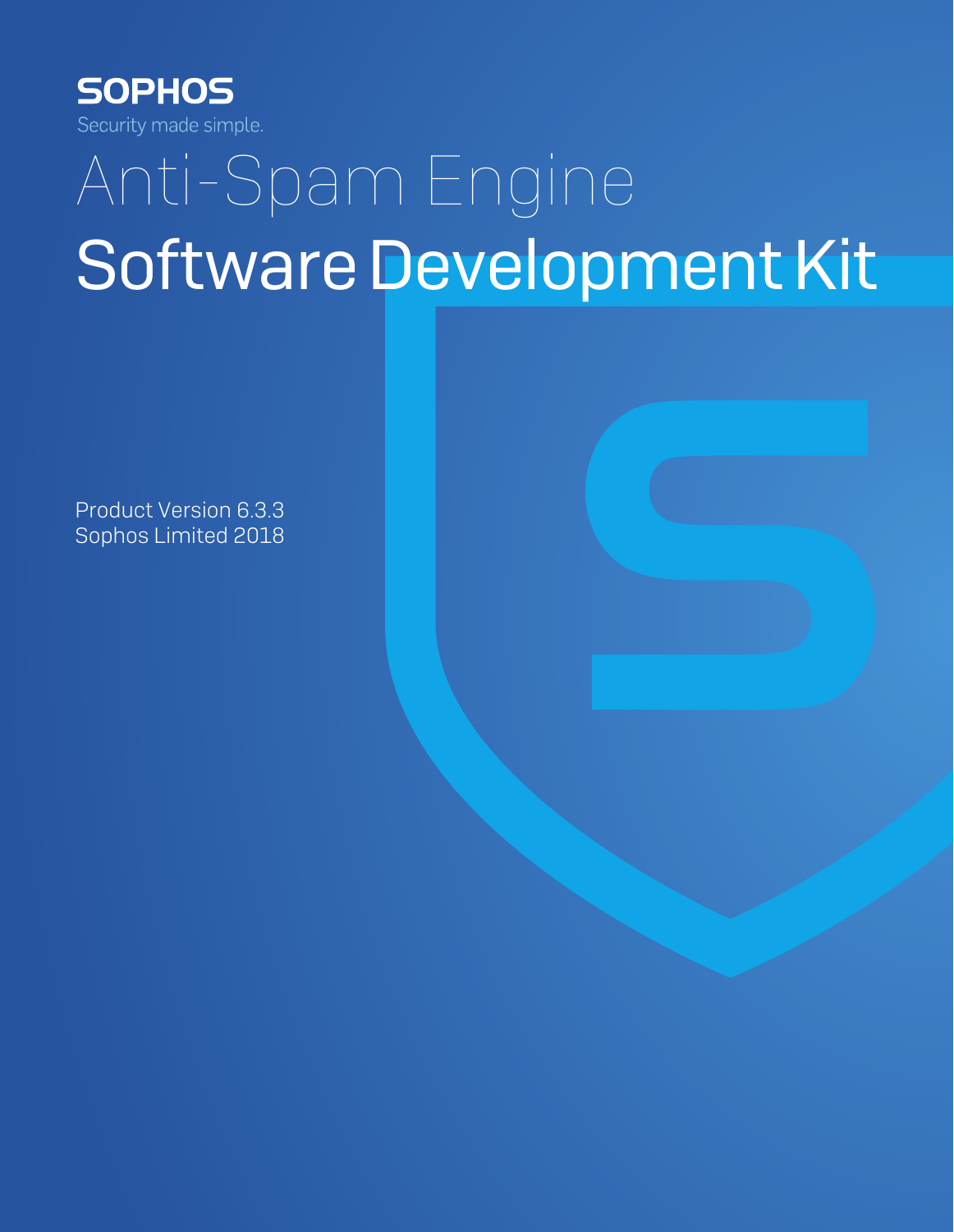# Contents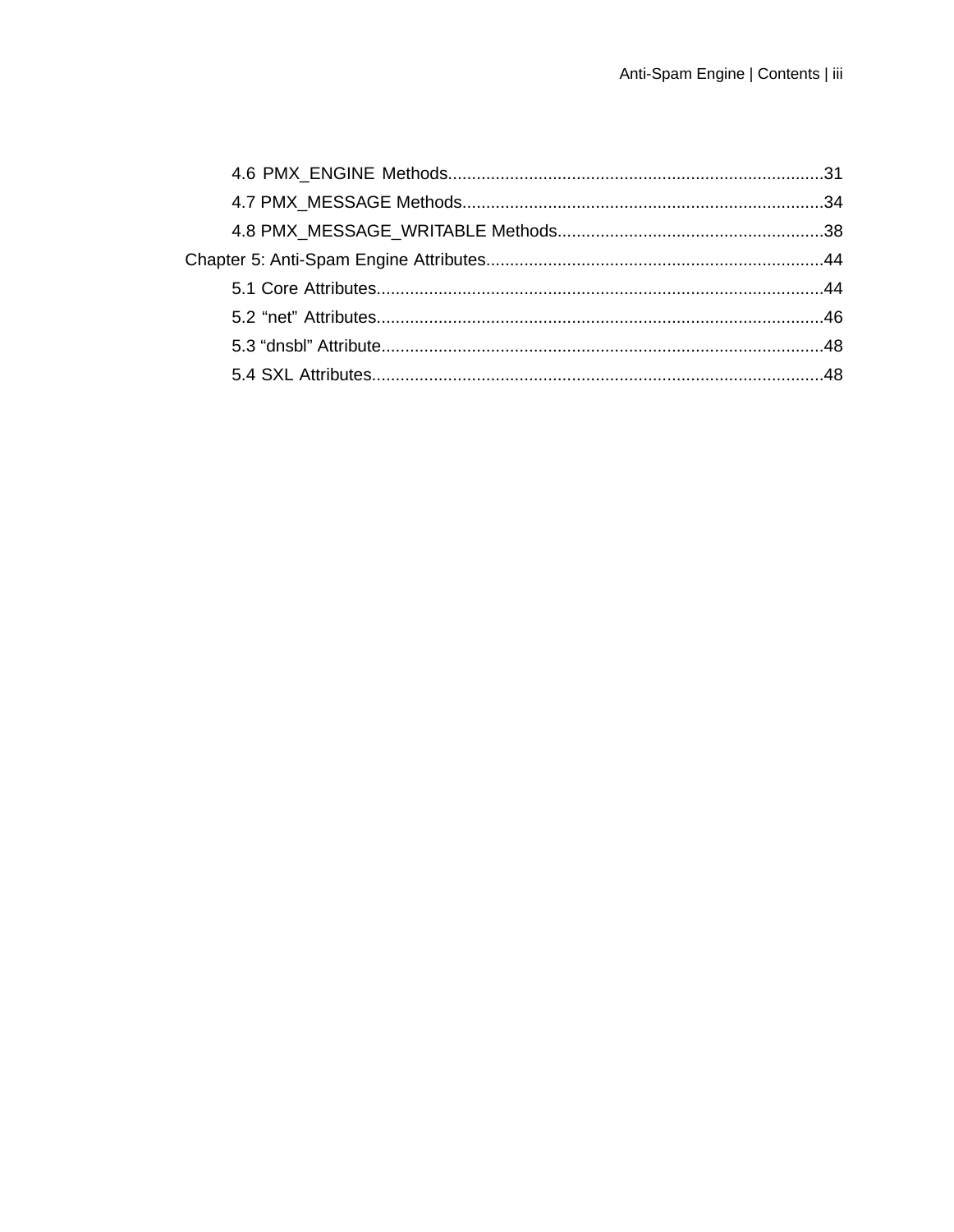# <span id="page-3-0"></span>1 Getting Started

The Sophos Anti-Spam Software Development Kit gives software developers access to the spam detection functionality that is usually provided as part of the Sophos PureMessage mail-filtering product.

With the Anti-Spam SDK you can:

- scan email to find the message's numerical spam probability.
- integrate anti-spam functionality into third party applications; for example, a mail transfer agent (MTA) or a mail user agent (MUA).
- create custom applications that require spam detection functionality.

The Sophos Anti-Spam Software Development Kit provides a C language API that developers can use to write applications in either C or C++ that access the engine.This guide introduces the Anti-Spam Engine API and explains how to use it to create applications that can access or integrate spam detection functionality.

The engine has the ability to enable live, DNS-based queries to Sophos, improving catch rates by way of real-time updates from SophosLabs and by allowing a larger set of anti-spam data to be maintained. If a spam decision cannot be made based on local data, the engine will perform queries to Sophos to compare sending IP addresses, URIs within messages, and other message attributes with the latest data from SophosLabs. In order to help Sophos maintain good anti-spam engine performance, the engine also has the ability to send certain performance and latency statistics back to Sophos using a feedback tool. For optimum performance, it is recommended that you configure your engine to share these statistics.

### <span id="page-3-2"></span><span id="page-3-1"></span>1.1 Installation

This section discusses what you need to do to prepare for, and install, the Sophos Anti-Spam Software Development Kit.

#### <span id="page-3-3"></span>1.1.1 Supported Platforms

The Sophos Anti-Spam Software Development Kit can be installed on:

- Windows 2000, XP, 2003
- Linux on x86 (Red Hat 6.2 through 8.x, and RHEL 4.x)

#### 1.1.2 Distribution

The anti-spam engine is distributed as an archive (.zip or .tar.gz) file, located at [http://pmx.sophos.com/as-sdk.](http://pmx.sophos.com/as-sdk) You will also need to download the antispam data file (.zip or .tgz). A user account and password are required to retrieve the SDK and updates to the data files.This information will be sent by email.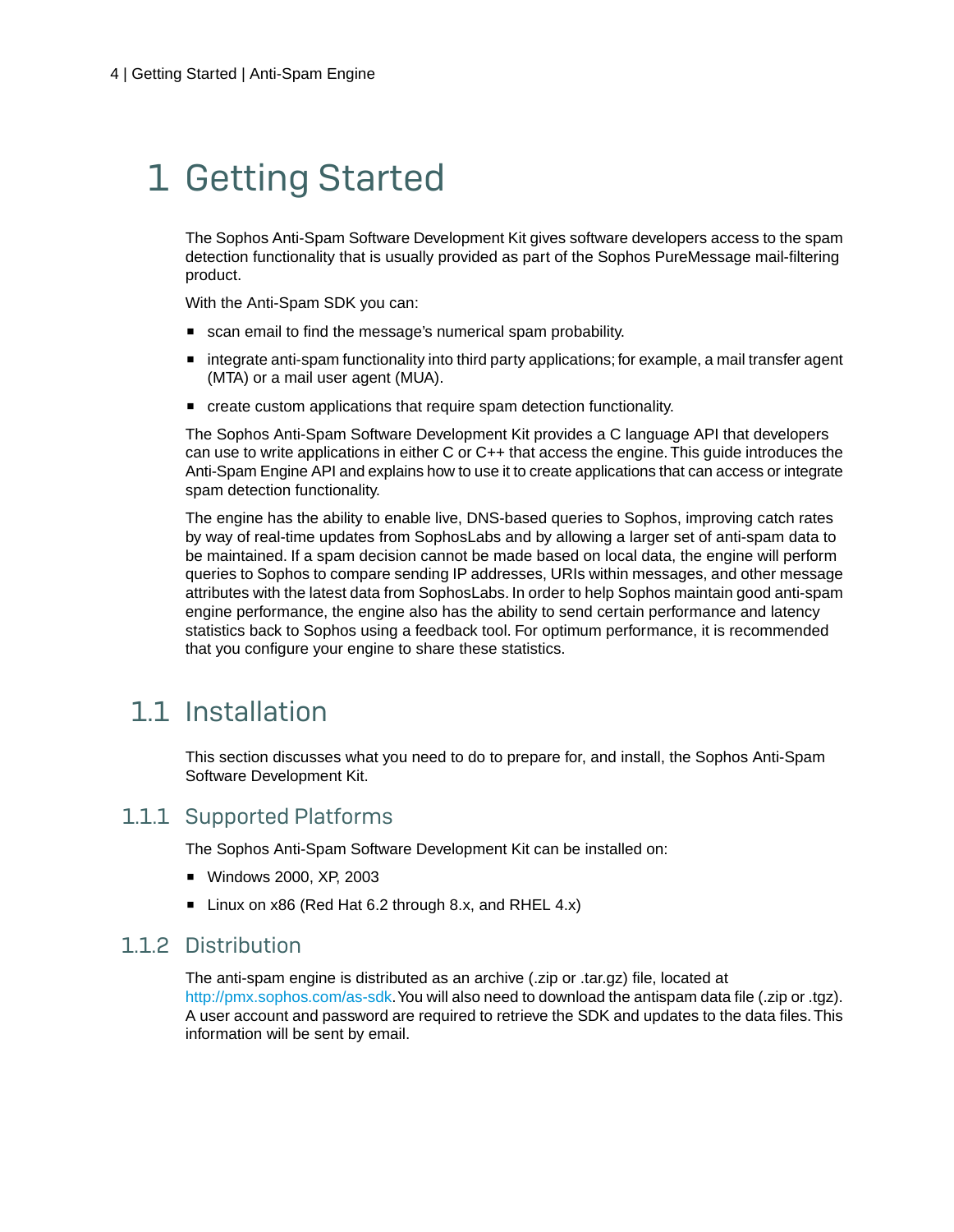**Note:** If you want to use the sample.c program included in the distribution, the location specified in the core.datadir attribute must match the location of the installation directory. For more information, see the "Core Attributes" section of Anti-Spam Engine Attributes.

#### Archive Contents

The archive contains the following directories and files.The first two files appear directly beneath the directory into which you extracted the distribution (indicated below as *InstallDir*).

| InstallDirlbin/     |                                                              |                                                                                                                                                           |
|---------------------|--------------------------------------------------------------|-----------------------------------------------------------------------------------------------------------------------------------------------------------|
|                     | <b>Windows:</b><br>pmx_engine.dll                            | This file (or<br>pmx_engine.lib)<br>must be installed on<br>Windows systems, in<br>a directory that is<br>identified in the<br>System's PATH<br>variable. |
|                     | <b>Windows:</b><br>feedback.exe                              | An executable used to<br>upload engine<br>statistics to Sophos.                                                                                           |
|                     | Linux: feedback                                              | An executable used to<br>upload engine<br>statistics to Sophos.                                                                                           |
| InstallDirldatadir/ | The location where antispam data files must be<br>installed. |                                                                                                                                                           |
| InstallDirleg/      | <b>Makefile</b>                                              | A file that can be used<br>to build the samples.                                                                                                          |
|                     | <b>README</b>                                                | The file describes how<br>to use the Makefile to<br>build sample.c.                                                                                       |
|                     | sample.msg                                                   | A sample message<br>used by sample.c                                                                                                                      |
|                     | sample.c                                                     | A sample program<br>that uses the .dll or<br>.SO.                                                                                                         |
|                     |                                                              |                                                                                                                                                           |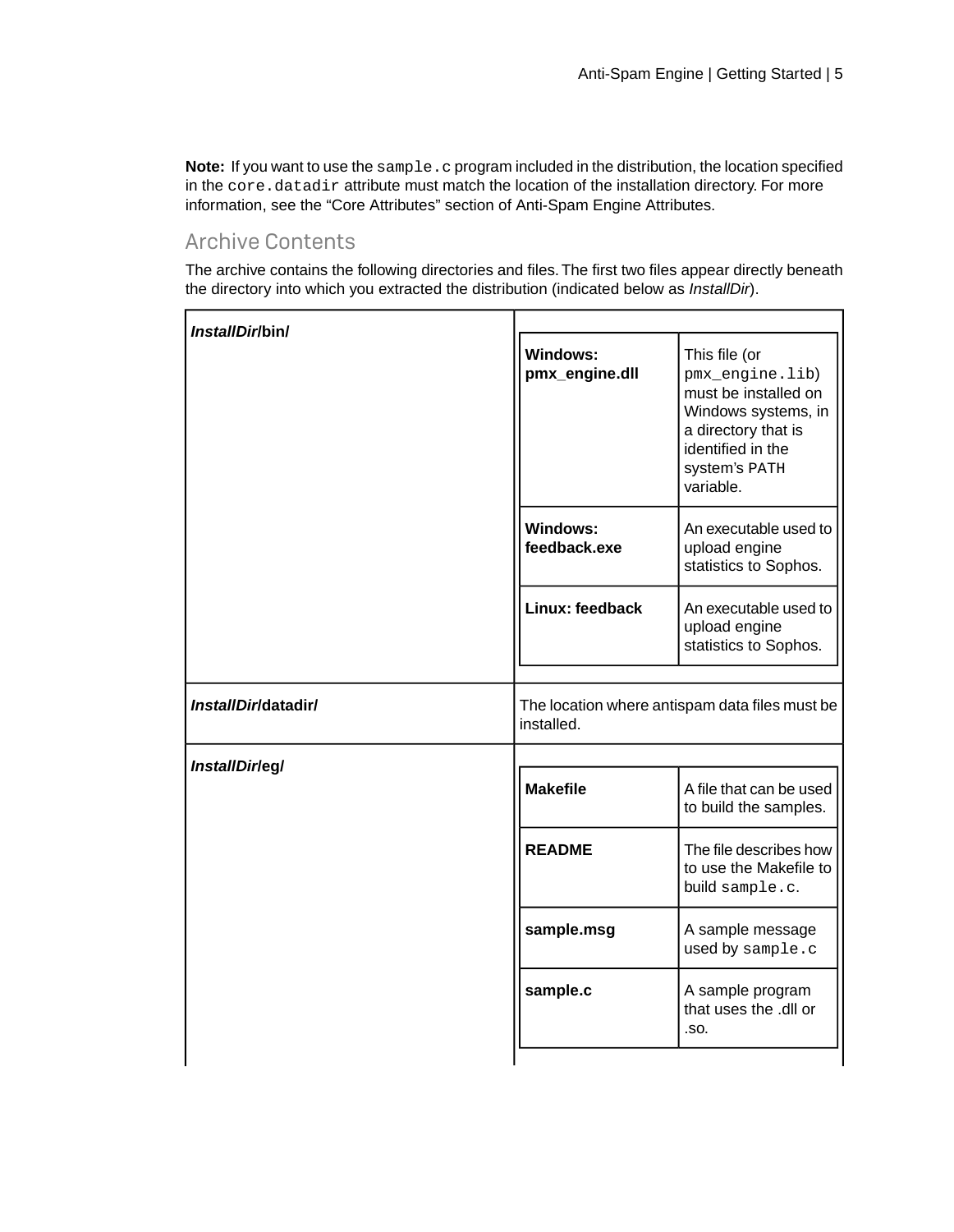| InstallDirlinclude/        |                                                                      |                                                                                                                                                                                                                                              |
|----------------------------|----------------------------------------------------------------------|----------------------------------------------------------------------------------------------------------------------------------------------------------------------------------------------------------------------------------------------|
|                            | pmx_engine.h                                                         | The C header file<br>required to use the<br>Sophos Anti-Spam<br>Engine.                                                                                                                                                                      |
|                            | pmx_message.h                                                        | An optional C header<br>file that can be<br>included to provide<br>more control over the<br>message object used<br>in the Sophos<br>Anti-Spam Engine.                                                                                        |
| InstallDir/lib/            |                                                                      |                                                                                                                                                                                                                                              |
|                            | Linux:<br>libpmx_engine.so                                           | The shared object for<br>building and compiling<br>the application in<br>UNIX. This is a<br>required file on UNIX<br>systems, and it must<br>be installed in a<br>directory identified in<br>the<br>LD_LIBRARY_PATH<br>environment variable. |
|                            | Windows:<br>pmx_engine.lib                                           | The static library for<br>building and compiling<br>the application in<br>Windows. Either this<br>file or<br>pmx_engine.dll is<br>required on Windows<br>systems.                                                                            |
| <b>InstallDir/MANIFEST</b> | Contains filenames and MD5 hash space                                |                                                                                                                                                                                                                                              |
|                            | separated in one line, for example:<br>pmx_engine.dll<br>eg/sample.c | 8e02a050d34bacb81c75d0d68191d603<br>b9d73c166f31623f5fab45c5384ef008                                                                                                                                                                         |
| InstallDir/ReadMe.html     | This file links to online documentation.                             |                                                                                                                                                                                                                                              |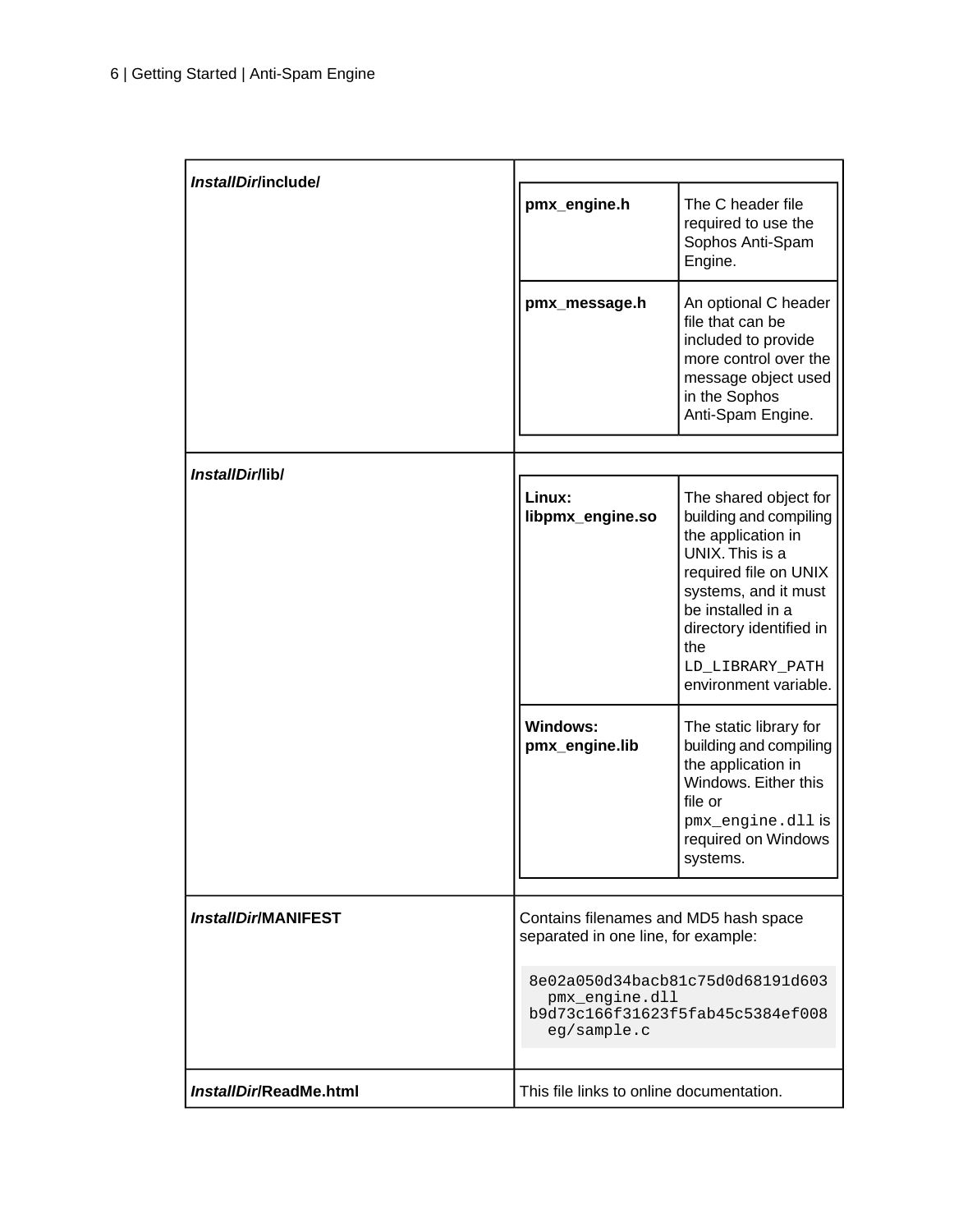#### Antispam Data File

Extract the following two files from the antispam data file (.zip or .tgz) and install them in the **datadir** directory, beneath the directory into which you extracted the distribution (indicated above as *InstallDir***/datadir/**).

| asdb.antispam | This file, which is required on all systems, must<br>be installed in the directory referenced by the<br>core.datadir attribute. |
|---------------|---------------------------------------------------------------------------------------------------------------------------------|
| db.summary    | This file, which is required on all systems, must<br>be installed in the directory referenced by the<br>core.datadir attribute. |

Related concepts [Core Attributes](#page-43-1) on page 44

#### <span id="page-6-0"></span>1.1.3 Installing the Anti-Spam SDK

The Anti-Spam update package contains the most recent version of the engine runtime library, the required data files, and the MANIFEST file.

1. Navigate to<http://pmx.sophos.com/as-sdk>. A user account and password are required to retrieve the Anti-Spam SDK package. From the root directory, find the desired update version and operating system. Download the Anti-Spam package and its MD5 checksum.

Sophos maintains separate directories for each of the various engine versions. To get the latest version, download your install package from the  $2.x$ -latest directory, which automatically points to the latest engine version. Note that if there are API changes, Sophos may not update the 2.x-latest link.

For example:

```
http://pmx.sophos.com/as-sdk/2.6/win32/antispam.zip
http://pmx.sophos.com/as-sdk/2.6/win32/antispam.zip.md5
```
Or:

```
http://pmx.sophos.com/as-sdk/2.6/linux/antispam.tgz
http://pmx.sophos.com/as-sdk/2.6/linux/antispam.tgz.md5
```
- 2. Compare the MD5 checksum with your most recently downloaded package. If the checksums are different, download the antispam.zip package again.
	- a) If required, pass the file through your update verification system.
	- b) If required, repackage to a different distribution format.
- 3. Publish the update package on your site for your customers to download.

The majority of updates will not contain engine library changes.To determine if the update package contains engine changes, use the MD5 checksum to review the library file in the MANIFEST.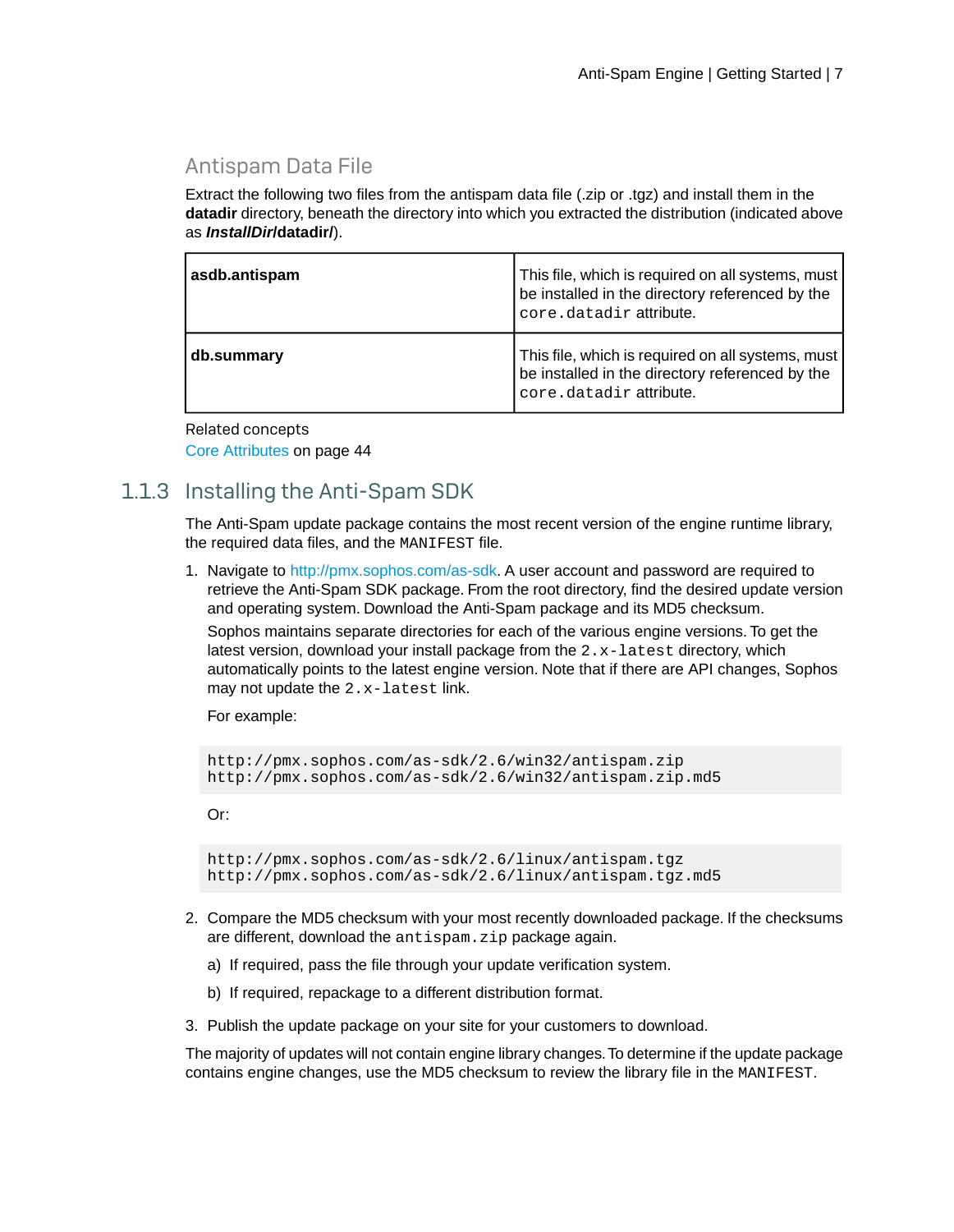Alternatively, review the library version number inside the binary. The number is incremented whenever the library changes.

Data files contained within the anti-spam update must only be used with the corresponding version of the engine software, found in the same package. Using incompatible versions will result in engine failure.

### <span id="page-7-0"></span>1.2 API Overview

The following diagram demonstrates how a host application could integrate with the Sophos Anti-Spam Engine API.



- 1. Message
- 2. Host Application (for example, an MTA)
- 3. Spam Probability
- 4. Sophos Anti-Spam Engine

#### Description:

- The host application (for example, a Mail Transfer Agent [MTA] or a policy framework) passes an email message to the anti-spam engine.
- Using defined rules, the engine scans the email message for specific spam features.
- A spam probability for the email message is returned to the host application.

<span id="page-7-1"></span>**Note:** For information on what a client can do with an email message and an associated spam probability, see "Scanning Message Details".

Related concepts

[Scanning Message Details](#page-21-0) on page 22

#### 1.2.1 The Object Model

The Sophos Anti-Spam API is comprised of four types of objects. Each object type is prefixed with 'PMX'. These object types are:

- **PMX\_ENGINE:** The anti-spam engine itself. Used to scan email messages for spam.
- **PMX\_MESSAGE**: The complete email message. This includes all headers (for example: Subject, To, From), body text, and attachments.
- **PMX HASH:** A hash table of key/value pairs that can be loaded from, or saved to, a file on disk. Keys and values are of type string. This interface object is required when specifying trusted relays. See the eg/sample.c file for details of its implementation.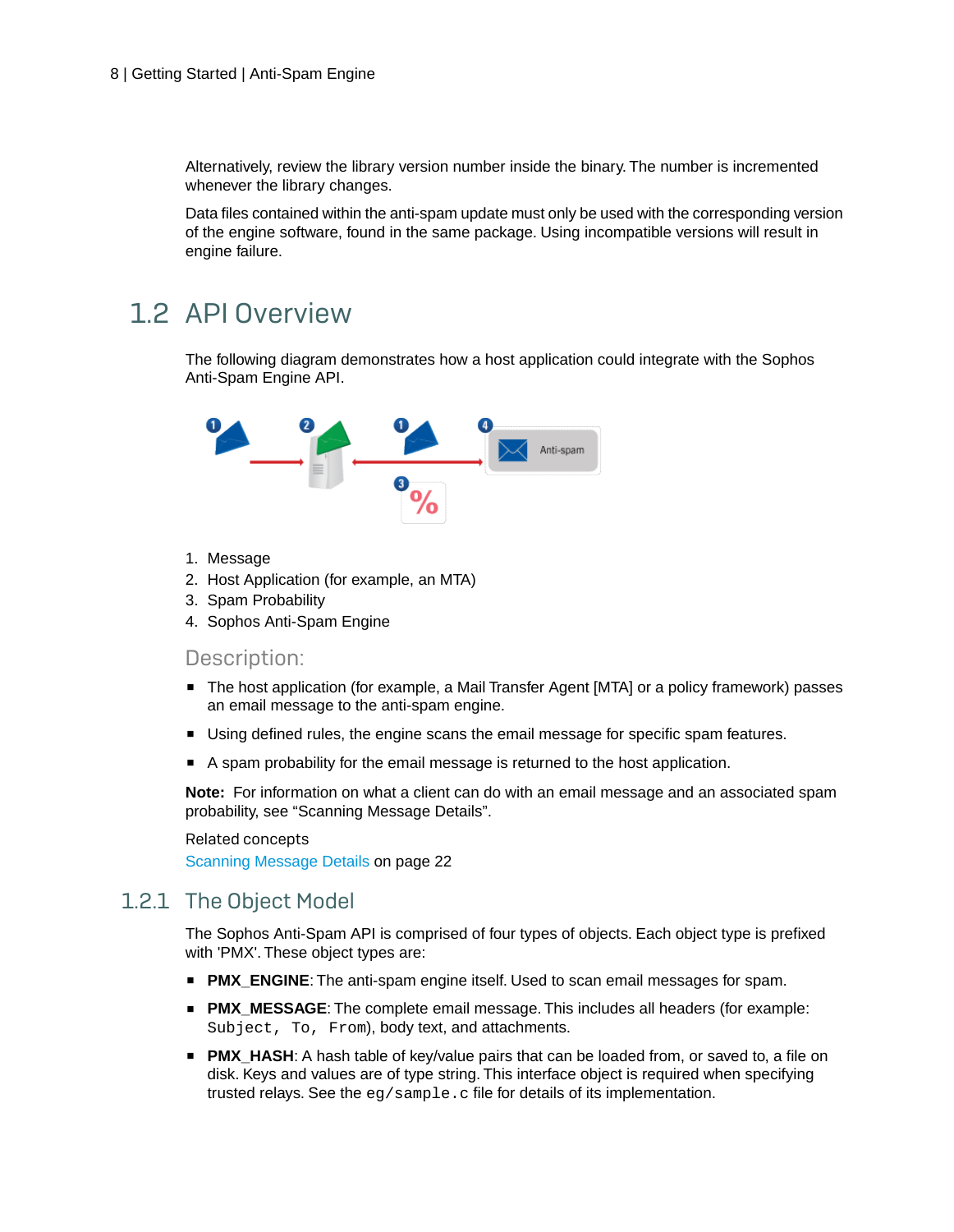■ **PMX** WEIGHTS: This object is provided for backwards compatibility, do not use it. A hash table of key/value pairs. Keys are of type string and values are floating point numbers. This interface object is not required for basic SDK usage.

These objects are implemented in the Perl programming language and are exposed via a C wrapper layer. The Perl interpreter is part of the anti-spam engine distribution and is located in the lib directory.

The C API uses a struct with a virtual function table  $(vtb1)$  for each of the object's methods. For example, a method must be accessed though the  $vcb1$  as follows:

```
my engine->vtbl->method(\dots);
```
The PMX\_ENGINE is passed individual PMX\_MESSAGE objects and computes a number indicating the email message's spam probability. This is done by aggregating values for spam features found in the compiled data.

The engine passes information back to the program that called it using several client-defined callback functions. These callbacks are passed to the engine as function pointers. For example, the engine's scan\_message method returns information on found spam features and the aggregated spam probability via callback. For the required structure of a specific callback function, see "Callbacks" in the Anti-Spam Engine Reference section.

A PMX\_MESSAGE object that has been created by one instance of PMX\_ENGINE can also be used by other PMX\_ENGINE instances.

Related concepts [Callbacks](#page-28-1) on page 29

#### <span id="page-8-0"></span>1.2.2 The Threading Model

The host application is expected to manage multiple PMX\_ENGINE objects in order to perform concurrent scanning. The behavior when multiple threads share the same object is not defined.

<span id="page-8-1"></span>There are two exceptions: The create message() method may be called by any thread, and the PMX\_MESSAGE object returned from it may be passed to a different PMX\_ENGINE object.The create\_hash() method may be called by any thread, and the PMX\_HASH object returned from it may be passed to a different PMX\_ENGINE object.

#### <span id="page-8-2"></span>1.2.3 API Versions

All virtual function tables  $(vcb1)$  include a version number as the first element. This allows later versions of the engine to work successfully with hosting environments that implement earlier versions of the PMX\_ENGINE, or PMX\_MESSAGE API.

### 1.3 Release Notes

This document describes the changes included in each Sophos Anti-Spam Software Development Kit release. The most recent releases are described first.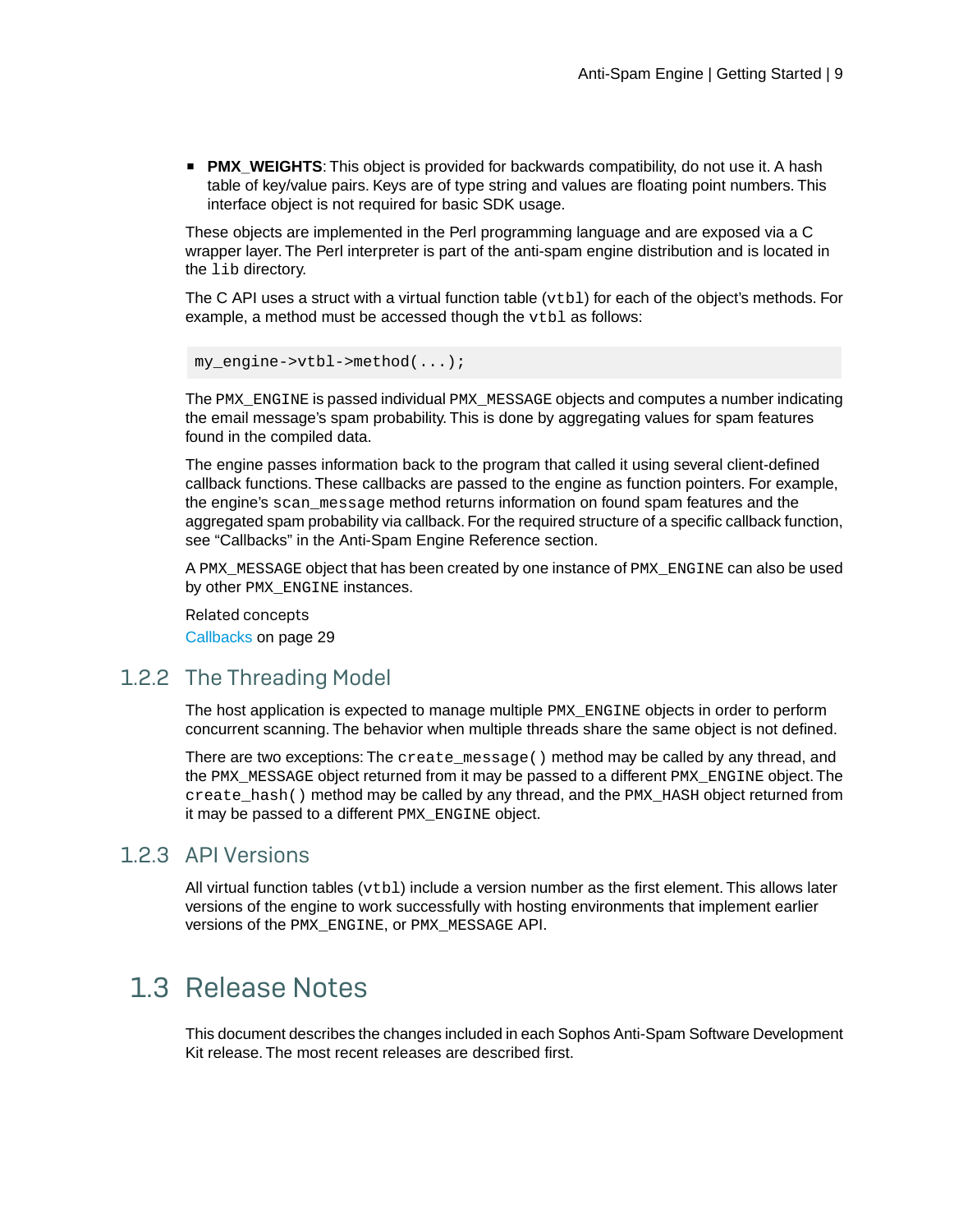#### Version 2.7.2 (June 2009)

This release introduces version 2.7.2 of the Sophos Anti-Spam Engine, which contains a variety of enhancements that ensure continued best protection against spam threats.

#### Version 2.7.1 (April 2009)

This version of the Sophos Anti-Spam Engine contains a number of fixes that ensure continued best protection against spam threats.

#### Version 2.7.0 (March 2009)

Version 2.7.0 of the Sophos Anti-Spam Engine contains a variety of enhancements that ensure continued best protection against spam threats. In addition, an event code and an associated core attribute have been added that provide SophosLabs with important data about the configuration of trusted relays. When the PMX\_EV\_FUR event code is specified, the engine determines the IP address of the first untrusted relay. This event code only takes effect if the core.event.fur attribute has also been set.

In order for this data to be useful to SophosLabs, it is recommended that you append it to an informational header, so that the IP address of the first untrusted relay is included in all false positives and false negatives submitted to Sophos. The format for this header is described in the "Event Codes" section of the Anti-Spam Engine Reference.

See the "Anti-Spam Engine Reference" and "Anti-Spam Engine Attributes" sections of the documentation for more about PMX EV FUR and core.event.fur.

#### Version 2.6.1 (September 2008)

Version 2.6.1 of the Sophos Anti-Spam Engine contains a variety of enhancements that ensure continued best protection against spam threats. In addition, specific improvements to the way in which the anti-spam engine alerts Sophos about SXL issues will result in fewer SXL-related timeouts.

For optimal performance, it is recommended that you enable the Feedback Tool. Turning on this feature provides statistical information to SophosLabs about spam that has been processed by the anti-spam engine. See the "Using the Anti-Spam Engine" section of the documentation for more information.

The following improvements have also been made:

- Previously, when performing SXL look-ups, the engine queried DNS servers using the round robin technique. This sometimes caused delays if servers were unavailable. The engine now queries the primary DNS server first, querying secondary servers only when it is necessary. This has increased engine reliability and performance.
- To comply with RFC 1918, the network 172.16.0.0/12 has been added to the group of private networks that are exempt from network-based tests. See the "net attributes" section of the documentation for more information.

#### Version 2.6.0 (November 2007)

This release contains the following improvements:

■ **SXL Plug-In**: Performs real-time, DNS-based queries to Sophos regarding IP addresses, URIs within messages, and image fingerprints. Queries are triggered when the anti-spam engine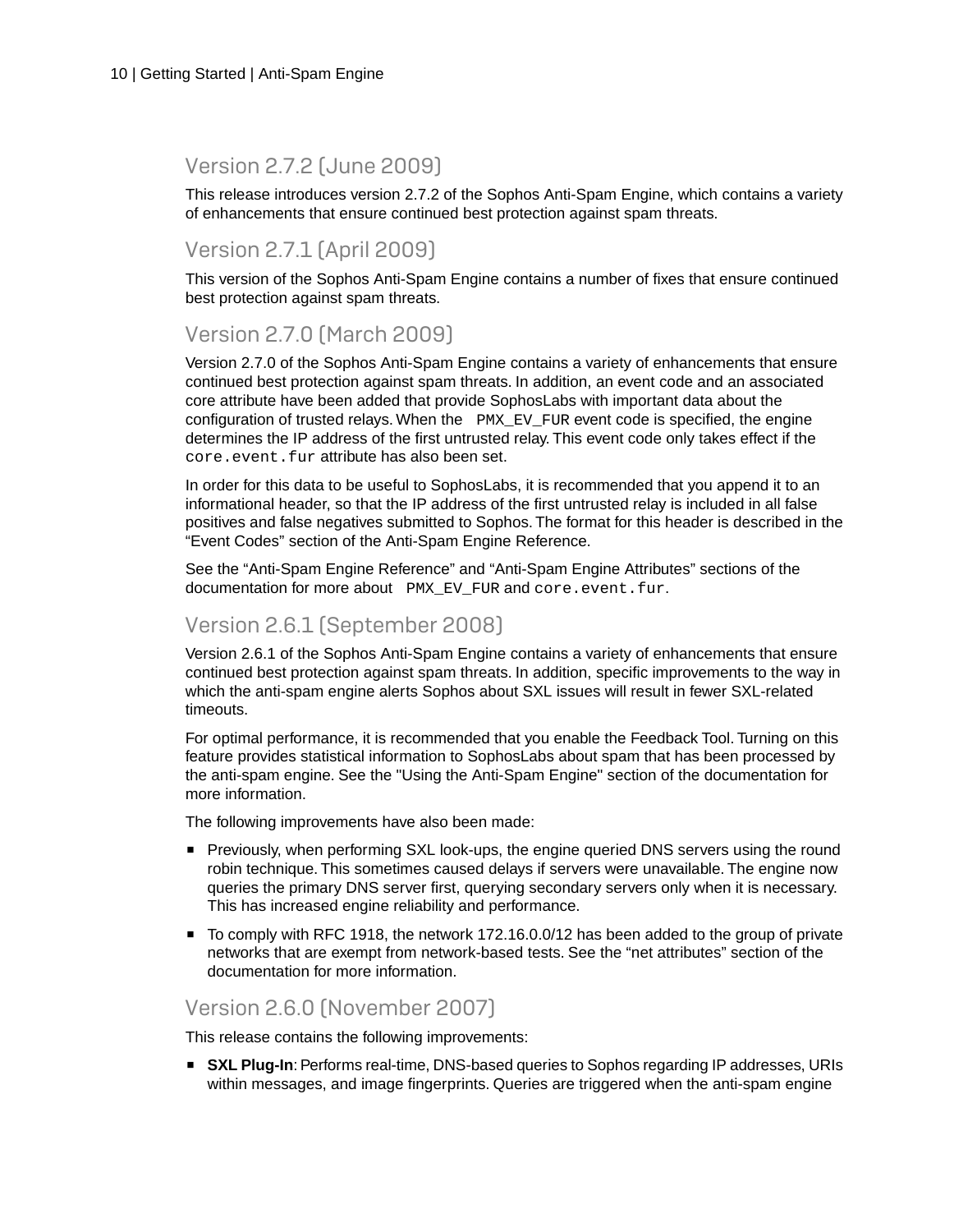has been unable to determine if a message is spam. These real-time lookups provide zero latency between the time that Sophos makes new anti-spam data available and when it is available for use by the anti-spam engine. This functionality is enabled by default. For more information, see "SXL Attributes" in the Anti-Spam Attributes section.

**Feedback Tool:** This tool makes it possible to report summary statistics to Sophos about spam that has been processed by the anti-spam engine. SophosLabs uses this information to improve the engine's ability to detect spam.You are strongly encouraged to enable this feature. For more information, see "Feedback Tool" in the Using the Anti-Spam Engine section.

#### Version 2.5.2 (July 2007)

This release provides SophosLabs with new tools to combat spam in PDF and other attachment formats.

#### Version 2.5.1 (March 2007)

This release extends detection capabilities to further improve SophosLabs ability to respond to image spam campaigns.

In addition, a new core attribute has been added, core.data-version, which returns the version of the anti-spam data that the engine currently uses.

#### Version 2.5.0 (October 2006)

Version 2.5.0 improves the sender information available to SophosLabs for use in spam rules.

To take advantage of these enhancements, ensure that you are using the plugin.net.trusted-relays attribute.

#### Version 2.4.0 (May 2006)

Version 2.4.0 contains significant improvements to "spam identities" (checksum/signature-based detection) that will enable SophosLabs to respond to certain HTML and image spam campaigns more quickly.

This release no longer includes the pmx-compile utility included in previous releases of the Anti-Spam Engine.

#### Version 2.3.0.0 (February 2006)

| <b>Improvements</b> | The character set of a message is now<br>identified early on in message processing.<br>Anti-spam rules can now specify which<br>character set they apply to. This allows<br>SophosLabs to publish language-specific rules<br>which are used only on messages of a matching<br>character set. |
|---------------------|----------------------------------------------------------------------------------------------------------------------------------------------------------------------------------------------------------------------------------------------------------------------------------------------|
|                     | A new stop_scan option allows the engine to<br>stop scanning a message once it is definitively<br>determined to be either spam or not spam. This<br>increases the efficiency of the engine. As further                                                                                       |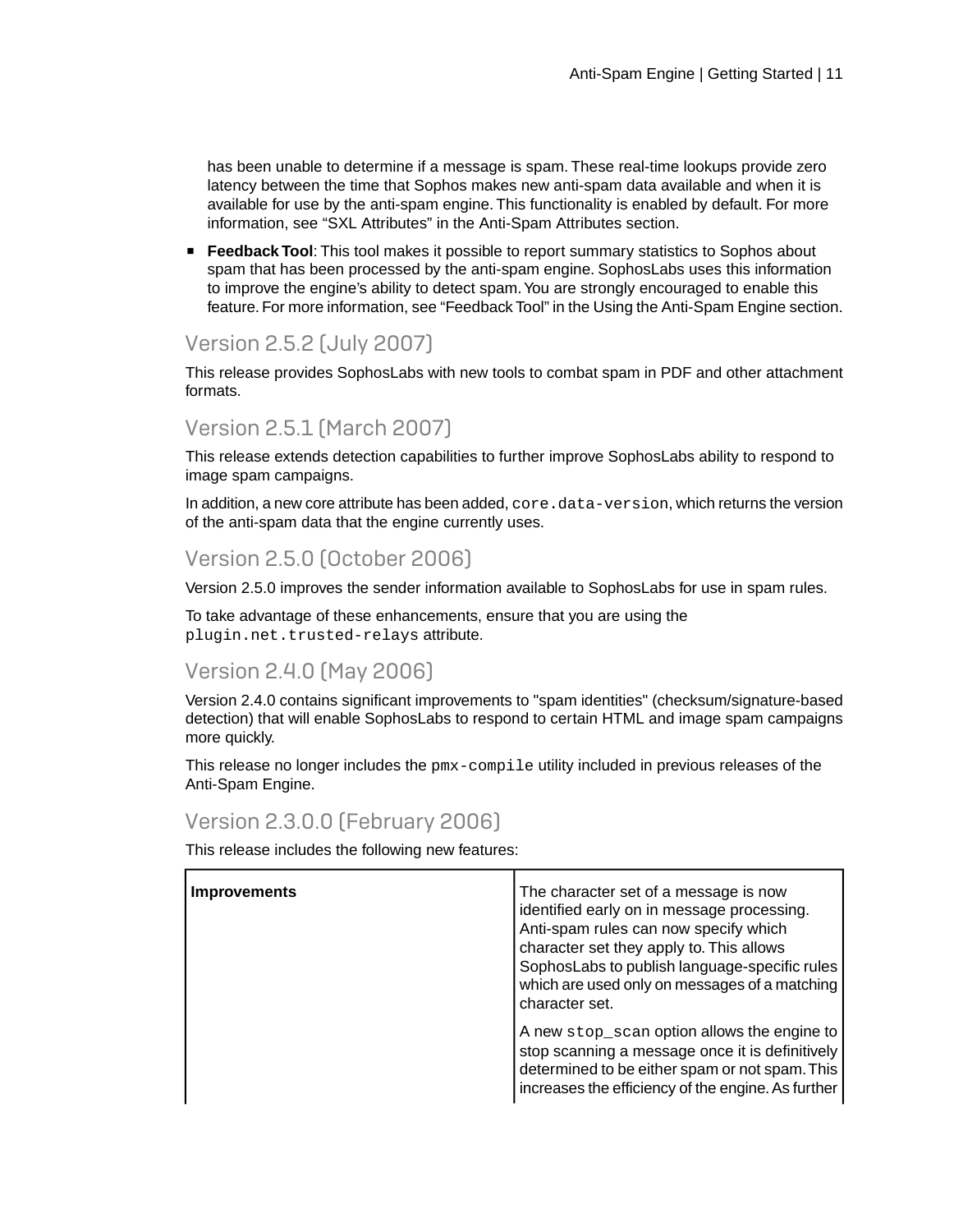| rules are not triggered after the scanning is<br>stopped, the cumulative spam score may be<br>different and the excluded rules will not appear<br>in anti-spam reports and headers. This option<br>is disabled by default. |
|----------------------------------------------------------------------------------------------------------------------------------------------------------------------------------------------------------------------------|
| The sig plugin can now be used effectively<br>against messages larger than 10K. SophosLabs<br>now publishes spam identities for individual<br>paragraphs within these larger messages.                                     |
| URI extraction is now much faster which has<br>improved the throughput performance of the<br>engine.                                                                                                                       |

#### Version 2.2.0.0 (January 2006)

This release includes the following new features:

| <b>New Plugin</b> | The redb plug-in works like the re plug-in by   |
|-------------------|-------------------------------------------------|
|                   | extracting certain patterns from a message and  |
|                   | checking the extracted portions against various |
|                   | databases generated by SophosLabs (for          |
|                   | example, databases of phone numbers owned       |
|                   | by known spammers).                             |
|                   |                                                 |

### Version 2.1.0.0 (July 2005)

| <b>New Plugin</b>   | The sig plugin checks messages against "spam<br>identities" generated by SophosLabs. Spam<br>identities are content-based checksums<br>generated from captured spam used to detect<br>messages from specific spam campaigns. |
|---------------------|------------------------------------------------------------------------------------------------------------------------------------------------------------------------------------------------------------------------------|
| <b>Improvements</b> | URI extraction is much more aggressive in what<br>is considered a URI. More URI forms are<br>recognized (for example, raw, canonicalized,<br>path-less) including phishing targets.                                          |
|                     | The message size limit<br>(core.max-bytes-scanned attribute) has<br>been increased from 8K to 10K.                                                                                                                           |
|                     | Improved obfuscated word and invisible text<br>detection.                                                                                                                                                                    |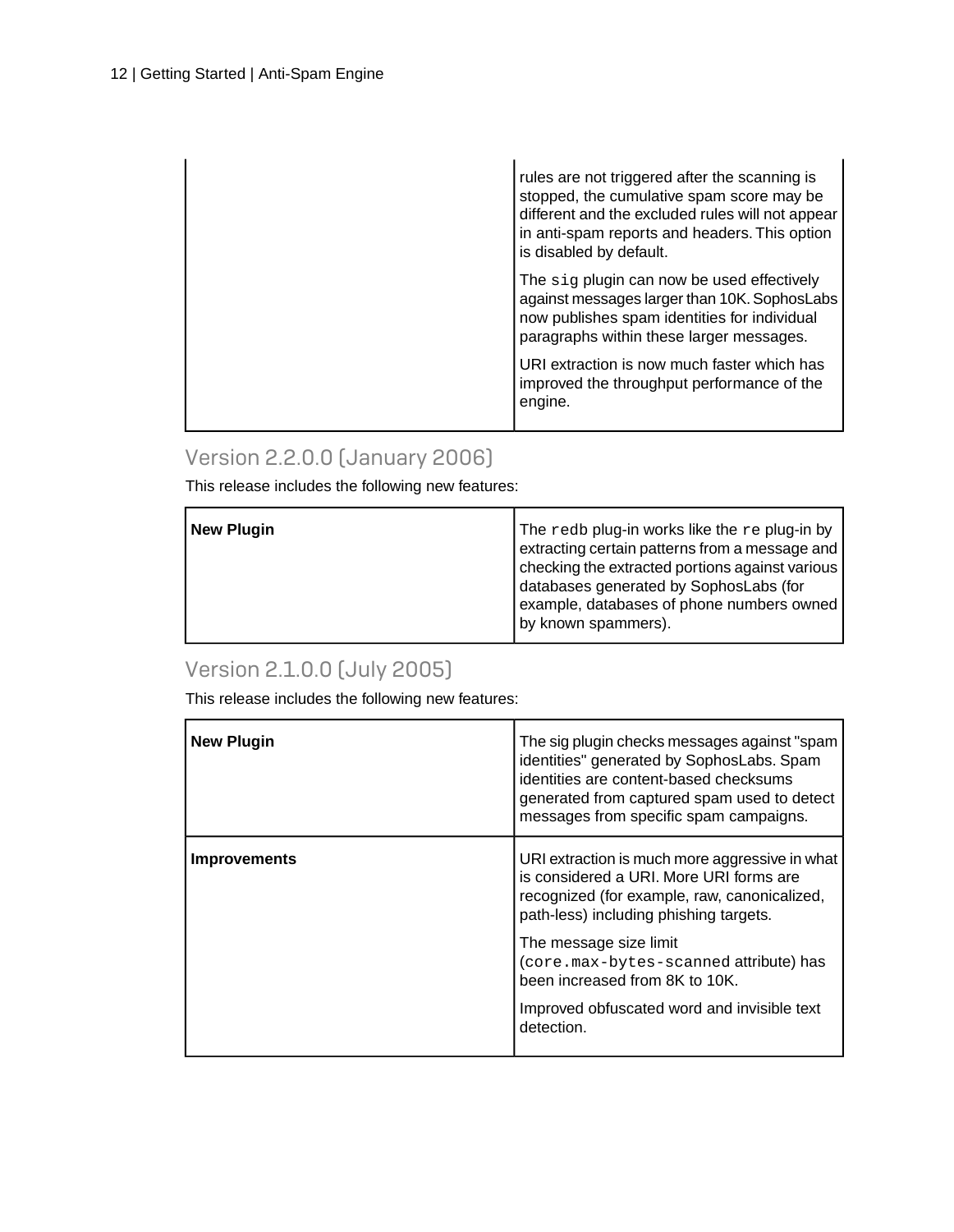### Version 2.0.3.2 (April 2005)

| <b>Bug Fixes</b> | This release fixes a bug which caused the<br>word_obfu plugin to produce inconsistent<br>I results. |
|------------------|-----------------------------------------------------------------------------------------------------|
|------------------|-----------------------------------------------------------------------------------------------------|

#### Version 2.0.3.1 (March 2005)

| <sup>I</sup> Bug Fixes | This release fixes a bug which caused<br>excessive scan times for messages containing<br>Iarge blocks of repeated characters. |
|------------------------|-------------------------------------------------------------------------------------------------------------------------------|
|                        |                                                                                                                               |

#### Version 2.0.3.0 (January 2005)

This release includes the following new features:

| <b>Bug Fixes</b>           | Fixed a bug where messages containing long<br>repeats of the same character would take a long<br>time to scan.<br>Fixed a bug where comments in<br>/etc/resolve.conf settings was being<br>ignored. |
|----------------------------|-----------------------------------------------------------------------------------------------------------------------------------------------------------------------------------------------------|
| <b>Documentation Fixes</b> | The documentation has been updated to reflect<br>the changes from 1.6 to 2.0.                                                                                                                       |

#### Version 2.0.2.0 (October 2004)

| <b>Heuristic Updates New Rules</b> | Added new rules to catch 419 Nigerian spam<br>and "unobfuscated" medical spam.                                                                                                                                          |
|------------------------------------|-------------------------------------------------------------------------------------------------------------------------------------------------------------------------------------------------------------------------|
| <b>Rules Removal</b>               | Removed several rules due to false positives.                                                                                                                                                                           |
| <b>Improvements</b>                | Improved both the obfuscated word detection<br>system and the invisible text detection system.                                                                                                                          |
| <b>Bug Fixes</b>                   | Major fix to the obfuscated word detection<br>system where SDK versions 1.6.x.x would<br>erroneously fire on "not-spam" emails.<br>Major fix to the SpamEngine to prevent it from<br>crashing on complex MIME messages. |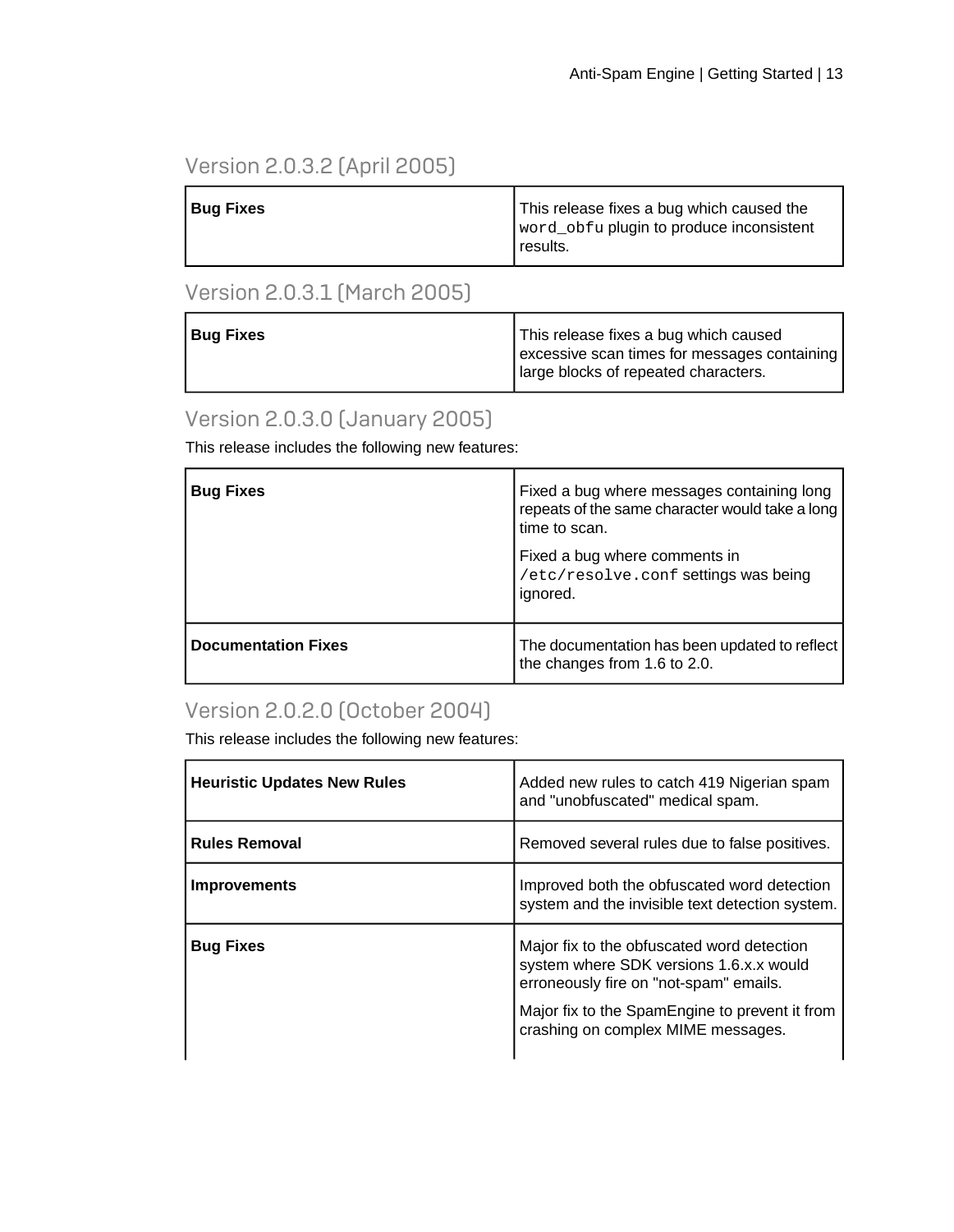| <b>DNSBLs</b> | Added several third party DNSBLs. These<br>DNSBLs are disabled and in a zero weighted<br>state. Be advised that enabling these DNSBLs<br>may require permission from the DNSBL |
|---------------|--------------------------------------------------------------------------------------------------------------------------------------------------------------------------------|
|               | provider. Be aware that enabling and weighting<br>blackhole DNSBLs causes all mail from a<br>specified region to be caught as spam,<br>regardless of actual content.           |

### Version 2.0.1.0 (September 2004)

This release includes the following new features:

| <b>Rules Removal</b>     | Many rules have been removed in this release.<br>These rules were removed due to any of the<br>following reasons: causing false positives,<br>having no appreciable weight, or no longer firing<br>in spam. |
|--------------------------|-------------------------------------------------------------------------------------------------------------------------------------------------------------------------------------------------------------|
| <b>Bug Fixes</b>         | Minor fixes to the obfuscated word detection<br>system and the uri extraction system.                                                                                                                       |
| <b>Heuristic Updates</b> | Various heuristic updates and rule<br>modifications.                                                                                                                                                        |

### Version 2.0.0.0 (August 2004)

| <b>Compiled Data</b>           | The anti-spam engine now reads data from a<br>single binary file. All engines share the same<br>binary file, reducing the CPU time and memory<br>required to initialize the engine.                                                     |
|--------------------------------|-----------------------------------------------------------------------------------------------------------------------------------------------------------------------------------------------------------------------------------------|
| <b>Lower Memory Usage</b>      | Each thread memory maps the same compiled<br>data. Additionally, the per-thread memory usage<br>is lower than previous versions due to various<br>internal optimizations.                                                               |
| <b>Faster Scanning</b>         | This engine version provides a small<br>performance increase over previous versions.                                                                                                                                                    |
| <b>Message Sharing Support</b> | A PMX_MESSAGE object created in one thread<br>can be scanned by a PMX_ENGINE object in<br>another thread. Applications can employ a pool<br>of threads that create PMX_MESSAGE objects,<br>and use a different pool of scanner threads. |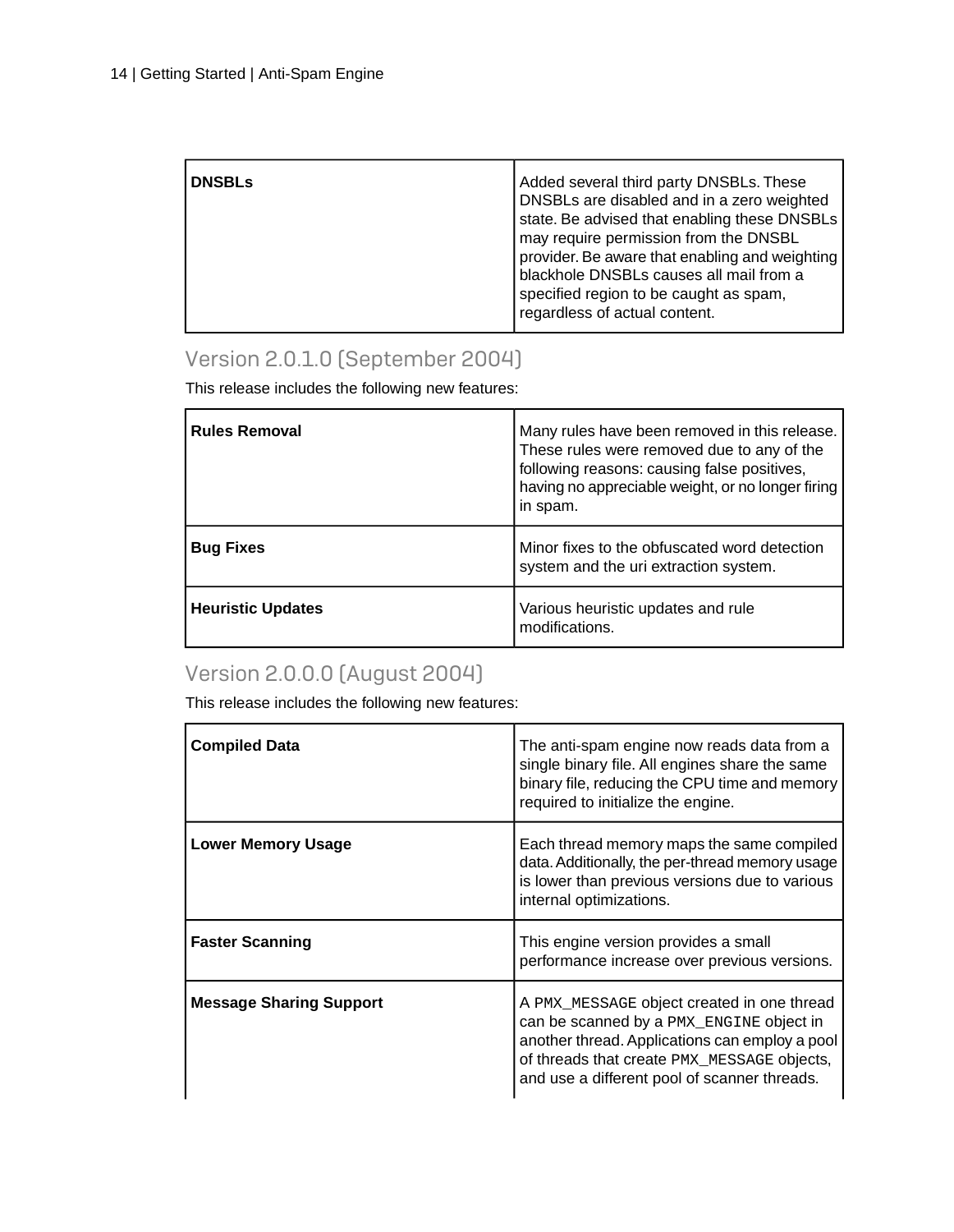| <b>High-Memory Watermarks</b>         | The PMX_MESSAGE object has several layers<br>of high water marks that prevent large or<br>pathologically complex messages from<br>consuming resources.                                                                  |
|---------------------------------------|-------------------------------------------------------------------------------------------------------------------------------------------------------------------------------------------------------------------------|
| <b>Message Size</b>                   | The default maximum message is 64 KB. Once<br>the message reaches its watermark, further<br>calls to append () are silently ignored.<br>Previously, large messages could cause large<br>amounts of RAM to be allocated. |
| <b>Number of MIME Parts</b>           | The maximum number of MIME parts is 128.<br>Previously, there was no limit to the number of<br>MIME parts.                                                                                                              |
| <b>Extended PMX MESSAGE API</b>       | The PMX_MESSAGE object returned from the<br>create_message() method can be cast into<br>a PMX_MESSAGE_WRITABLE object. This<br>exposes a new virtual function table that<br>provides several new features.              |
| <b>Provide Connection Information</b> | Application can use the<br>PMX_MESSAGE_WRITABLE interface to set the<br>envelope sender and envelope recipients, set<br>the relay IP address and relay hostname, and<br>set the SMTP HELO line.                         |
| <b>Append From File</b>               | A PMX_MESSAGE object can be configured to<br>read on-demand from a file:                                                                                                                                                |
|                                       | wmsg->wvtbl->read_from_file(wmsg,<br>"filename");                                                                                                                                                                       |
| <b>Append From Callback Function</b>  | A PMX MESSAGE object can call an application<br>provided callback function whenever more data<br>needs to be read:                                                                                                      |
|                                       | wmsg->wvtbl->read_from_func(wmsg,<br>$\&\text{reader})$ ;                                                                                                                                                               |

#### **Known Issues:**

| The Linux version of the SDK is thread safe,<br>but recycling the engine results in a memory | Linux threading (26724) |  |
|----------------------------------------------------------------------------------------------|-------------------------|--|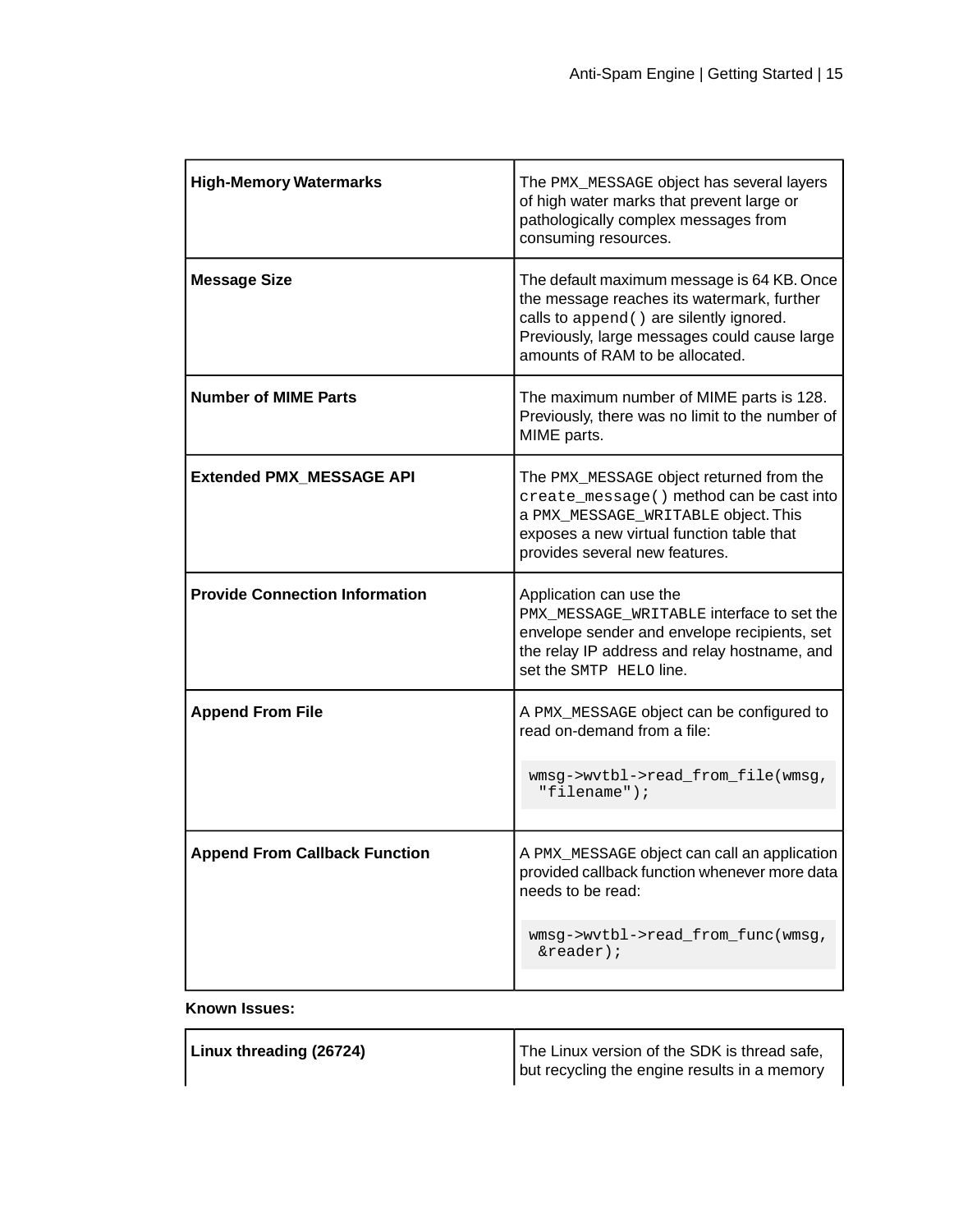leak. For this reason, using the engine in a threaded application is not recommended.

### <span id="page-15-0"></span>1.4 Copyrights and Trademarks

Copyright © 2000-2012 Sophos Limited. All rights reserved. Sophos, PureMessage and PerlMx are registered trademarks of Sophos Limited and Sophos Group. All other product and company names mentioned are trademarks or registered trademarks of their respective owners.

No part of this publication may be reproduced, stored in a retrieval system, or transmitted, in any form or by any means, electronic, mechanical, photocopying, recording or otherwise unless you are either a valid licensee where the documentation can be reproduced in accordance with the license terms or you otherwise have the prior permission in writing of the copyright owner.

Portions of the SpamAssassin plug-in are derived from SpamAssassin, and are used here under Perl's Artistic License. See<http://spamassassin.org>for more information on SpamAssassin. SpamAssassin is copyright (c) Justin Mason <[jm@jmason.org](mailto:jm@jmason.org)>.

Open Source is a trademark of Software in the Public Interest [http://www.opensource.org.](http://www.opensource.org)

All other products mentioned are trademarks or registered trademarks of their respective companies.

#### PCRE License

PCRE is a library of functions to support regular expressions whose syntax and semantics are as close as possible to those of the Perl 5 language.

Written by: Philip Hazel [<ph10@cam.ac.uk](mailto:ph10@cam.ac.uk)>

University of Cambridge Computing Service, Cambridge, England. Phone: +44 1223 334714.

Copyright © 1997-2003 University of Cambridge

Permission is granted to anyone to use this software for any purpose on any computer system, and to redistribute it freely, subject to the following restrictions:

- 1. This software is distributed in the hope that it will be useful, but WITHOUT ANY WARRANTY; without even the implied warranty of MERCHANTABILITY or FITNESS FOR A PARTICULAR PURPOSE.
- 2. The origin of this software must not be misrepresented, either by explicit claim or by omission. In practice, this means that if you use PCRE in software that you distribute to others, commercially or otherwise, you must put a sentence like this

Regular expression support is provided by the PCRE library package, which is open source software, written by Philip Hazel, and copyright by the University of Cambridge, England.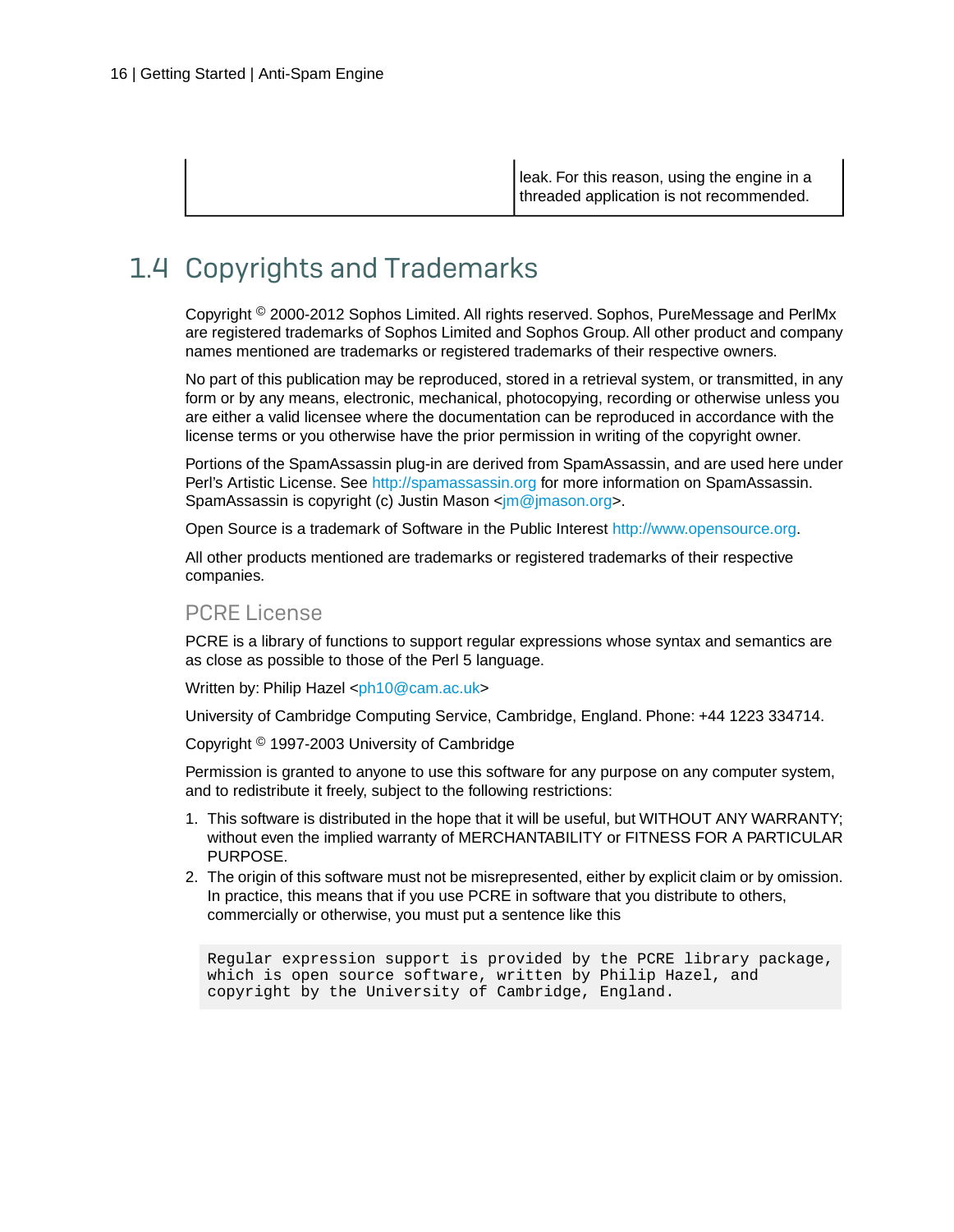somewhere reasonably visible in your documentation and in any relevant files or online help data or similar. A reference to the ftp site for the source, that is, to

<ftp://ftp.csx.cam.ac.uk/pub/software/programming/pcre/>

should also be given in the documentation. However, this condition is not intended to apply to whole chains of software. If package A includes PCRE, it must acknowledge it, but if package B is software that includes package A, the condition is not imposed on package B (unless it uses PCRE independently).

- 3. Altered versions must be plainly marked as such, and must not be misrepresented as being the original software.
- 4. If PCRE is embedded in any software that is released under the GNU General Purpose Licence (GPL), or Lesser General Purpose Licence (LGPL), then the terms of that licence shall supersede any condition above with which it is incompatible.

**Note:** The PCRE library distributed with the Sophos Anti-Spam SDK has been modified.

### <span id="page-16-0"></span>1.5 Contact Sophos

#### Sophos Support

If you encounter a problem with your Sophos product, or if it does not function as described in the documentation, contact technical support: [http://www.sophos.com/support/.](http://www.sophos.com/support/)

#### Corporate Contact Information

To contact your local Sophos office, see: <http://www.sophos.com/companyinfo/contacting/>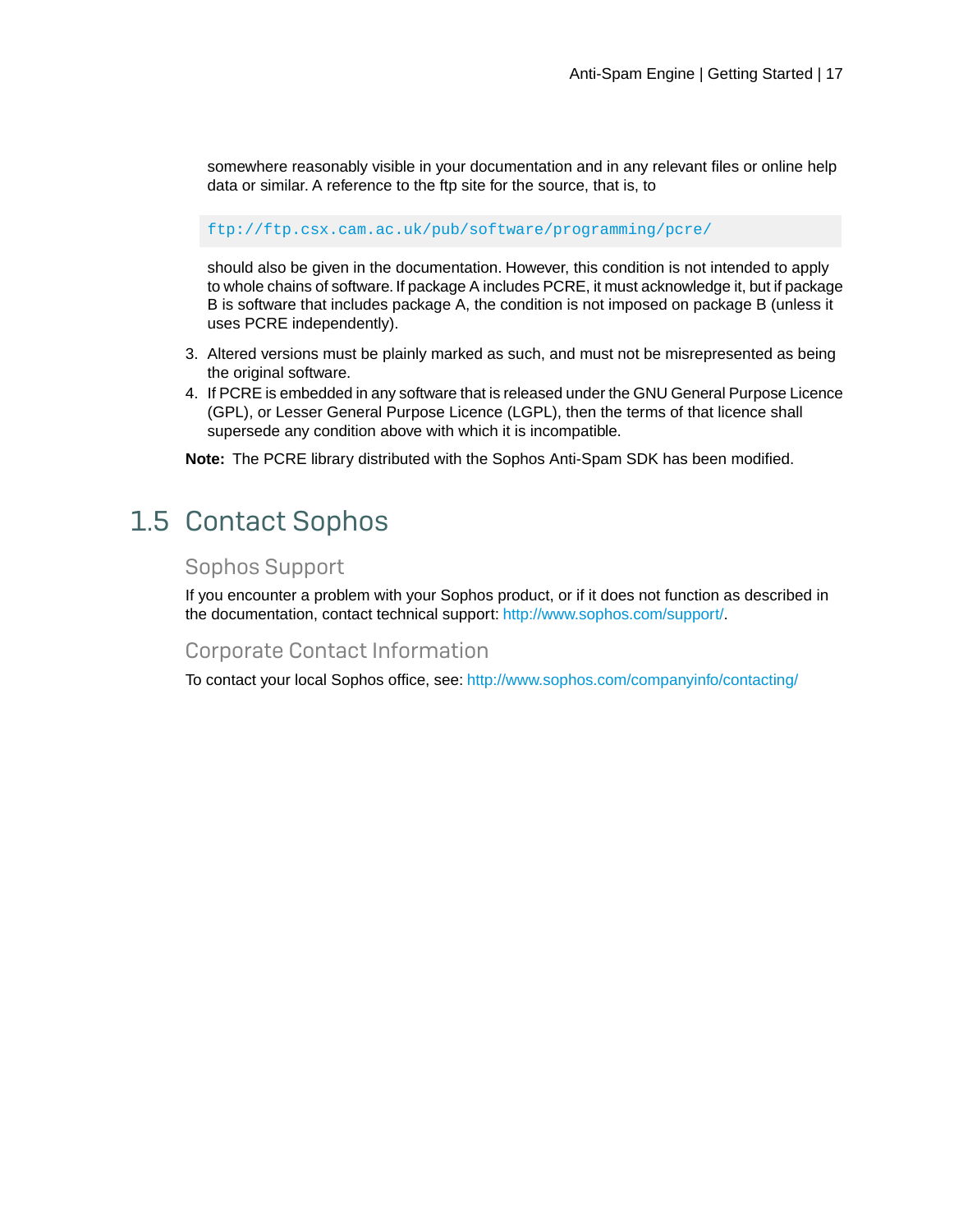# <span id="page-17-0"></span>2 Using the Anti-Spam Engine

The code examples in the following pages demonstrate how to use the Anti-Spam Engine API.

These examples are extracted from the sample.c program located in the  $eq/$  directory.

#### Suggested Best Practices

Sophos recommends the following for ensuring high catch rates when using and integrating the anti-spam engine.

- 1. **Keep up to date with anti-spam engines**: This can be accomplished by downloading from the "2.x-latest" area of the Sophos update page. Alternatively, if you point to specific version directories for testing purposes, try to test and publish the new engine as soon as possible once Sophos has announced it (ideally within a day or two).
- 2. **Keep up to date with anti-spam data**: Create a mechanism to regularly check the Sophos site for updates, preferably once a minute. Each data update has an associated checksum that can be compared against the checksum of the last downloaded package. Using this method is improves efficiency because the data is only downloaded if the checksums do not match. Even though updates are not actually published every minute, minimizing latency as much as possible will improve catch rates. Apply any available updates quickly once they are available. Implement monitoring of data versions to ensure they are updating on a regular schedule. Data older than 1-2 hours can indicate an updating issue.
- 3. **Leave all default rules/checks enabled including network checks**: Sophos recommends leaving all default rules and checks enabled in the anti-spam engine, including network checks such as DNSBL lookups and reverse DNS checks, (that is, the core. local-tests-only attribute should not be set to true). Network checks contribute significantly to the anti-spam catch rate. *If* you are doing specific DNSBL checks outside of the anti-spam engine and wish to avoid duplicating these queries in the engine, Sophos recommends disabling only those specific DNSBL rules in the engine, still allowing other network checks to occur.
- 4. **Ensure accurate spam source information is available to the engine**: A number of checks rely on accurate information on the spammer's sending/connecting IP, including DNSBL-type rules and reverse-DNS rules. Specifying any IPs/relays that should be regarded by the engine as trusted/internal should be done using the plugin.net.trusted-relays attribute, allowing the engine to use the first untrusted relay as the spamming IP.You may also want to exclude internal hosts from network checks by specifying them in the plugin.net.internal-hosts attribute (10.0.0.0/8, 127.0.0.0/8, 172.16.0.0/12, and 192.168.0.0/16 are automatically excluded). If applicable, DNS servers should be specified using the plugin.net.dns-severs attribute. Also, if the Anti-Spam SDK does not get email directly from a spamming host, there must be a received header added by a front-line MTA.The format of the Received header should resemble the standard ones (such as Sendmail or Postfix), so that the Anti-Spam SDK can parse it to determine the first untrusted relay.
- 5. **Use a 50% threshold**: The Sophos-recommended threshold is 50% (or 0.5) for categorizing a message as spam. Some customers choose a higher threshold (for example, 90%) for more aggressive disposition, such as discarding, but this results in a higher potential for false positives.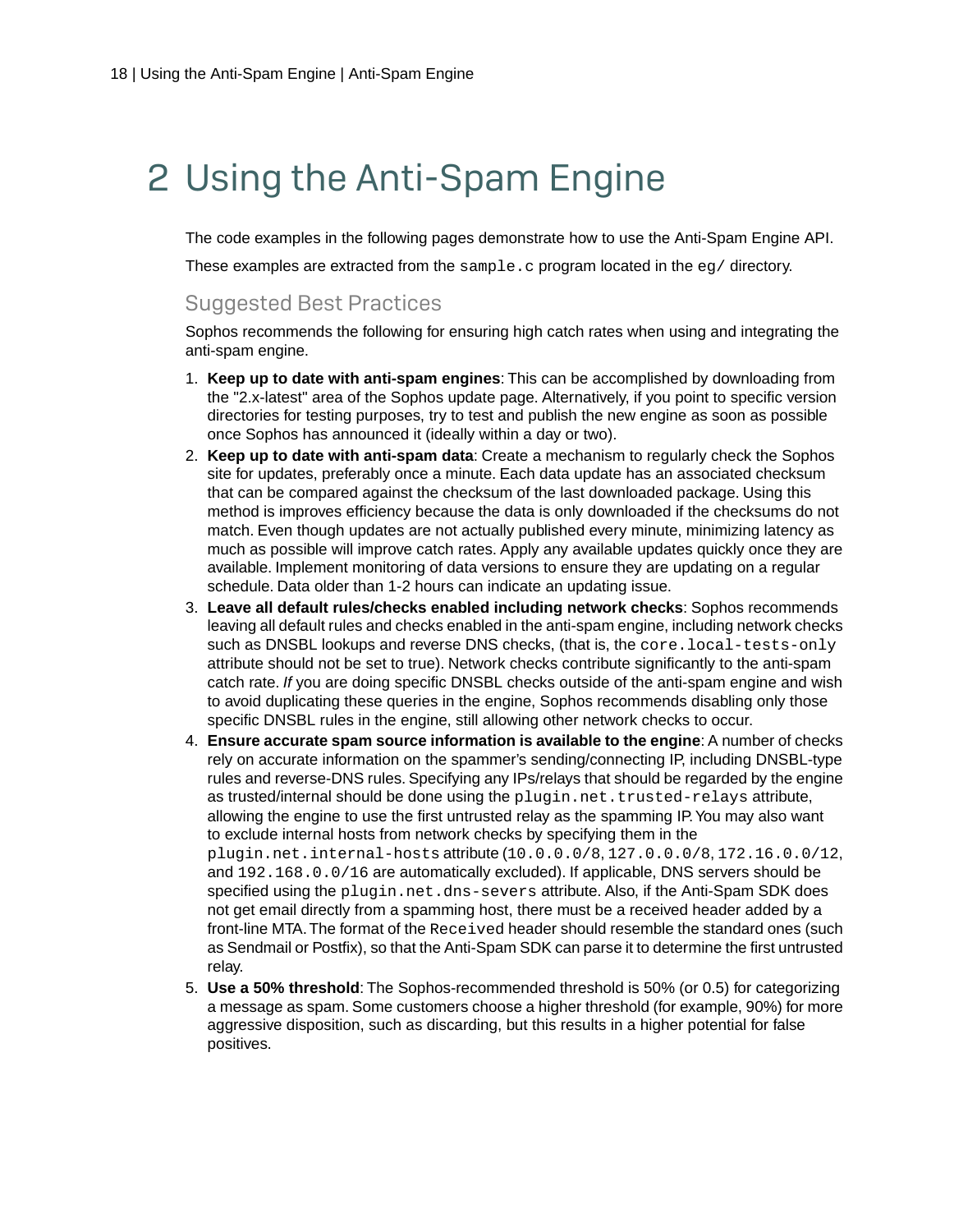- 6. **Add X-header(s) to messages for troubleshooting**: Sophos recommends that customers add the following information to messages processed by the anti-spam engine to assist with any troubleshooting or investigation of miscategorized messages:
	- The version of the anti-spam engine in effect when the message was processed, which is reported by the core. version attribute.
	- The version of the anti-spam data in effect when the message was processed, which is reported by the core.data-version attribute.
	- The rules that fired when the message was processed, which is reported by the PMX\_EV\_FOUND\_FEATURE event code. Ideally, include both parameters.

**Note:** Adding these headers is believed to have a negligible impact on performance in most situations relative to the spam engine processing. If this is not the case, you can add these headers only to messages that were not determined to be spam. This will allow analysis of missed spam, although analyzing false positives will not contain this information.

- 7. **Provide full header information with samples submitted to Sophos**: Message samples should contain the full source including the spam X-header(s) added during processing and the full received chain.
- 8. **Report any missed spam or false positives to SophosLabs**: Samples should include the full, intact headers including the anti-spam X-header(s) and the full received chain.
- 9. **Set up a spam trap**: Sophos encourages customers to set up spam traps where mail from unused and old addresses or domains can be routed directly to Sophos. Traps should not receive any legitimate mail, only spam. Setting up a spam trap will help give Sophos visibility into any campaigns that are targeting your particular domains.

### <span id="page-18-0"></span>2.1 Initializing the Engine

The following example shows how to create and initialize a PMX\_ENGINE object.

```
/* Create an engine, have it use "/usr/local/lib/datadir"
* as its datadir */
PMX_ENGINE e;
pmx_load(NULL);
if (pmx create engine(&e, error, NULL) != PMX ERR OK) {
    printf("Could not create PMX_ENGINE instance\n");
     return 1;
}
e->vtbl->add_attribute(e, "core.datadir",
     PMX_TYPE_STRING, "/usr/local/lib/datadir", 10, 1);
e->vtbl->load antispam data();
```
#### Description:

■ Initialize the library using pmx\_load function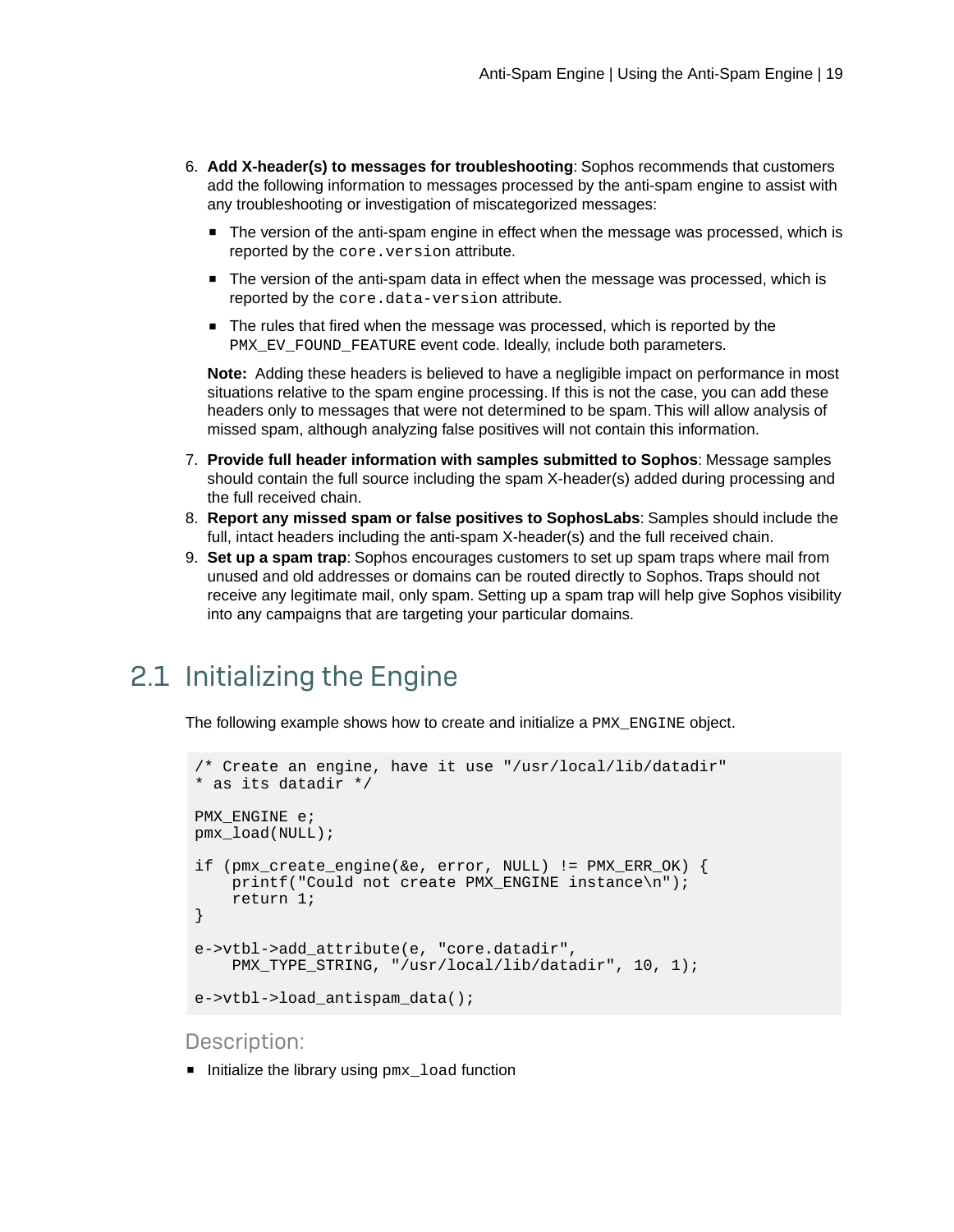- Create an instance of the engine using the pmx create engine function.
- Set the core.datadir attribute to indicate the locations of all data files.
- Load the data file.

### <span id="page-19-0"></span>2.2 Setting Trusted Relays and Internal Hosts

The following example shows how to set the plugin.net.trusted-relays and plugin.net.internal-hosts attributes.

```
 /* Set up two trusted relays */
   PMX HASH trusted relays, internal hosts;
    e->vtbl->create_hash(e, &trusted_relays, NULL, 0);
    trusted_relays->vtbl->set(trusted_relays, "213.31.172.15", "1", 
1);
    trusted_relays->vtbl->set(trusted_relays, "213.31.172.14", "1", 
1);
    trusted_relays->vtbl->save(trusted_relays);
    e->vtbl->add_attribute(e, "plugin.net.trusted-relays", 
PMX_TYPE_HASH,
  trusted relays, 0, 1);
    /* Set up an internal host */
    e->vtbl->create_hash(e, &internal_hosts, NULL, 0);
    internal_hosts->vtbl->set(internal_hosts, "74.202.89.140", "1", 
1);
    internal_hosts->vtbl->save(internal_hosts);
    e->vtbl->add_attribute(e, "plugin.net.internal-hosts", 
PMX_TYPE_HASH,
    internal_hosts, 0, 1);
```
#### Description:

- Create a hash and add trusted relays to it.
- Set the plugin.net.trusted-relays attribute to skip over the relays specified in the PMX\_TYPE\_HASH when working through the Received header chain to find the first external relay.

**Note:** By default, all external IP addresses found in a message's Received headers are checked against DNSBL lists. This behavior is backwards-compatible with previous releases, but it has a significant risk of false positives. This can be solved by maintaining a Trusted Relays list and setting the plugin.net.trusted-relays attribute. The plugin.net.trusted-relays attribute should always be used unless your application will always be run on an edge server (never behind any relays). Also, if applicable, you should specify plugin.net.internal-hosts to exempt internal hosts from network-based tests. You may also want to specify plugin.net.dns-servers.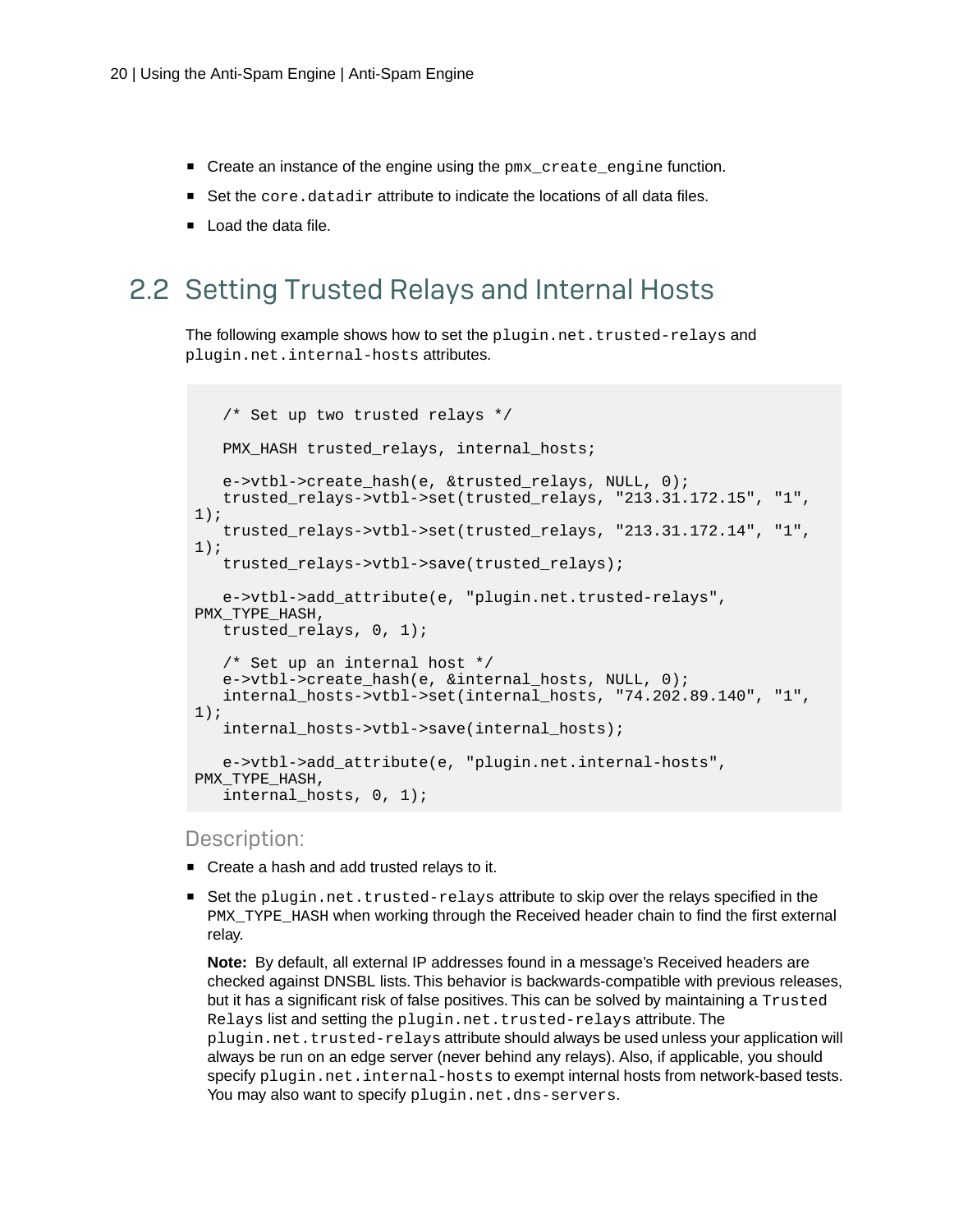■ Create a hash specifying an internal host.

■ Set the plugin.net.internal-hosts attribute to exempt internal hosts from network-based tests.

Related concepts [net Attributes](#page-45-0) on page 46

### <span id="page-20-0"></span>2.3 Scanning a Message

The PMX\_ENGINE scans a PMX\_MESSAGE object.The following code illustrates reading an email message from disk into a PMX\_MESSAGE object, scanning it with a PMX\_ENGINE, and then destroying the PMX\_MESSAGE object.

```
for (i = 1; i < argc; i++) {
   PMX MESSAGE msg;
   FILE *f = fopen(argv[i], "r");
   char buf[4096];
    size_t nread;
    if (!f) continue;
     e->vtbl->create_message(e, &msg);
    while (!feof(f) &\& !ferror(f)) {
       nread = freqd(buf, 1, sizeof(buf), f); pmx_append_to_message(msg, buf, nread);
 }
     fclose(f);
     /* Perform actual scanning with scan_cb callback */
     e->vtbl->scan_message(e, msg, NULL, &scan_cb, NULL);
     msg->vtbl->destroy(msg);
}
```
#### Description:

- For each filename specified on the command line, this program reads the file from disk into a PMX\_MESSAGE object created by the engine's create\_message method.
- The PMX\_MESSAGE object is then passed to the engine's scan\_message method.
- After the email message is scanned, it is then destroyed with its destroy method.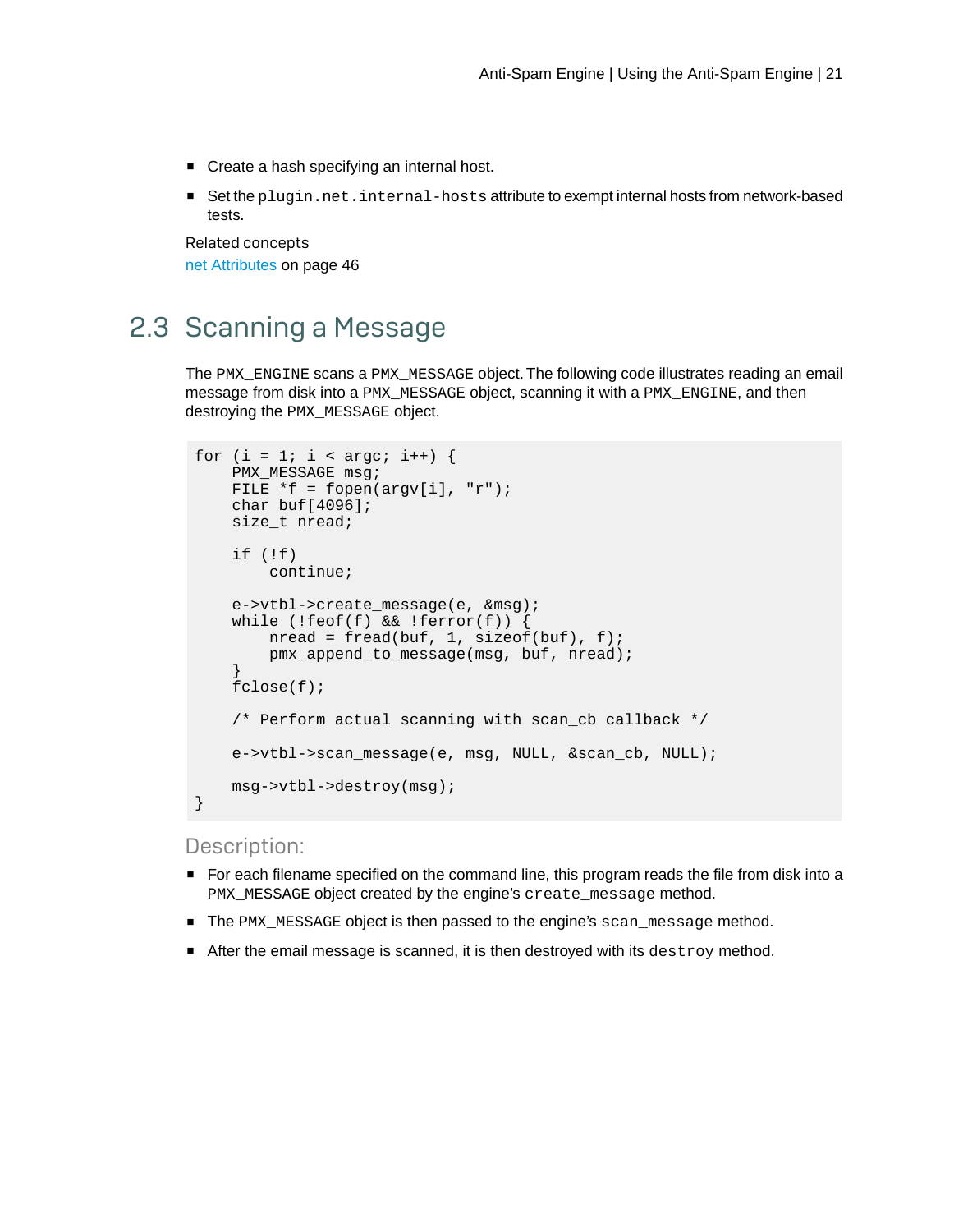#### <span id="page-21-0"></span>2.3.1 Scanning Message Details

The PMX\_EV\_SPAMPROB event contains the email message's spam probability. The probability is calculated according to the score assigned to the rules matched by the email message.

```
static void
scan_cb(void *host, PMX_EVENT e, PMX_TYPE t1,
    const void *v1, size_t l1, PMX_TYPE t2,
    const void *v2, size_t l2)
{
    switch (e) {
    case PMX_EV_FOUND_FEATURE: 
        if (t1 == PMX TYPE STRING) printf("Found feature: %s\n", v1);
         break;
     case PMX_EV_SPAMPROB:
        if (t1 == PMX TYPE DOUBLE) printf("Spam probability for this message: 
§5.3f§\n", *(double*)v1);
         break;
     }
}
```
#### Description:

- The scan\_cb callback function is passed several parameters. These include the event that triggered the callback and the values with their associated types.
- If the callback function is triggered by a feature found in an email message, the event type is PMX\_EV\_FOUND\_FEATURE and the first value is the name of the found feature.
- If the callback function is invoked because scanning is complete and the engine has a spam probability to report, the event type is PMX\_EV\_SPAMPROB.
- The spam probability for the scanned email message is the value passed.

### <span id="page-21-1"></span>2.4 Terminating the Engine

The following example shows how to terminate the PMX\_ENGINE object and release associated resources.

```
/* Unload PMX_ENGINE e */
e->vtbl->destroy(e);
pmx_unload();
```
Description:

- Free engine resources by invoking the engine's destroy method.
- Use pmx\_unload before terminating the program.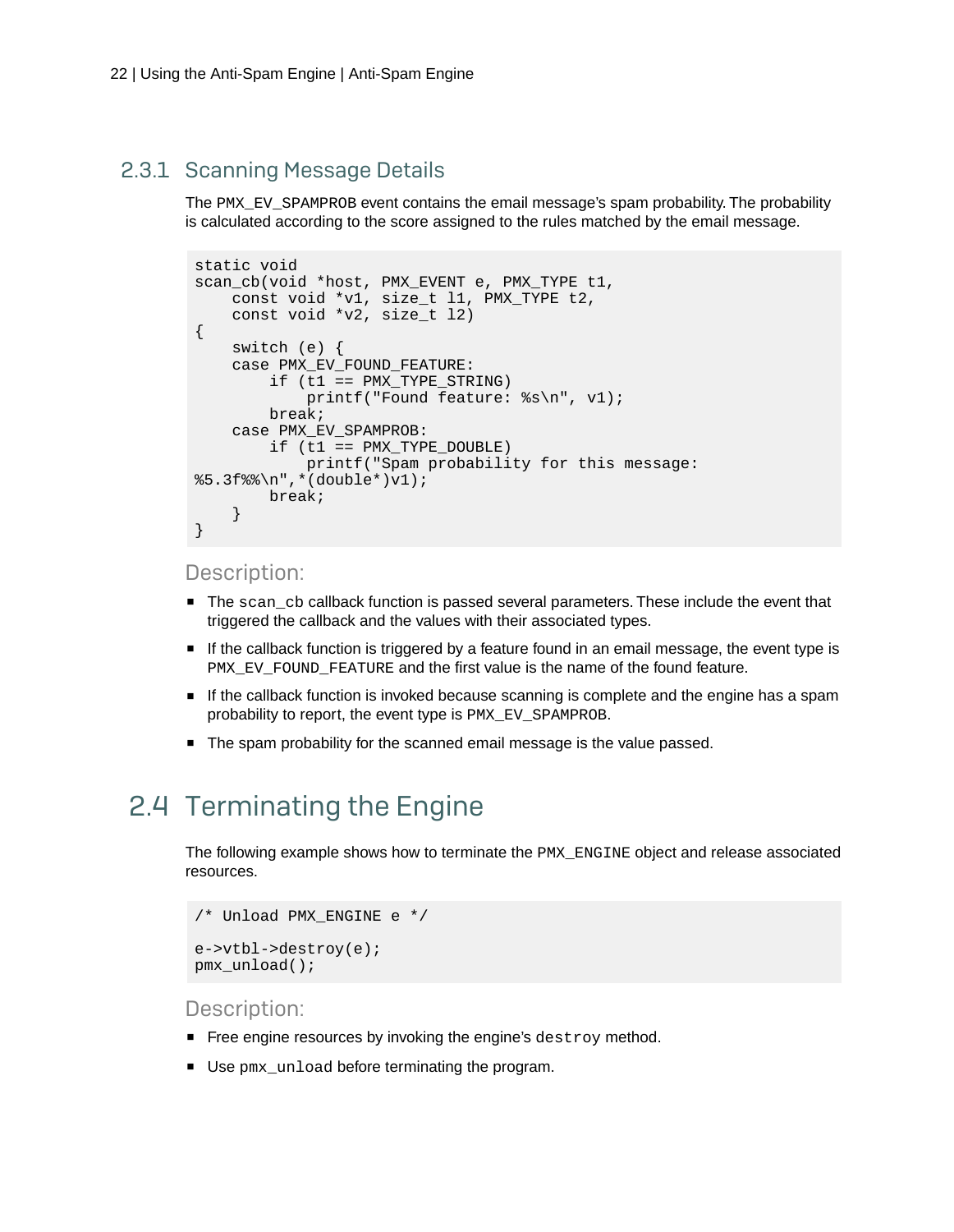**Note:** It is highly recommended that you stabilize memory usage and overall performance by retiring a PMX\_ENGINE after 2048 email messages have been scanned. The embedded Perl interpreter dynamically allocates memory during the scanning process, and can be slow to release it. This is especially important if very large email messages are regularly scanned.

### <span id="page-22-0"></span>2.5 Feedback Tool

The feedback tool is used to upload engine statistics to Sophos. It is recommended that you make use of this tool because it provides SophosLabs with valuable information that it uses to increase spam catch rates. It should be set to run once every five minutes.

This stand-alone application can be run from a shell (such as by cron on Linux/Unix platforms) or as a sub-task. The feedback tool has a number of options (defined below). For example, if you need to specify a proxy server, use **--proxy**. Or, to preview the data that will be uploaded to Sophos, use the **--dry-run** option.

Usage (Windows):

feedback.exe [OPTIONS] FEEDBACK\_FILE

Usage (Linux):

feedback [OPTIONS] FEEDBACK\_FILE

Options:

```
--statsdir -s location of statistics data 
(core.statistics-directory)
--proxy -p proxy location (for example,
webproxy.sophos.com:8080)
--username -n username for proxy authentication
--password -a password for proxy authentication
--url --cdfs -u HTTP URL for feedback data (CDFS)
--cert -c Optional Certificate Authority certificate to use
 for authentication with server
--verbose -v displays the uploaded report
--dry-run -d do not actually upload the report; implies --verbose
-help -h display this help and exits
```
The --statsdir or -s is the only required option, and it specifies the feedback directory. The feedback file is required.

The feedback file must contain at a minimum:

Report-Version: 3

Other information may be included, using the format KEY: VALUE.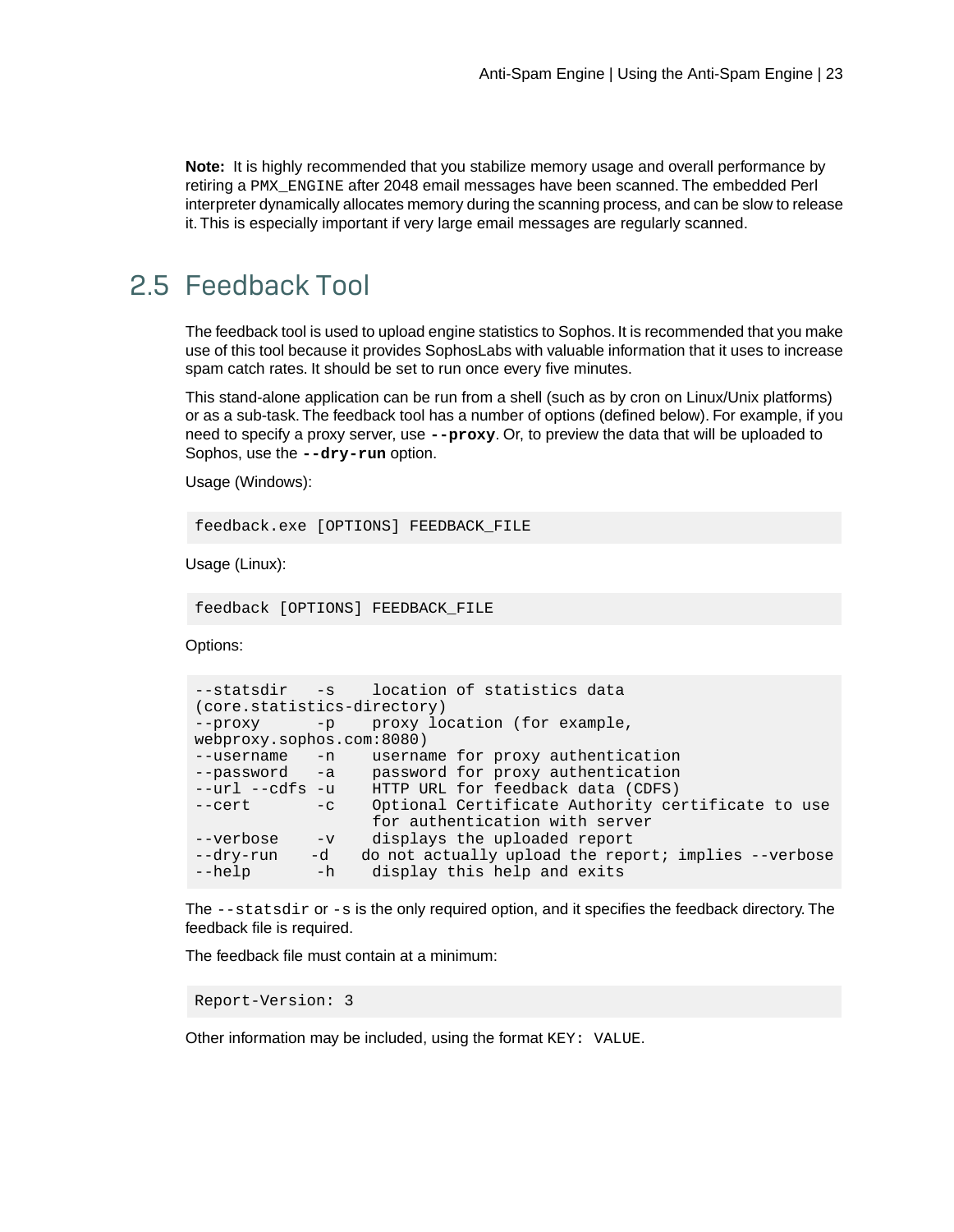# <span id="page-23-0"></span>3 Spam Probabilities

Anti-spam rule files contain sets of test definitions that are used to identify potential spam features in an email message. Each feature, regardless of the rules file it is defined in, has an associated weight that contributes to the message's total spam score.

Weights are specified as numerical values and can be either positive or negative numbers. Positive weights increase the likelihood that a message is spam, while negative values decrease the likelihood.

An email message with several positive spam features will thus have a higher aggregated score than a message with negative or few spam features. Generally, a message must contain multiple spam features in order to result in a high aggregated spam score.

After an email message is scanned and all features are tested for, the anti-spam engine totals all associated weights into a spam score.The engine then converts the spam score into a percentage indicating the probability that the message is spam.

Example: A Spam Percentage

```
Spam probability for this message: 99.412%
```
The following formula shows how the spam score is converted into a spam probability:

PROB =  $1/(1 + \exp(-(BIAS+SCORE)/2))$ 

Where BIAS = -5 and SCORE is the sum of weights of triggered features.

The chart below shows the relationship between scores and percentages. A score of '5' results in a 50% spam probability.

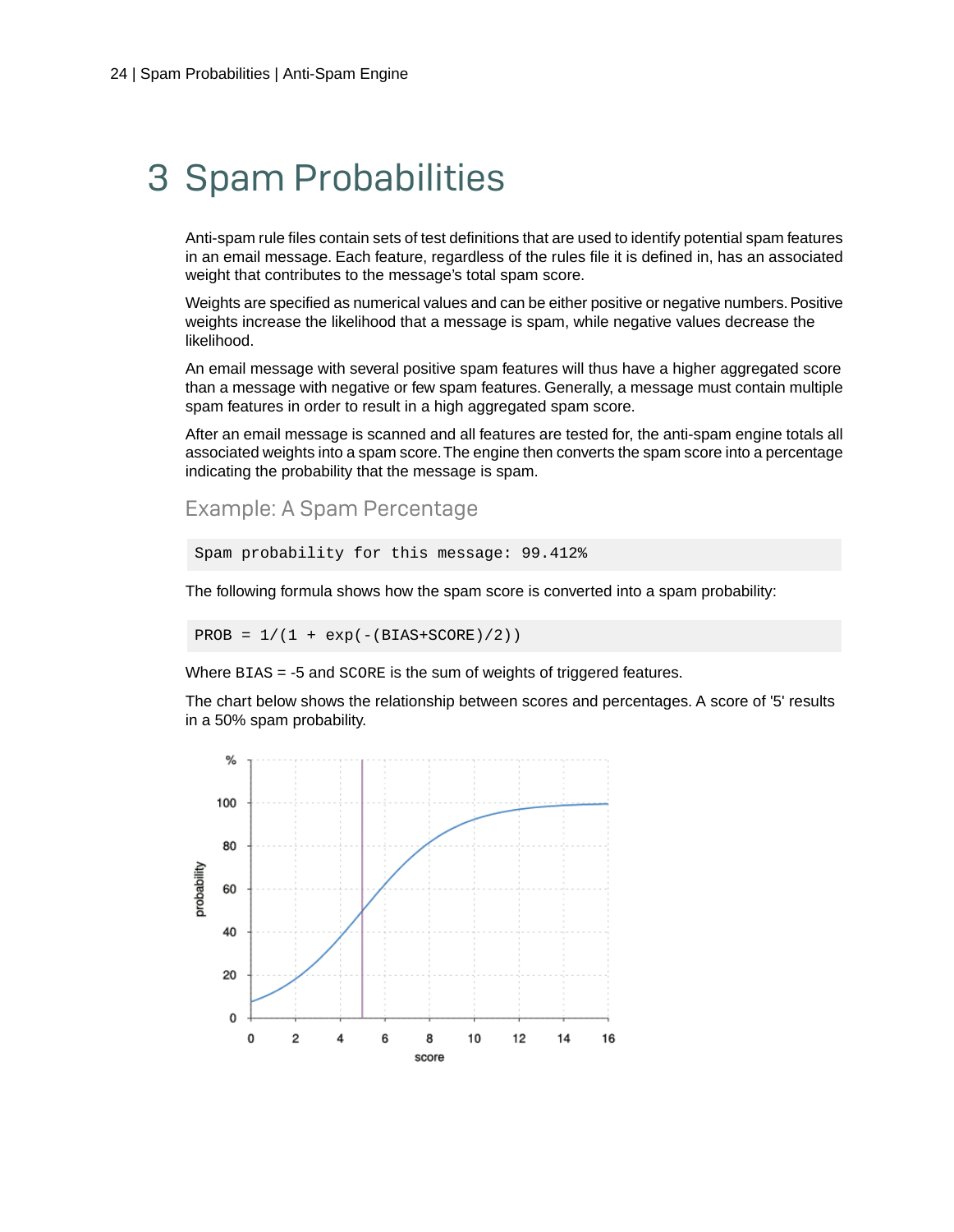### <span id="page-24-0"></span>3.1 Filtering On Probability Ranges

Any application that you develop using the Anti-Spam SDK will need to handle messages based on the returned spam probability. The anti-spam engine is set, by default, to recognize spam at or above a 50% threshold (a spam probability range of 50% to 100%). A message with a spam probability under 50% is considered legitimate.Sophos recommends that your applications should treat messages with a greater than 90% spam probability as being "definitely spam," which can then be discarded or rejected as appropriate. Messages that return a 50% to 90% spam probability should be treated as "likely spam," which can then be tagged, stored in a folder, quarantined, etc.

The following example defines a set of sample probability ranges based on the suggested spam probability ranges, with filtering actions becoming stricter as the spam probability range increases.

#### Example Filtering Actions Based on Spam Probability Ranges

■ **0-49%**: Add an X-Sophos-AntiSpam: header to the email message with the probability appended. Deliver the message to envelope recipients.

**Note:** Adding a header to a message is useful for testing and debugging purposes. For example, if a message is determined to be a false negative (spam delivered as legitimate email), reviewing the header easily reveals the spam probability of the message.

■ **50-90%**: Add an X-Sophos-AntiSpam: header to the email message. Append a '#' mark for every 10% calculated over a probability of 50%. For example, a message with a probability of 60% will have an X-Sophos-AntiSpam: # header added. A message with a 70% probability will have an X-Sophos-AntiSpam: ## header added. Add an X-Sophos-AntiSpam-Hits: header to the email message to identify the spam features that contribute to the message's spam probability. Modify the message's Subject: header, and then deliver the message to envelope recipients. Envelope recipients can then filter messages into different folders on their mail client by using substring matches on the '#' mark.

A Resulting Message Header with an 88% Spam Probability:

```
Received: ...
From: fooey@spammer.ick
X-Sophos-AntiSpam: ### (88%)
X-Sophos-AntiSpam-Hits: AMAZING_STUFF, APPLY_ON_LINE, RCVD_IN_CBL, 
...
Subject: [SPAM: 88%] original subject line
```
**Over 91%:** Send the email messages to a spam directory or quarantine. Notify envelope recipients of the blocked spam messages. Allow recipients to access and release blocked messages.

**Note:** Thresholds, email modifications, and filtering actions are only suggested uses for the returned email message spam probability.Your host application may have different message-filtering attributes.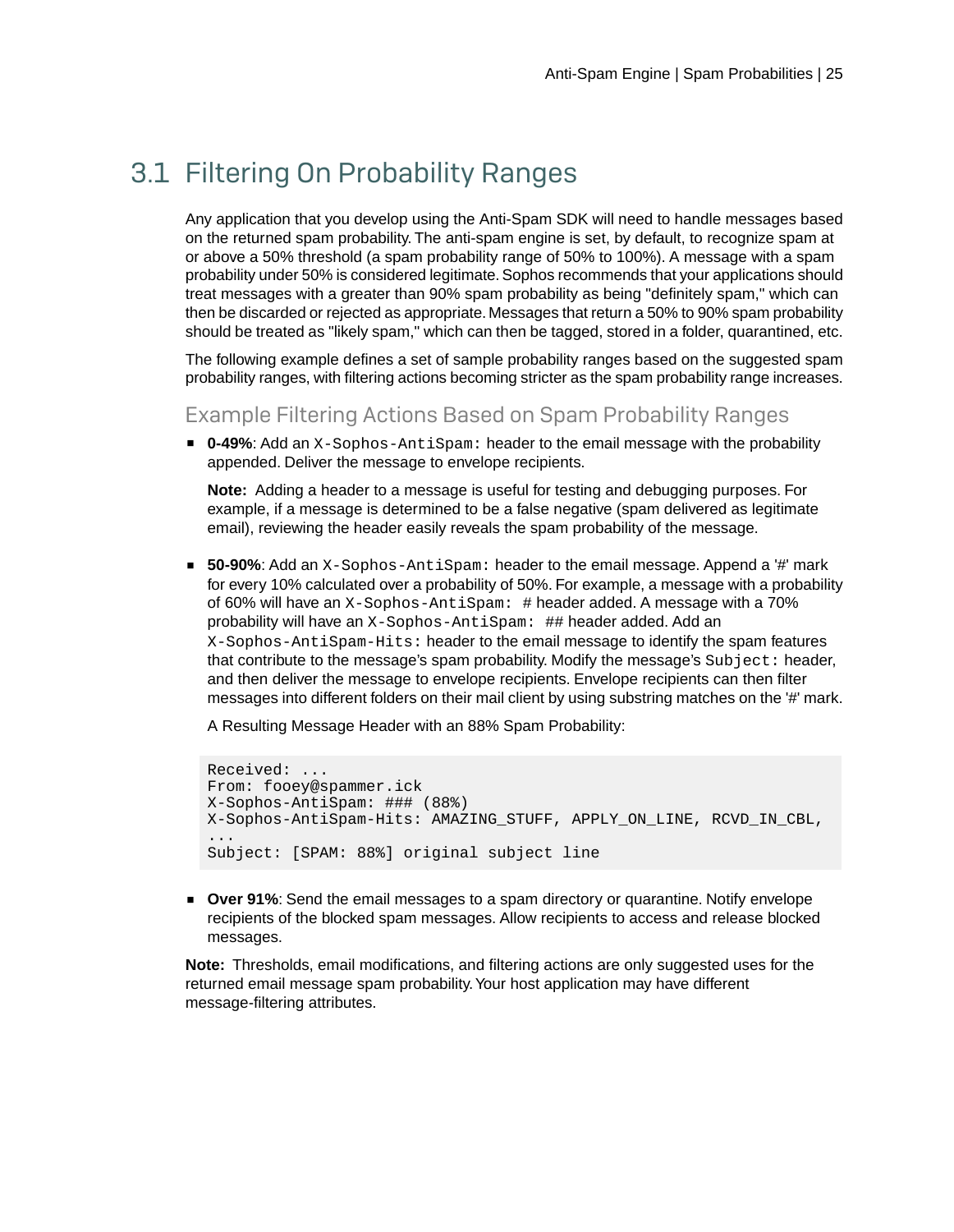### <span id="page-25-0"></span>3.2 Handling False Positives and Negatives

The number of false positives (messages that are identified as spam, but are not) and false negatives (messages that are not identified as spam, but are) can be reduced by forwarding these messages to Sophos. SophosLabs analyzes characteristics of submitted messages and adjusts the anti-spam data accordingly. False positive messages should be sent to [not-spam@labs.sophos.com,](mailto:not-spam@labs.sophos.com) and false negatives should be sent to [is-spam@labs.sophos.com](mailto:is-spam@labs.sophos.com).

You should consider including the capability that allows users or administrators to report such falsely identified messages. If you do, note the following requirements:

- The message forwarded to Sophos must include the whole message source, including headers, sent as an RFC822 attachment.
- The headers must include the version number of the engine and the version and date of the data package used to scan the message.
- The headers must include the hits fired by the engine and the spam probability assigned to the message.

**Note:** Spam is defined as scoring greater than or equal to 50% and less than 50% for not spam, even if your application defines these differently. Sophos requires that all host applications that wish to report spam/not-spam to Sophos use the 50% mark as the spam/not-spam dividing line. Any reports of is-spam/not-spam made using a different dividing line will be ignored, and may lead to all reports from the application being ignored.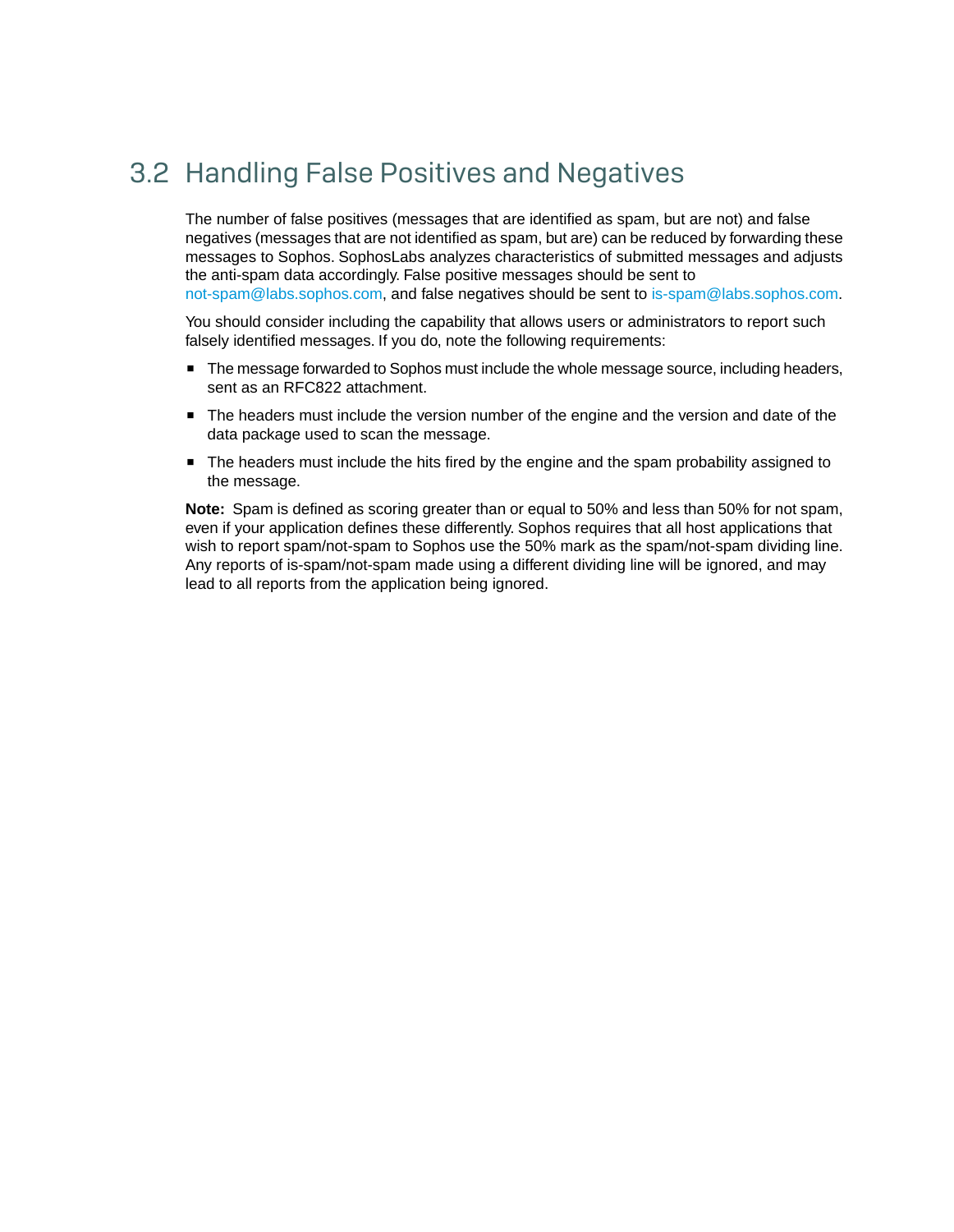# <span id="page-26-0"></span>4 Anti-Spam Engine Reference

This section provides a detailed reference to the Anti-Spam Engine API.

### <span id="page-26-1"></span>4.1 Event Codes

The PMX\_EVENT codes are used in the [PMX\\_ENGINE::scan\\_message\(\)](#page-32-0) on page 33 callback. They indicate how the variable parameters are to be interpreted.

| PMX EV FOUND FEATURE | The engine reports that a rule or condition has<br>been triggered. Parameter 1 is of type<br>PMX_TYPE_STRING on page 28 and contains<br>the feature name. Parameter 2 is normally not<br>used, but some plugins pass a<br>PMX_TYPE_STRING parameter containing extra<br>information about why the feature fired.                                                                                   |
|----------------------|----------------------------------------------------------------------------------------------------------------------------------------------------------------------------------------------------------------------------------------------------------------------------------------------------------------------------------------------------------------------------------------------------|
| PMX EV FUR           | The engine determines the IP of the first<br>untrusted relay by scanning the message<br>headers and identifying the first connecting host<br>that is not in its list of trusted relays. This event<br>code only takes effect if the core. event. fur<br>attribute has been specified and set to "1". For<br>more information, see "Core Attributes" in the<br>Anti-Spam Engine Attributes section. |
|                      | In order for this data to be useful to<br>SophosLabs, it is recommended that you<br>append it to an informational header, so that<br>the IP address of the first untrusted relay is<br>included in all false positives and false<br>negatives submitted to Sophos. This header<br>should follow the format shown below:                                                                            |
|                      | X-PMX-Version:<br>product-name, Antispam-Engine:<br>2.6.1.350677,<br>Antispam-Data: 2009.2.13.62815,<br>FUR: 1.1.1.1                                                                                                                                                                                                                                                                               |
|                      | See also: plugin.net.trusted-relays<br>under "net Attributes" in the Anti-Spam Engine<br>Attributes section.                                                                                                                                                                                                                                                                                       |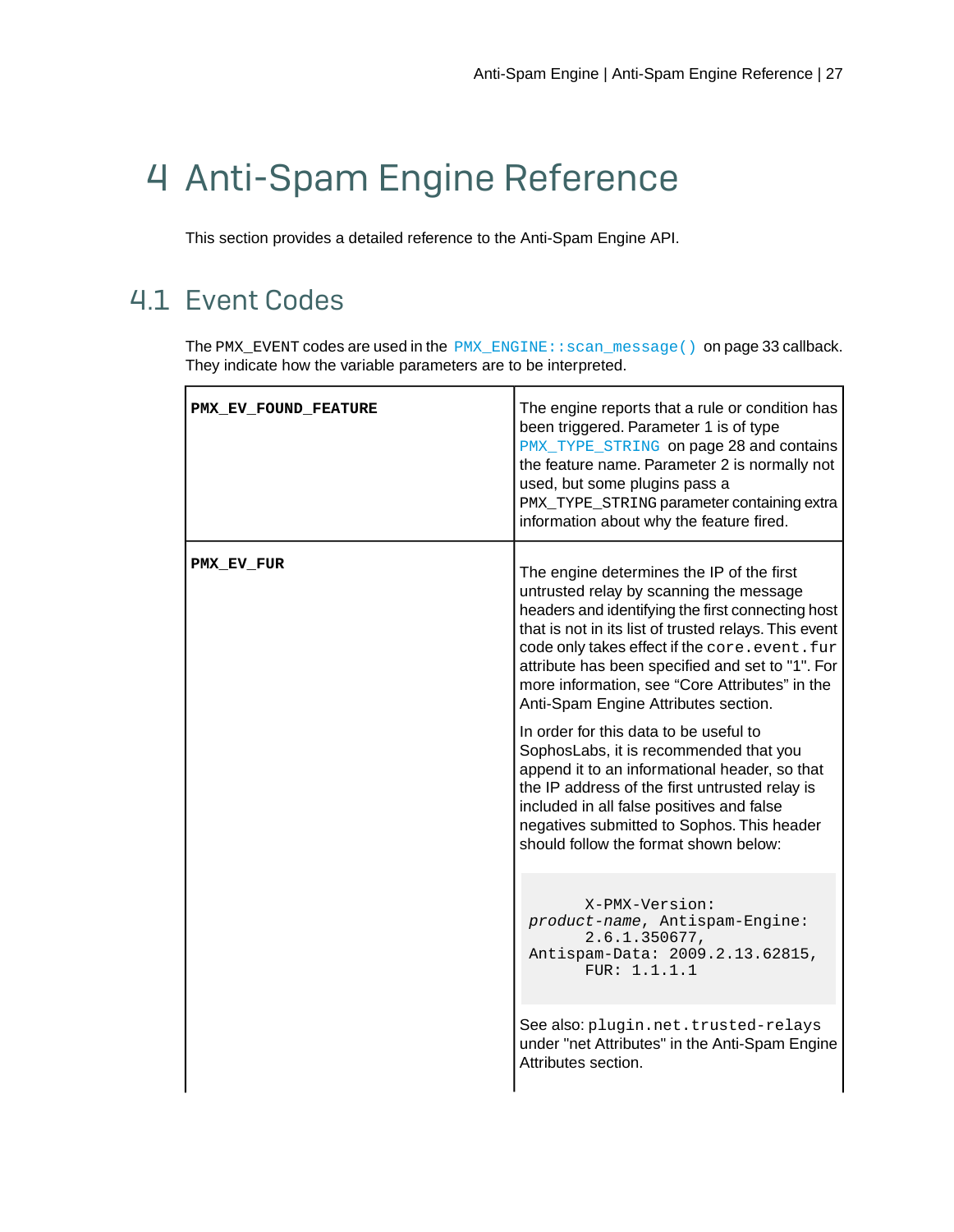| PMX EV SPAMPROB | The engine generates this event when it has<br>determined the probability of the message being<br>spam. Parameter 1 will be of type<br>PMX_TYPE_DOUBLE on page 28 containing a<br>probability between 0.0 and 1.0. Parameter 2 |
|-----------------|--------------------------------------------------------------------------------------------------------------------------------------------------------------------------------------------------------------------------------|
|                 | is not used.                                                                                                                                                                                                                   |

### <span id="page-27-0"></span>4.2 Type Codes

Some PMX\_ENGINE APIs use dynamically typed arguments, these are:

- [PMX\\_ENGINE::add\\_attribute\(\)](#page-30-1) on page 31 method
- callback of the [PMX\\_ENGINE::enumerate\\_attributes\(\)](#page-31-0) on page 32 method
- callback of the [PMX\\_ENGINE::scan\\_message\(\)](#page-32-0) on page 33 method

At the C level, dynamically typed values are always represented by 3 variables:

PMX\_TYPE type, void \*value, size\_t size

The 'value' variable contains:

<span id="page-27-6"></span><span id="page-27-5"></span><span id="page-27-4"></span><span id="page-27-3"></span><span id="page-27-2"></span><span id="page-27-1"></span>

| PMX TYPE NULL                 | undefined, value is not used                                                                                                                                                                            |
|-------------------------------|---------------------------------------------------------------------------------------------------------------------------------------------------------------------------------------------------------|
| PMX TYPE CALLBACK             | pointer to callback function                                                                                                                                                                            |
| PMX TYPE DOUBLE               | pointer to double                                                                                                                                                                                       |
| PMX TYPE INTEGER              | int (not a pointer to an int)                                                                                                                                                                           |
| PMX TYPE STRING               | pointer to string, "size" contains length                                                                                                                                                               |
| PMX TYPE MESSAGE              | PMX_MESSAGE object (is already a pointer)                                                                                                                                                               |
| PMX TYPE HASH                 | PMX_HASH object (is already a pointer). The<br>PMX_TYPE_HASH interface object is required<br>to specify trusted relays.                                                                                 |
| PMX_TYPE_WEIGHTS (deprecated) | PMX_WEIGHTS object (is already a pointer)<br><b>Note:</b> The PMX_TYPE_WEIGHTS interface<br>object is not required for basic SDK usage. This<br>object is provided for backwards compatibility<br>only. |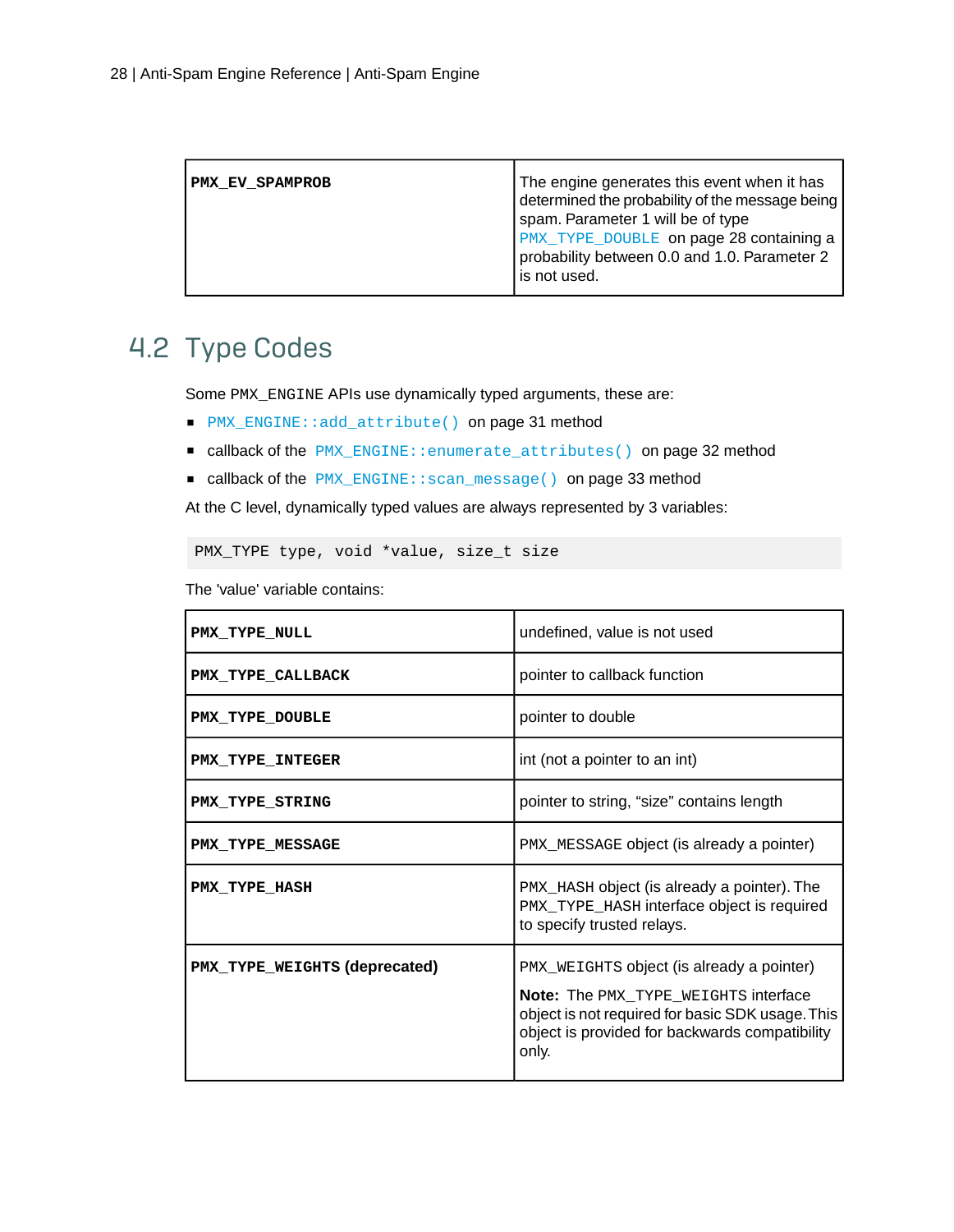### <span id="page-28-0"></span>4.3 PMX\_\* Objects

All PMX  $*$  objects start with a pointer to their vtbl. This vtbl may be shared by all instances of the same implementation. Access to the object is only through the vtbl methods.

### <span id="page-28-1"></span>4.4 Callbacks

The anti-spam engine makes use of callback functions in various places. All callbacks take a void \*host as the first parameter. This parameter is not used by the engine at all and is only passed through to allow the hosting application to pass data to the callback. If the hosting application uses multiple instances of the engine simultaneously, the host parameter can be used to identify the corresponding engine object to the callback.

It is always valid to specify NULL for the callback if you do not want to be notified about the corresponding events.

The callbacks of the enumerate\_ $*$  () methods return a boolean value: if it is 0, then enumeration is aborted immediately. Otherwise enumeration continues until it runs out of values. The enumerate\_\*() methods return the number of elements enumerated. If the enumeration is aborted this way, then the return value only reflects the number of elements actually visited. If an exception occurs during execution of the enumeration, the enumerator returns a count of -1, even if the callback function has already been called.

Any data passed to a callback function is only valid for the duration of the callback. If you want to preserve the data for later access, then the data must be copied from inside the callback.

### <span id="page-28-2"></span>4.5 Exported Functions

| pmx load()          | pmx_load() must be called to initialize the<br>library. The reserved parameter is only used<br>on UNIX and must be NULL on Windows.                                                                                                                                                                                                |
|---------------------|------------------------------------------------------------------------------------------------------------------------------------------------------------------------------------------------------------------------------------------------------------------------------------------------------------------------------------|
| pmx unload()        | pmx_unload() should be called after all<br><b>PMX_ENGINE</b> on page 31 objects have been<br>destroyed to free up any remaining resources<br>the library may be using.                                                                                                                                                             |
| pmx_create_engine() | The pmx_create_engine() function creates<br>an instance of the PMX_ENGINE on page 31<br>object. It takes a PMX_ERROR_CB callback that<br>will be invoked whenever the engine runs into<br>problems. The level parameter should be one<br>of the following strings: DEBUG, INFO, NOTICE,<br>WARNING, ERR, CRIT, ALERT OF EMERG. The |

The anti-spam engine library contains the following externally visible entry points: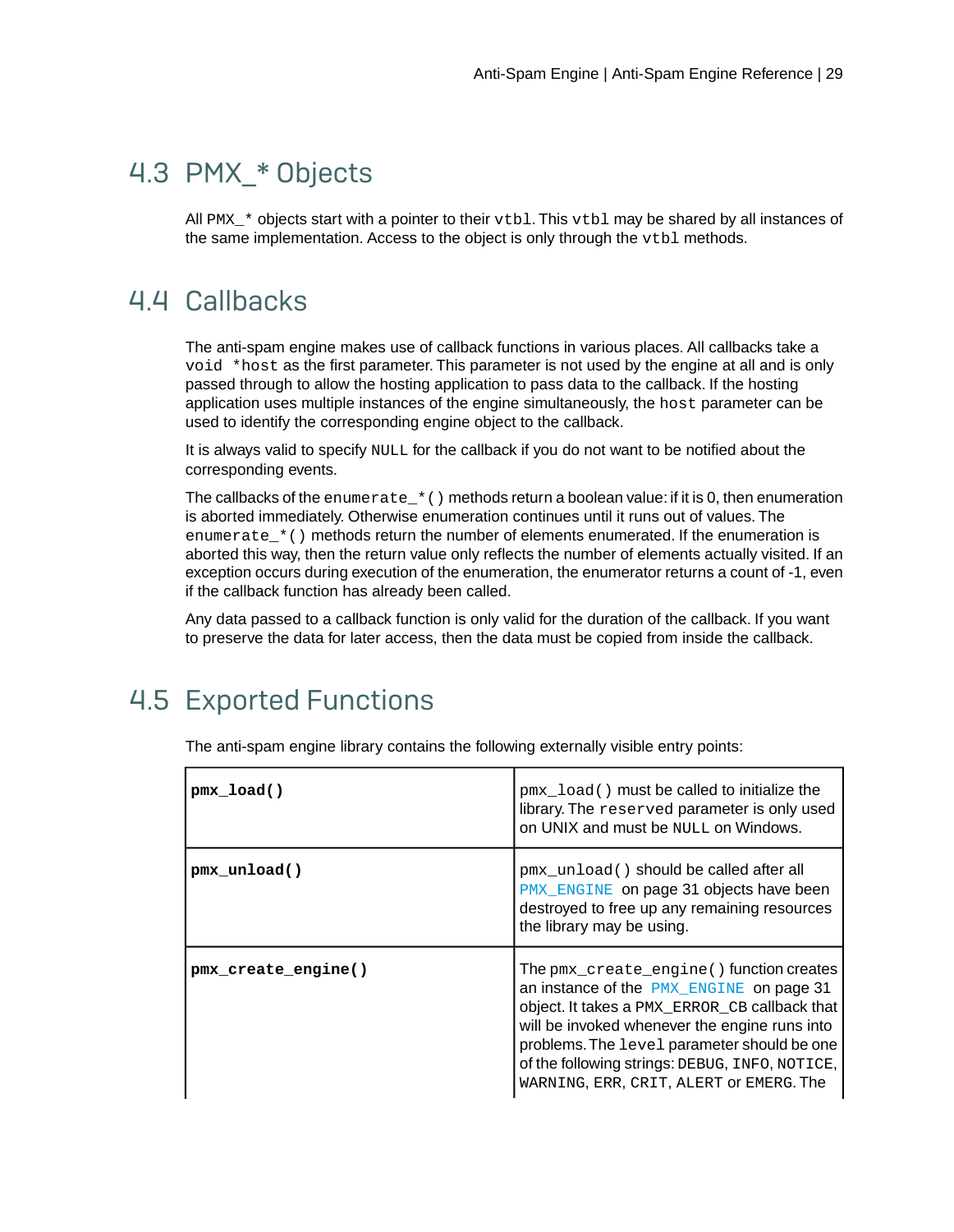<span id="page-29-0"></span>

|                         | error parameter is a freeform text description<br>of the error condition. It is not terminated by a<br>newline character.<br>Whenever the engine throws an exception, the<br>error callback is invoked with an ALERT entry<br>containing the exception message. The engine<br>function then returns with an error (normally<br>PMX_ERR_SYS). |
|-------------------------|----------------------------------------------------------------------------------------------------------------------------------------------------------------------------------------------------------------------------------------------------------------------------------------------------------------------------------------------|
| pmx_append_to_message() | The pmx_append_to_message() function<br>adds data to the default implementation of the<br>PMX_MESSAGE on page 34 object. It will not<br>work with any other implementation of the<br>PMX_MESSAGE object.                                                                                                                                     |
|                         | This function is not part of the<br>pmx_message_vtbl because the engine does<br>not modify the message object, and there is no<br>specific paradigm that governs how the<br>message objects should be created or updated.                                                                                                                    |
|                         | pmx_append_to_message() should not be<br>called after any member functions have been<br>invoked on the PMX_MESSAGE object.                                                                                                                                                                                                                   |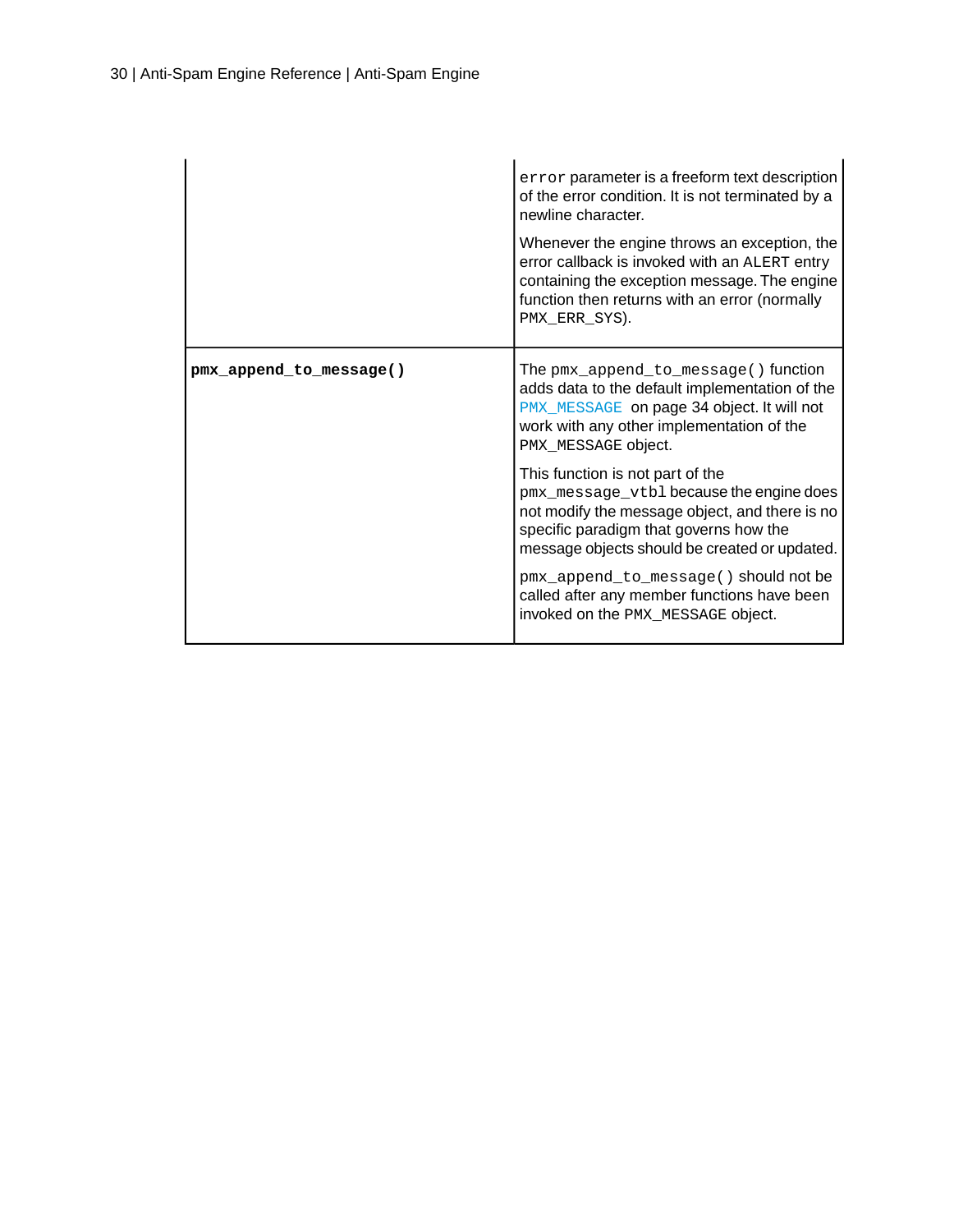### <span id="page-30-0"></span>4.6 PMX\_ENGINE Methods

<span id="page-30-2"></span><span id="page-30-1"></span>

| destroy()        |                                                                                                                                                                                                                                                                                                                                                                          |
|------------------|--------------------------------------------------------------------------------------------------------------------------------------------------------------------------------------------------------------------------------------------------------------------------------------------------------------------------------------------------------------------------|
|                  | void (*destroy) (PMX_ENGINE e) ;                                                                                                                                                                                                                                                                                                                                         |
|                  | The $\text{destroy}()$ method should be called to<br>release all resources held by the PMX_ENGINE<br>object. This destroys the embedded Perl<br>interpreter. If the engine has been used to<br>instantiate any PMX_MESSAGE on page 34,<br>PMX_HASH OF PMX_WEIGHT objects, then those<br>must be destroyed prior to the destruction of<br>the PMX_ENGINE object.          |
| create_message() |                                                                                                                                                                                                                                                                                                                                                                          |
|                  | PMX ERROR<br>(*create_message)(PMX_ENGINE e,<br>PMX MESSAGE *m) ;                                                                                                                                                                                                                                                                                                        |
|                  | Creates an instance of the default<br>implementation of the <b>PMX_MESSAGE</b> on page<br>34 object. The pmx_append_to_message()<br>on page 30 function can be used to add the<br>actual message content to the object.                                                                                                                                                  |
| add_attribute()  |                                                                                                                                                                                                                                                                                                                                                                          |
|                  | PMX ERROR<br>(*add_attribute)(PMX_ENGINE e,<br>const char *name, PMX_TYPE t,<br>const<br>void *value, size_t sz, int<br>replace);                                                                                                                                                                                                                                        |
|                  | Adds an attribute that is used to configure the<br>engine and its plug-ins. The replace<br>parameter indicates that all previous values for<br>this parameter should be discarded. If the<br>replace flag is 0 and the attribute is already<br>set, the value will be added to a list of values<br>for that attribute. (Certain attributes can have<br>multiple values). |
| del_attribute()  |                                                                                                                                                                                                                                                                                                                                                                          |
|                  | PMX ERROR<br>(*del_attribute)(PMX_ENGINE e,<br>const char *name, int all);                                                                                                                                                                                                                                                                                               |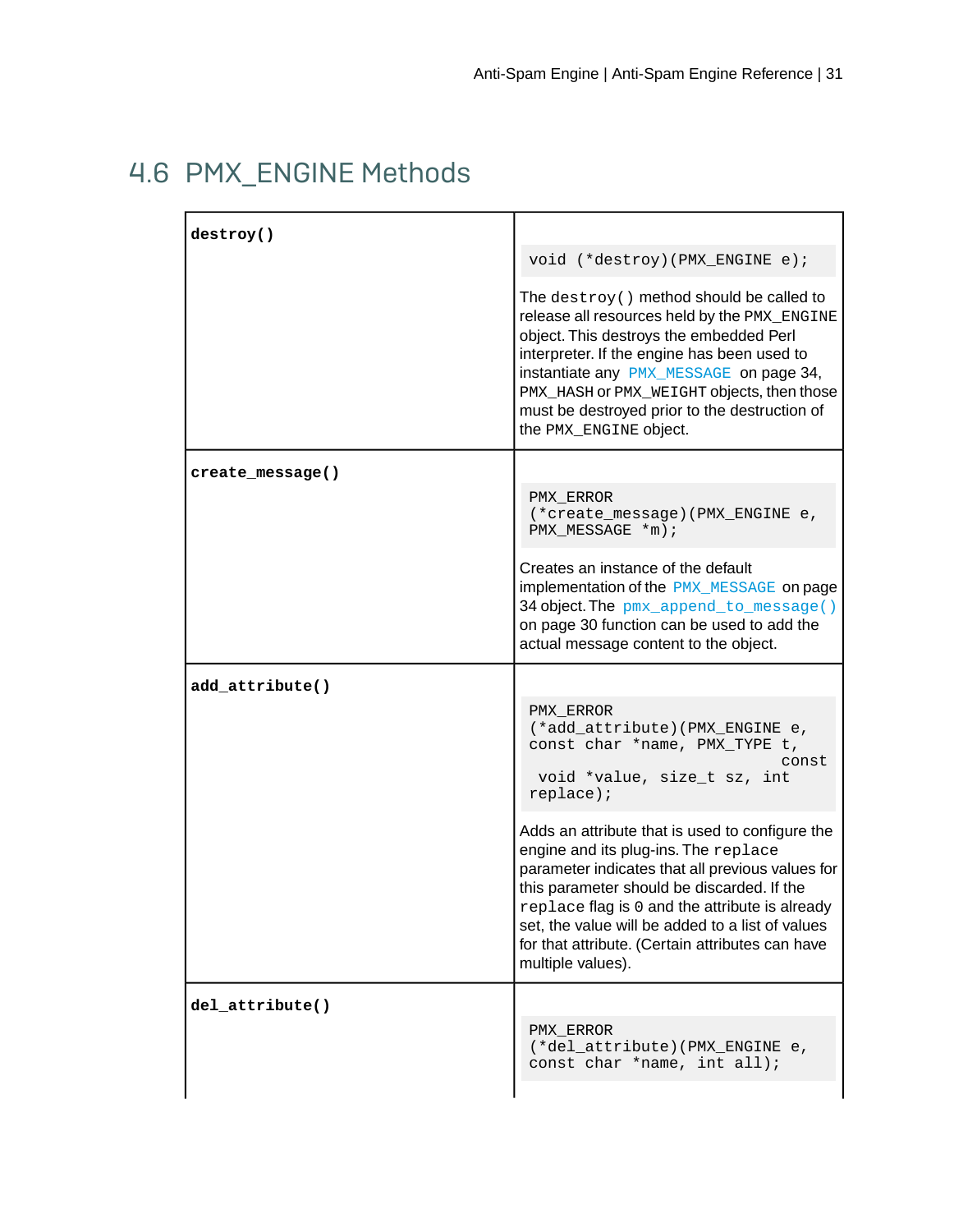<span id="page-31-0"></span>

|                            | Deletes the specified attribute. If the all flag<br>is set to 0, then only the first entry in the list of<br>attribute values is deleted. If the all flag is set<br>to a non-zero value, then all the values for that<br>attribute will be deleted.                                                                                  |
|----------------------------|--------------------------------------------------------------------------------------------------------------------------------------------------------------------------------------------------------------------------------------------------------------------------------------------------------------------------------------|
| enumerate attributes()     | int<br>(*enumerate_attributes)(PMX_ENGINE<br>e, const char *name,<br>PMX_ATTRIBUTE_CB cb, void *host);                                                                                                                                                                                                                               |
|                            | The engine (and its plug-ins) can be configured<br>using attributes. Some attributes can have<br>multiple values (all of the same PMX_TYPE).                                                                                                                                                                                         |
|                            | The replace parameter to add_attribute()<br>indicates that all previous values for this<br>parameter should be discarded.                                                                                                                                                                                                            |
|                            | If the all flag to $del\_attribute$ () is 0, then<br>only the first entry in the list of attribute values<br>is deleted.                                                                                                                                                                                                             |
|                            | If an attribute of type PMX_TYPE_MESSAGE on<br>page 28, PMX_TYPE_HASH on page 28 or<br>PMX_TYPE_WEIGHTS on page 28 is added to<br>the engine, then that object becomes owned<br>by the engine and should no longer be<br>accessed by the hosting application. The<br>del_attribute() method invokes the<br>destructors as necessary. |
| load_plugin()              |                                                                                                                                                                                                                                                                                                                                      |
|                            | PMX ERROR<br>(*load_plugin)(PMX_ENGINE e,<br>const char *plugin);                                                                                                                                                                                                                                                                    |
|                            | Loads the specified spam detection plug-in,<br>enabling it for use.                                                                                                                                                                                                                                                                  |
| enumerate_loaded_plugins() |                                                                                                                                                                                                                                                                                                                                      |
|                            | int<br>(*enumerate_loaded_plugins)(PMX_ENGINE<br>e, PMX_PLUGIN_CB cb, void<br>*host);                                                                                                                                                                                                                                                |
|                            | Invokes the callback cb for each plug-in that                                                                                                                                                                                                                                                                                        |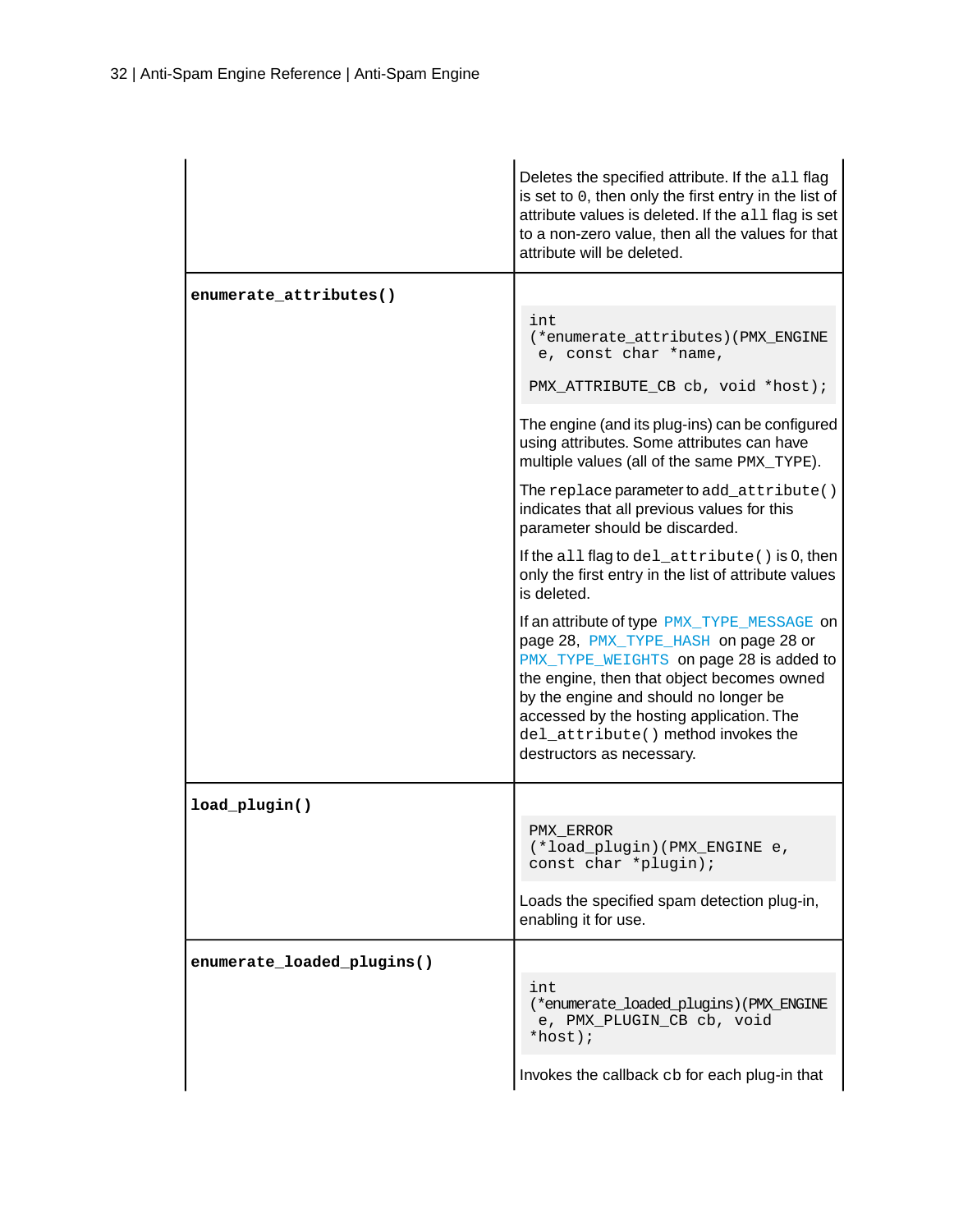<span id="page-32-1"></span><span id="page-32-0"></span>

|                      | has been loaded.                                                                                                                                                                                                                                                                                                                                                                                                                                                                                                                                                         |
|----------------------|--------------------------------------------------------------------------------------------------------------------------------------------------------------------------------------------------------------------------------------------------------------------------------------------------------------------------------------------------------------------------------------------------------------------------------------------------------------------------------------------------------------------------------------------------------------------------|
| enumerate_plugins()  | int<br>(*enumerate_plugins)(PMX_ENGINE<br>e, PMX_PLUGIN_CB cb, void *host);<br>The engine library includes a number of spam<br>detection plug-ins. Only the plug-ins loaded into<br>the engine are used to determine spam features<br>and probabilities. A feature group must be<br>loaded before its attributes are set or modified.                                                                                                                                                                                                                                    |
| load_antispam_data() | PMX ERROR<br>(*load_antispam_data)(PMX_ENGINE<br>$e)$ ;<br>Load antispam data from core.datadir on<br>page 44. This auto-loads all plug-ins required<br>to run the data, declaring their attributes<br>immediately. The application must set the<br>core.datadir attribute before calling this<br>method, so that the engine can find the<br>asdb.antispam file.                                                                                                                                                                                                         |
| scan message()       | PMX ERROR<br>(*scan_message)(PMX_ENGINE e,<br>PMX_MESSAGE m, PMX_WEIGHTS w,<br>PMX_SCAN_CB cb, void *host);<br>The scan_message() method parses the<br>message in the PMX_MESSAGE on page 34<br>object, detecting spam features using the<br>loaded plug-ins. Found features are reported<br>to the PMX_SCAN_CB callback. They are<br>accumulated with weights from PMX_WEIGHTS<br>to determine a final spam probability rating,<br>which is also reported to the callback. The<br>callback can record these events for future use<br>after scan message() has returned. |
| compile()            | PMX_ERROR (*compile)(PMX_ENGINE<br>$e)$ ;                                                                                                                                                                                                                                                                                                                                                                                                                                                                                                                                |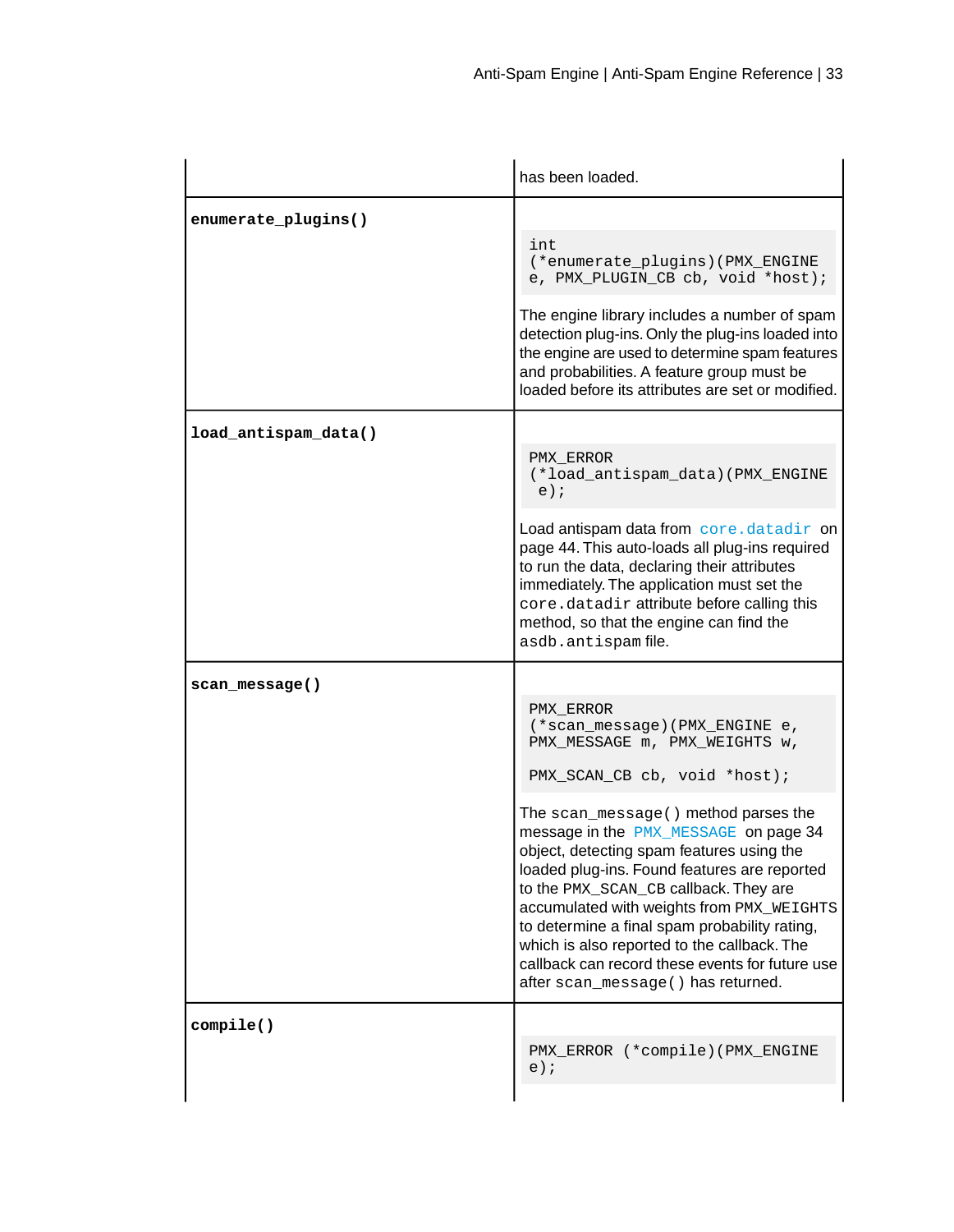|               | The $\text{compile}()$ method reloads all plug-ins<br>and clears or refreshes any internally cached<br>values. If any plug-in fails to initialize correctly,<br>compile generates log messages describing<br>the failure. If the core. compile on page 44<br>attribute is set to true, calling<br>scan_message() causes the engine to<br>automatically call this method; failures are<br>ignored internally. |
|---------------|--------------------------------------------------------------------------------------------------------------------------------------------------------------------------------------------------------------------------------------------------------------------------------------------------------------------------------------------------------------------------------------------------------------|
| create hash() |                                                                                                                                                                                                                                                                                                                                                                                                              |
|               | PMX ERROR<br>(*create_hash)(PMX_ENGINE e,<br>PMX_HASH *h, const char *file,<br>int readonly);                                                                                                                                                                                                                                                                                                                |
|               | The create_hash() method creates an<br>instance of the default implementation of the<br>PMX_HASH object. The current implementation<br>uses a file to store the table.                                                                                                                                                                                                                                       |
|               | <b>Note:</b> It is not safe to update the table while<br>other processes or threads may be reading the<br>same table.                                                                                                                                                                                                                                                                                        |

### <span id="page-33-0"></span>4.7 PMX\_MESSAGE Methods

Many of the PMX\_MESSAGE accessor methods return parts of the message. The returned data may be a copy of the original message data, or just a pointer and a length into the internal message buffer. For this reason, the returned data cannot be guaranteed to be  $\sqrt{0}$  terminated. The engine always treats all returned data as read only. It also calls the message's free() method on the returned data, just in case the implementation returns a copy that must be deallocated, which is the case for the default Perl implementation.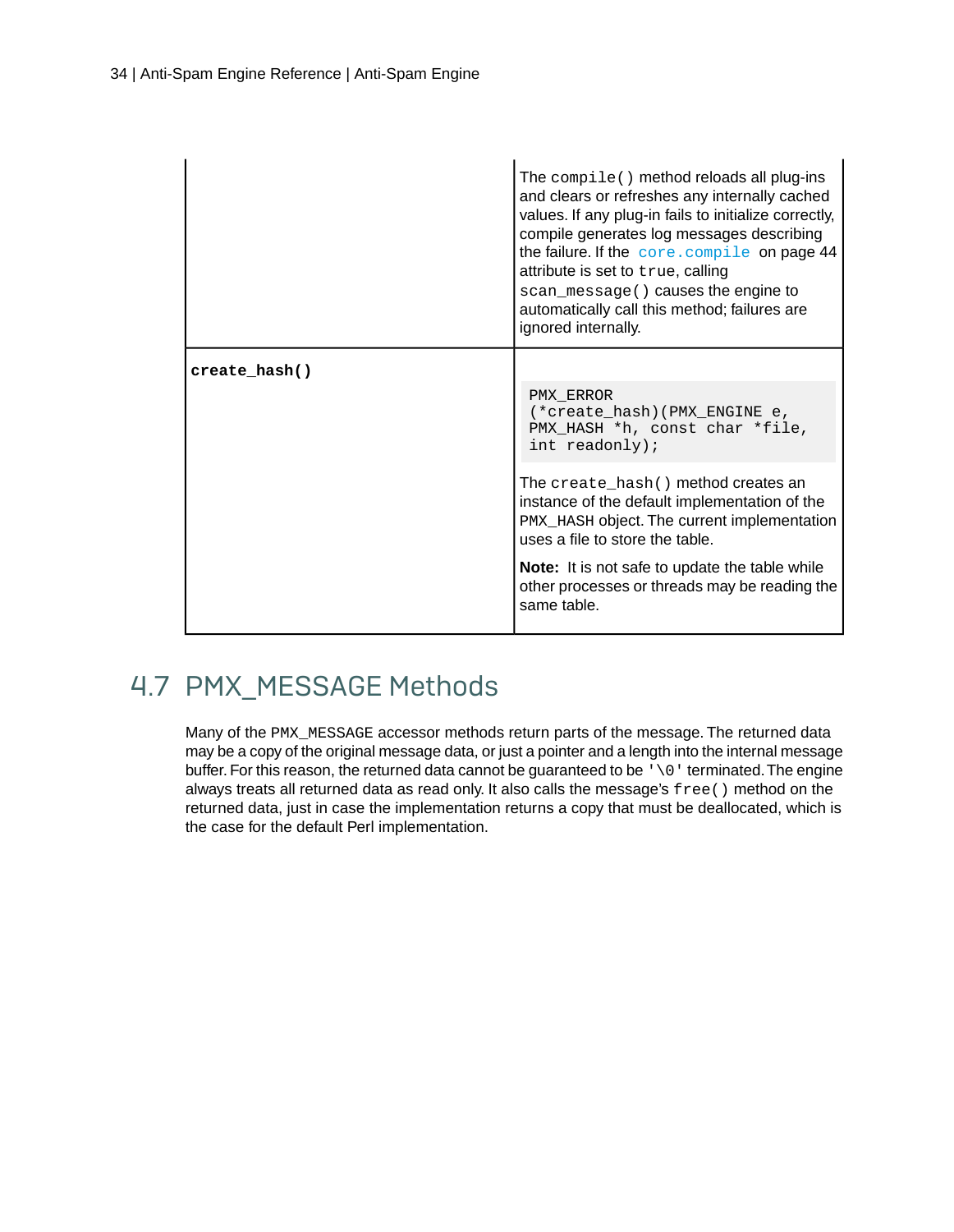<span id="page-34-1"></span><span id="page-34-0"></span>

| free()                          |                                                                                                                                                                                                                                       |
|---------------------------------|---------------------------------------------------------------------------------------------------------------------------------------------------------------------------------------------------------------------------------------|
|                                 | void (*free)(PMX_MESSAGE m, char<br>*chunk);                                                                                                                                                                                          |
|                                 | The chunk returned by the various message<br>methods must be freed by the caller before the<br>PMX_MESSAGE object is destroyed.                                                                                                       |
| get_message_size()              |                                                                                                                                                                                                                                       |
|                                 | PMX ERROR<br>(*get_message_size)(PMX_MESSAGE<br>m, $size_t * sz$ ;                                                                                                                                                                    |
|                                 | Returns the size of the raw message, in bytes.                                                                                                                                                                                        |
| get_message()                   |                                                                                                                                                                                                                                       |
|                                 | PMX ERROR<br>(*get_message)(PMX_MESSAGE m,<br>size_t offset, size_t len,<br>const<br>char **chunk, size_t *sz);                                                                                                                       |
|                                 | Returns a chunk of the raw message, starting<br>at offset, of length len bytes. If len is zero,<br>returns the rest of the message from offset.<br>The chunk is returned in chunk, and the length<br>of the string is returned in sz. |
| get_envelope_sender()           |                                                                                                                                                                                                                                       |
|                                 | PMX ERROR<br>(*get_envelope_sender)(PMX_MESSAGE<br>m, const char ** sender,<br>size $t * sz$ ;                                                                                                                                        |
|                                 | Returns the envelope sender.                                                                                                                                                                                                          |
|                                 | The default implementation of the<br>PMX_MESSAGE object does not maintain any<br>envelope information.                                                                                                                                |
| enumerate_envelope_recipients() |                                                                                                                                                                                                                                       |
|                                 | int<br>(*enumerate_envelope_recipients)(PMX_MESSAGE<br>m, PMX_RCPT_CB cb,<br>void *host);                                                                                                                                             |
|                                 | Invokes the callback cb for each recipient                                                                                                                                                                                            |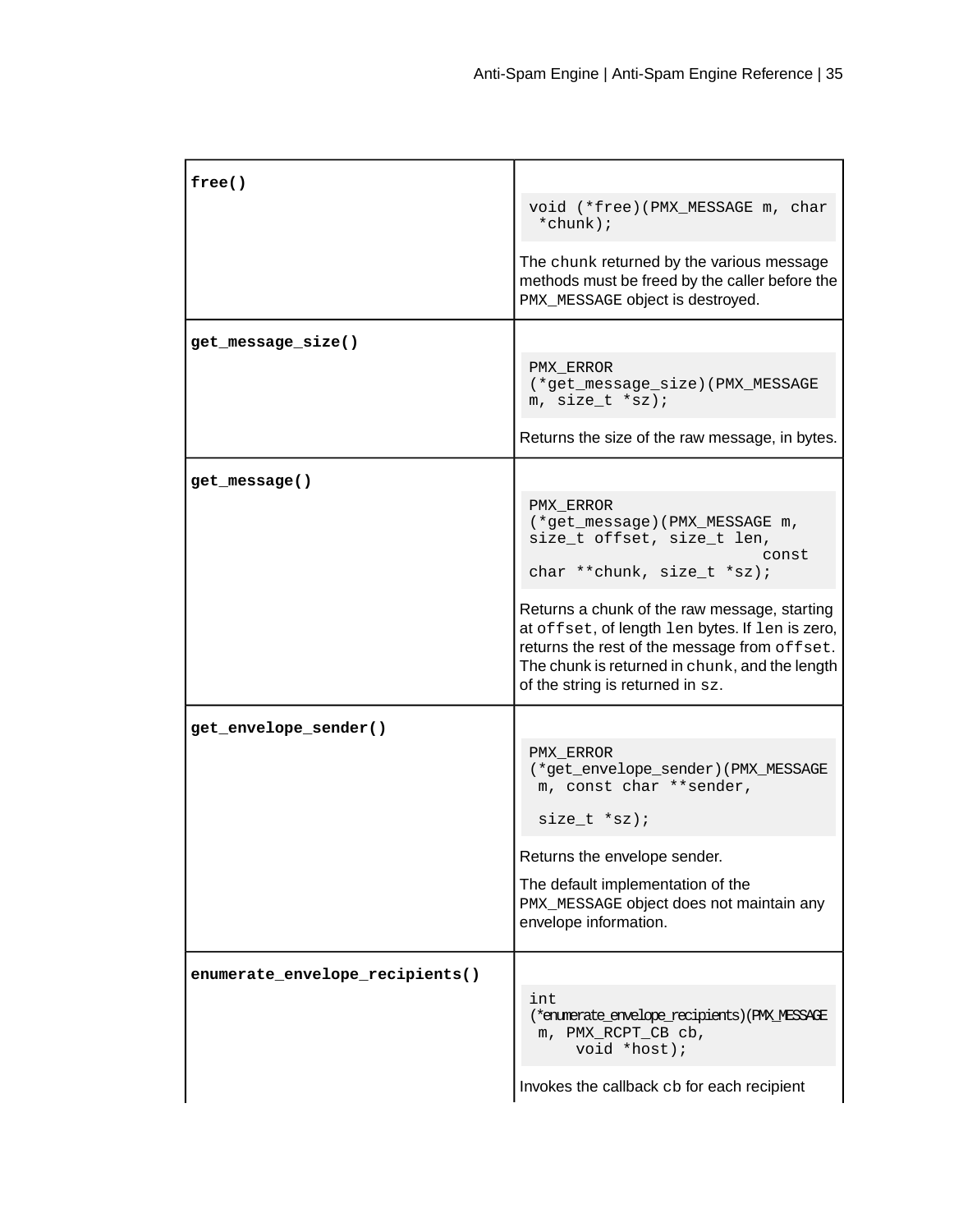|                     | named.                                                                                                                                                                                                                                                   |
|---------------------|----------------------------------------------------------------------------------------------------------------------------------------------------------------------------------------------------------------------------------------------------------|
| get header size()   | PMX ERROR<br>(*get_header_size)(PMX_MESSAGE m,<br>$size_t * sz);$<br>Returns the size of the RFC 822 header block,<br>in bytes. Returns 0 if the raw header block is<br>not available.                                                                   |
| get header()        | PMX ERROR<br>(*get_header)(PMX_MESSAGE m,<br>size_t offset, size_t len,<br>const<br>char ** chunk, size_t *sz);<br>Fetch a chunk of the raw RFC 822 header<br>block, if available. If len is zero, returns the<br>rest of the header block from of fset. |
| enumerate_headers() | int<br>(*enumerate headers) (PMX MESSAGE<br>m, const char *header,<br>PMX_HEADER_CB cb, void *host);<br>Invokes the callback cb for each header named<br>header. If header is NULL, invokes cb on<br>every header.                                       |
| get_body_size()     | PMX ERROR<br>(*get_body_size)(PMX_MESSAGE m,<br>$size_t * sz);$<br>Returns the size of the body in bytes.                                                                                                                                                |
| get_body()          | PMX_ERROR (*get_body)(PMX_MESSAGE<br>m, size_t offset, size_t len,<br>const char<br>**chunk, size_t *sz);<br>Returns a chunk of the raw body starting at<br>offset with length len bytes. If len is zero,                                                |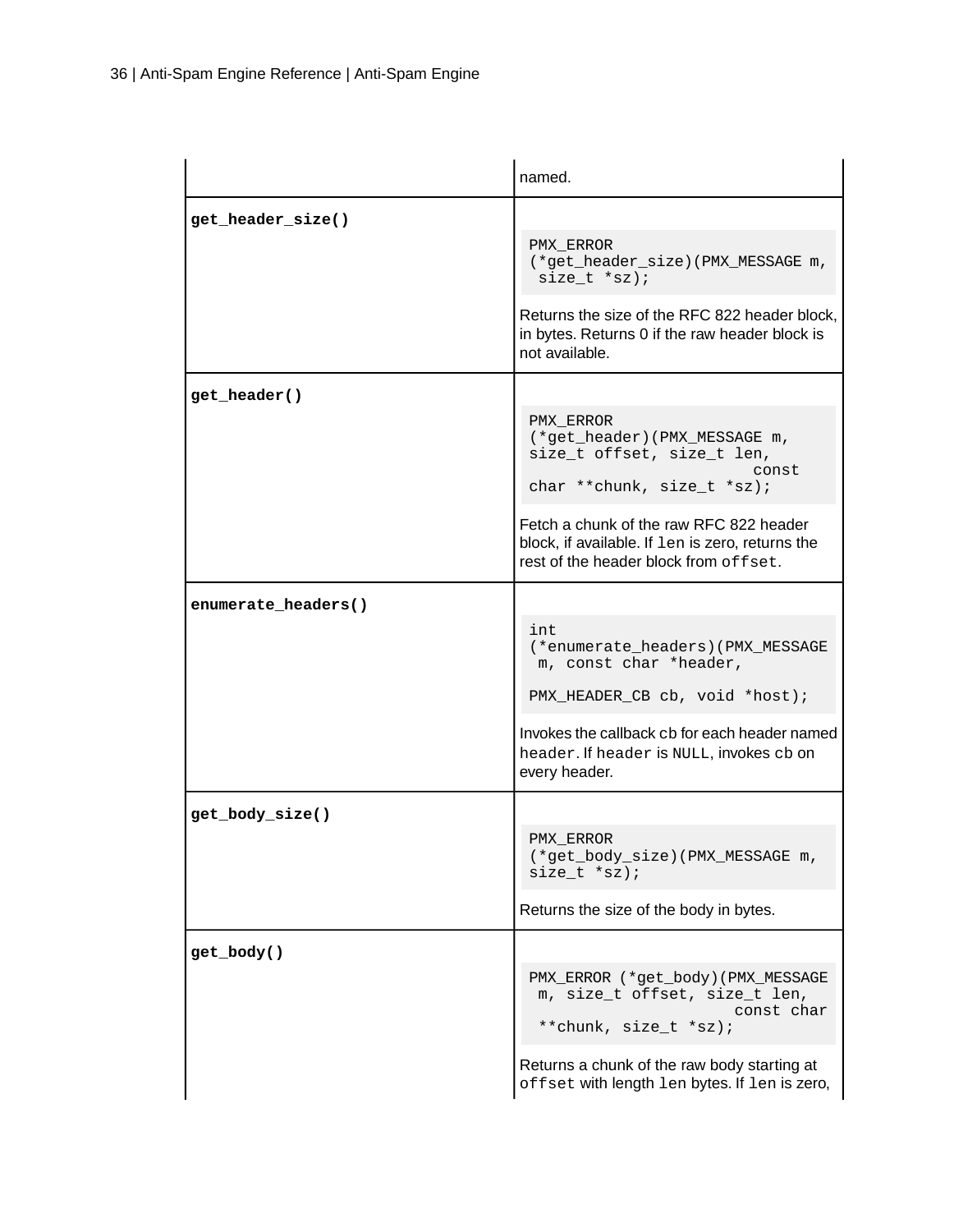<span id="page-36-2"></span><span id="page-36-1"></span><span id="page-36-0"></span>

|                      | returns the rest of the body.                                                                                                                                                                                                                                                                                                         |
|----------------------|---------------------------------------------------------------------------------------------------------------------------------------------------------------------------------------------------------------------------------------------------------------------------------------------------------------------------------------|
| get_decoded_body()   | PMX ERROR<br>(*get_decoded_body)(PMX_MESSAGE<br>m, size_t offset, size_t len,<br>const char ** chunk, size_t *sz);<br>Returns a chunk of the decoded body starting<br>at offset with length len bytes. If len is zero,<br>returns the rest of the decoded body.<br>The decoded body undoes base-64 and<br>quoted-printable encodings. |
| enumerate_parts()    | int<br>(*enumerate_parts)(PMX_MESSAGE m,<br>PMX_PART_CB cb, void *host);<br>Invokes the callback cb for each subpart of the<br>message object. Each subpart is represented<br>by its own PMX_MESSAGE object passed to the<br>callback. The part object is only valid during<br>the lifetime of the callback. It cannot be saved.      |
| get_relay()          | PMX ERROR<br>(*get_relay)(PMX_MESSAGE m, const<br>char **ip, size_t *sz);<br>Returns the IP address of the connecting relay<br>as a string. The default message<br>implementation always returns<br>PMX_ERR_NOATTR, which the engine interprets<br>as a signal not to perform relay checks.                                           |
| get_relay_hostname() | PMX ERROR<br>(*get_relay_hostname)(PMX_MESSAGE<br>m, const char **hostname,<br>size $t * sz$ ;<br>Returns the hostname of the connecting relay<br>as a string, or the empty string (a size of zero)<br>if the relay has no hostname. If implemented,                                                                                  |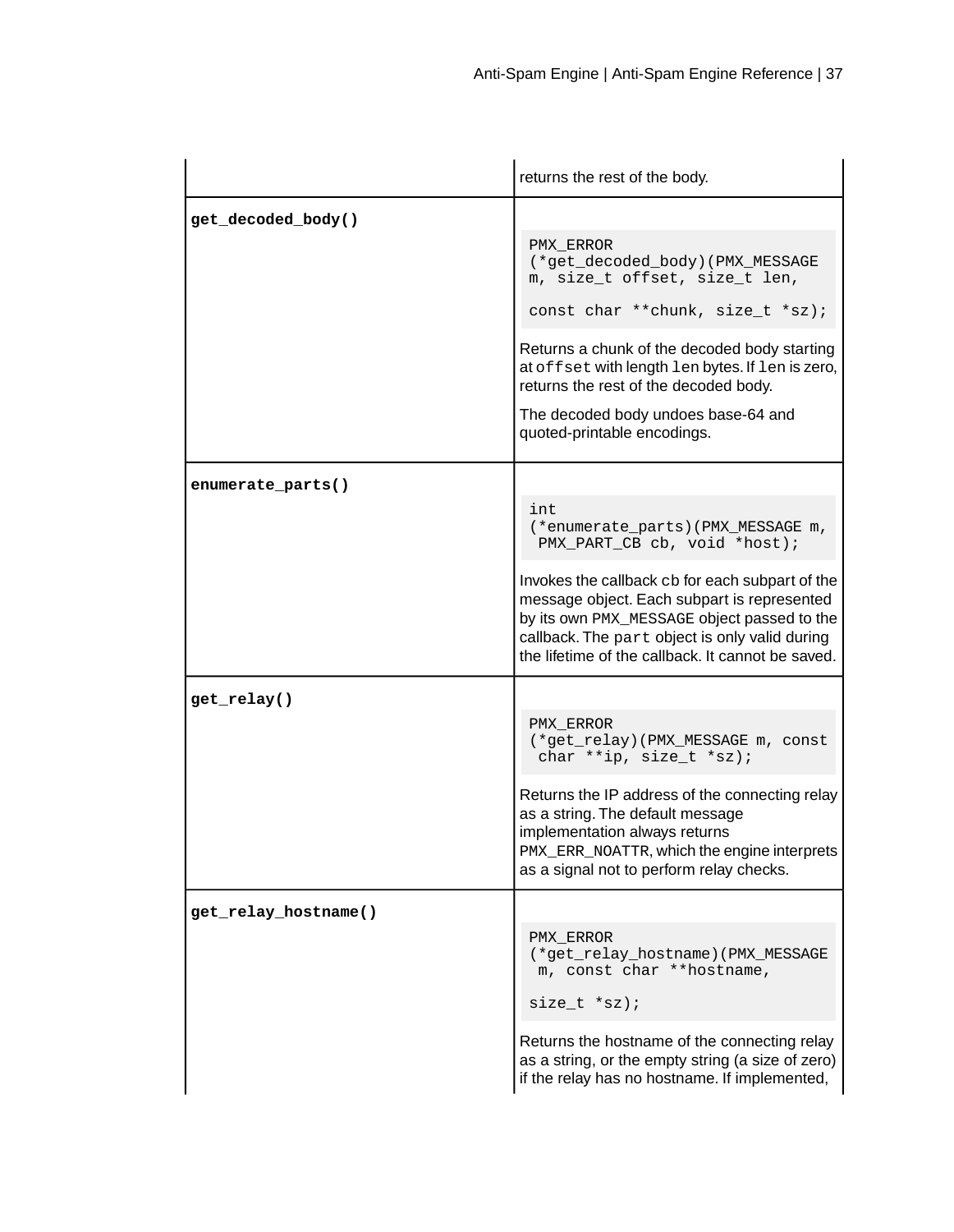<span id="page-37-1"></span>

|            | the result of performing a reverse DNS lookup<br>on the connecting relay's IP address (the one<br>returned from the get_relay() method). The<br>SDK treats this hostname as unforgable, thus<br>suitable for whitelisting and blacklisting. The<br>default message implementation always returns<br>PMX_ERR_NOATTR, which the engine interprets<br>as a signal not to perform hostname checks or<br>its own DNS lookup. |
|------------|-------------------------------------------------------------------------------------------------------------------------------------------------------------------------------------------------------------------------------------------------------------------------------------------------------------------------------------------------------------------------------------------------------------------------|
| get helo() |                                                                                                                                                                                                                                                                                                                                                                                                                         |
|            | PMX ERROR (* get helo) (PMX MESSAGE<br>m, const char **helo, size_t<br>$*_{SZ}$ ;                                                                                                                                                                                                                                                                                                                                       |
|            | Returns the SMTP HELO line from the SMTP<br>transaction as a string.                                                                                                                                                                                                                                                                                                                                                    |
|            | The default message implementation always<br>returns PMX_ERR_NOATTR, which the engine<br>interprets as a signal not to perform helo<br>checks.                                                                                                                                                                                                                                                                          |

### <span id="page-37-0"></span>4.8 PMX\_MESSAGE\_WRITABLE Methods

The PMX\_MESSAGE\_WRITABLE interface can be used with messages returned from the engine's [create\\_message\(\)](#page-30-2) on page 31 method. This interface is not required for basic SDK usage.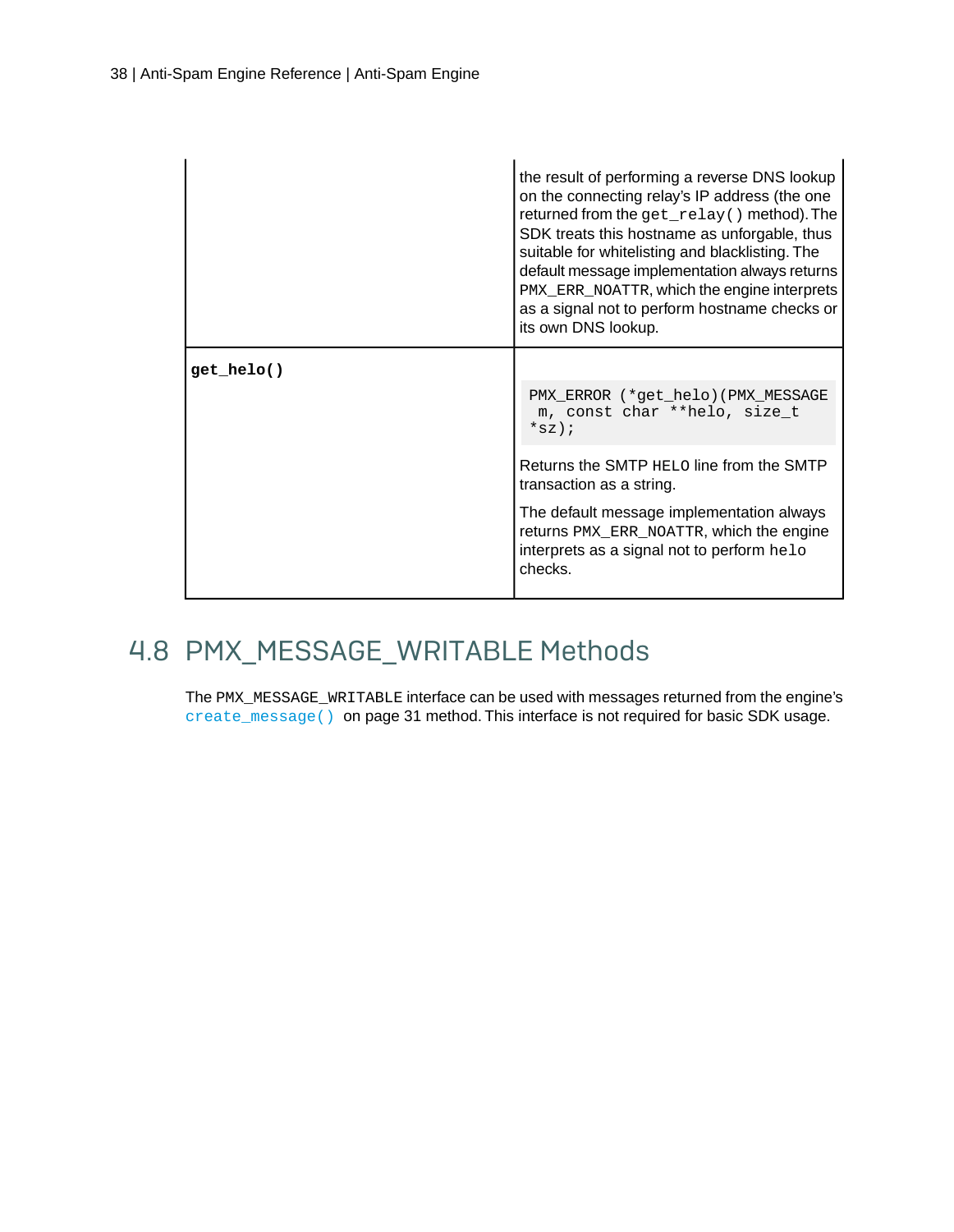| set_envelope_sender()    |                                                                                                                                                                                                |
|--------------------------|------------------------------------------------------------------------------------------------------------------------------------------------------------------------------------------------|
|                          | PMX ERROR<br>(*set_envelope_sender)(PMX_MESSAGE_WRITABLE<br>m <sub>l</sub><br>const char *sender,<br>size_t len);                                                                              |
|                          | Sets the message's envelope sender. The string<br>is copied into the message object. The<br>get_envelope_sender() on page 35<br>method subsequently returns a pointer to the<br>copied string. |
| add_envelope_recipient() |                                                                                                                                                                                                |
|                          | PMX ERROR<br>(*add_envelope_recipient) (PMX_MESSAGE_WRITABLE<br>m <sub>l</sub><br>const char *recip,<br>size t len);                                                                           |
|                          | Adds an envelope recipient. The string is copied<br>into the message object. The<br>enumerate_envelope_recipients() on<br>page 35 method subsequently reports the<br>copied string.            |
| set_relay()              |                                                                                                                                                                                                |
|                          | PMX ERROR<br>(*set_relay)(PMX_MESSAGE_WRITABLE<br>m <sub>l</sub><br>const char *relay,<br>size_t len);                                                                                         |
|                          | Sets the relay IP address as a string. The string<br>is copied into the message object. The<br>get_relay() on page 37 method<br>subsequently returns a pointer to the copied<br>string.        |
| set_relay_hostname()     |                                                                                                                                                                                                |
|                          | PMX ERROR<br>(*set_relay_hostname)(PMX_MESSAGE_WRITABLE<br>m,                                                                                                                                  |
|                          | const char *hostname,                                                                                                                                                                          |
|                          | size_t len);                                                                                                                                                                                   |
|                          | Sets the relay hostname as a string. The string                                                                                                                                                |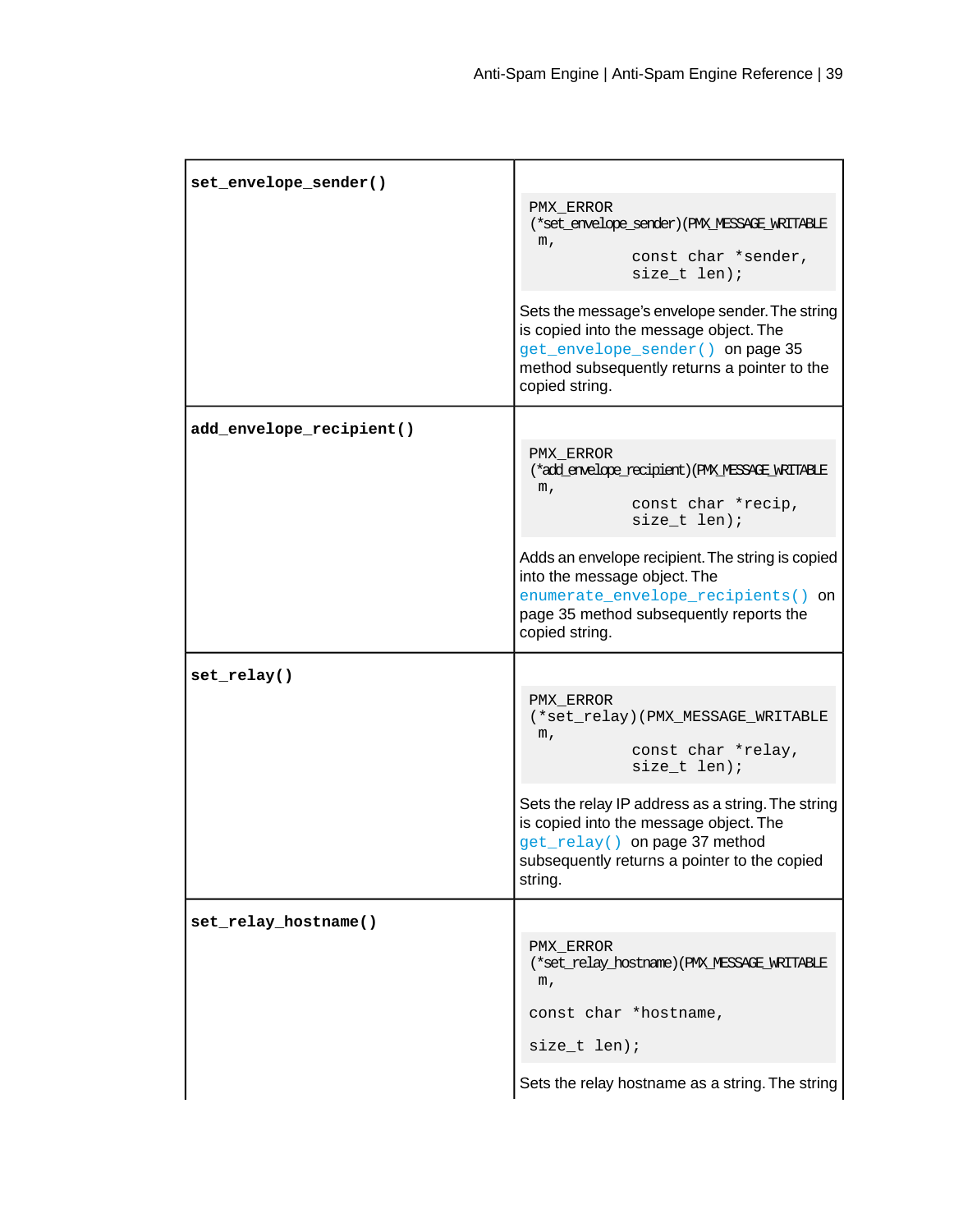|                | is copied into the message object. The<br>get_relay_hostname() on page 37 method<br>subsequently returns a pointer to the copied<br>string.                                                                                                                                    |
|----------------|--------------------------------------------------------------------------------------------------------------------------------------------------------------------------------------------------------------------------------------------------------------------------------|
| $set_{helo()}$ | PMX_ERROR<br>(*set_helo)(PMX_MESSAGE_WRITABLE<br>m, const char *helo, size_t<br>$len)$ ;<br>Sets the SMTP HELO string. The string is copied<br>into the message object. The $get_{\text{helo(}})$<br>on page 38 method subsequently returns a<br>pointer to the copied string. |
| append()       | PMX ERROR<br>(*append) (PMX_MESSAGE_WRITABLE m,<br>const char *data, size_t len);<br>Appends data to the message. This method is<br>called internally by<br>pmx_append_to_message() on page 30.                                                                                |
| $set$ limit()  | PMX ERROR<br>(*set_limit)(PMX_MESSAGE_WRITABLE<br>m,<br>PMX_MESSAGE_LIMIT what,<br>size_t<br>$limit$ );<br>Sets internal limits in the message object. There<br>are several limits to tweak:                                                                                   |
|                | The maximum<br>PMX_MLIMIT_BYTES<br>number of bytes to<br>allocate for raw MIME<br>data. If more data<br>than this is allocated.<br>further calls to<br>append () are silently<br>ignored.<br>Default: 64KB                                                                     |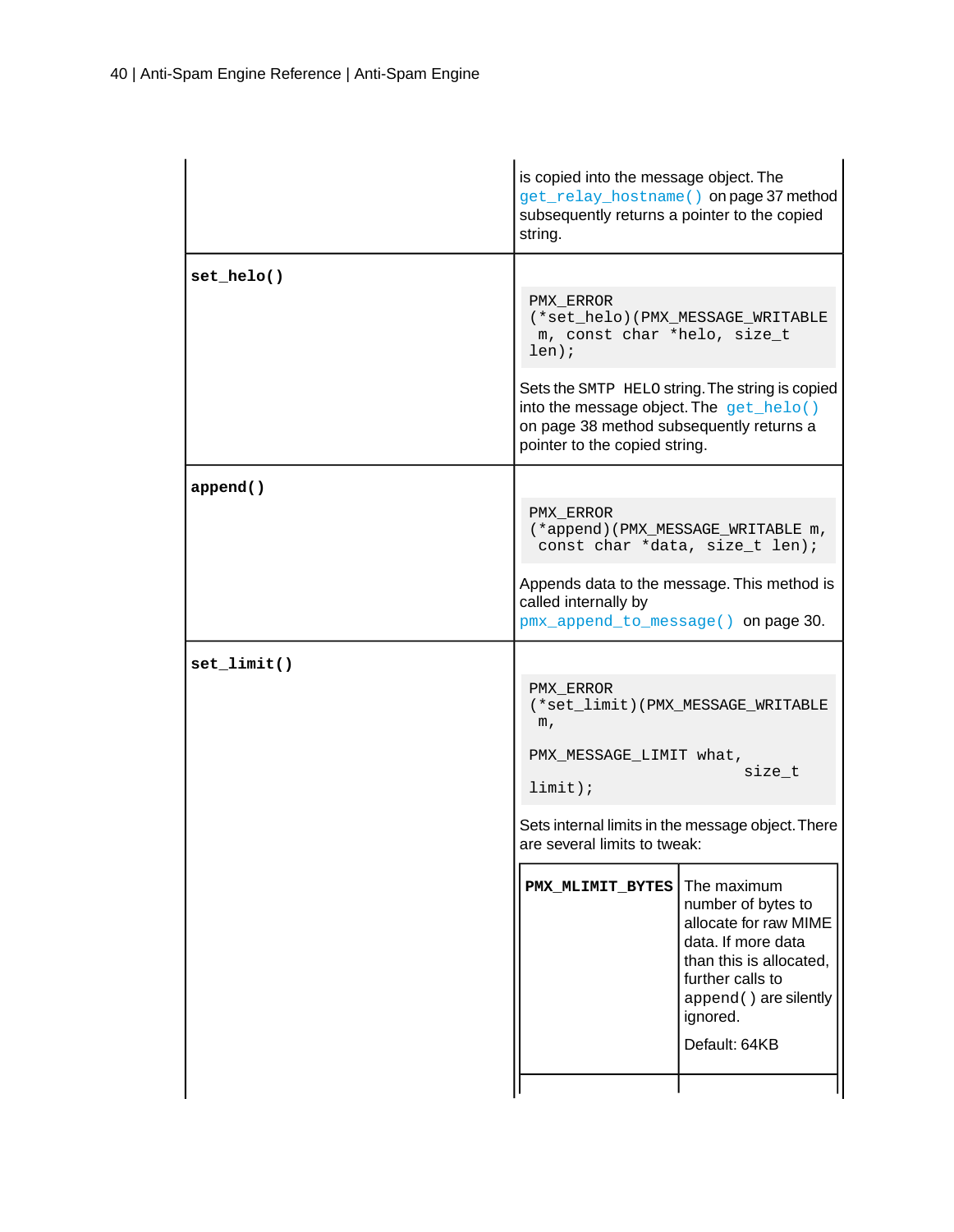|           | PMX MLIMIT PARTS                                                                                                                                                                                                                                                                                                                           | The maximum<br>number of MIME parts<br>to parse in the<br>message object. If<br>more MIME parts than<br>this are encountered,<br>MIME parsing is<br>aborted. The value<br>returned from<br>enumerate_parts()<br>on page 37 never<br>exceeds this limit.<br>Default: 128 |
|-----------|--------------------------------------------------------------------------------------------------------------------------------------------------------------------------------------------------------------------------------------------------------------------------------------------------------------------------------------------|-------------------------------------------------------------------------------------------------------------------------------------------------------------------------------------------------------------------------------------------------------------------------|
|           | PMX MLIMIT SIBLINGS                                                                                                                                                                                                                                                                                                                        | The maximum<br>number of MIME<br>sibling parts allowed<br>anywhere in the MIME<br>tree. If any part with<br>more subparts than<br>this is encountered,<br>MIME parsing is<br>aborted.<br>Default: 50                                                                    |
|           | done by a high performance mail scanning<br>application. The limits can be lowered further<br>to increase scanning performance on large<br>messages.                                                                                                                                                                                       | These parameters should not need modification<br>as they are designed to limit the amount of work                                                                                                                                                                       |
| preload() |                                                                                                                                                                                                                                                                                                                                            |                                                                                                                                                                                                                                                                         |
|           | PMX ERROR<br>size_t maxbytes);                                                                                                                                                                                                                                                                                                             | (*preload) (PMX_MESSAGE_WRITABLE,                                                                                                                                                                                                                                       |
|           | The preload () method forces the message<br>object to parse at least maxbytes bytes from<br>its input stream. If EOF or the watermark is<br>found before maxbytes, the object stops<br>reading. This can be used to guarantee that a<br>certain amount of data is ready for the engine<br>In a multithreaded application, this may be more | before calling scan_message() on page 34.<br>efficient, as the scanning thread will not block                                                                                                                                                                           |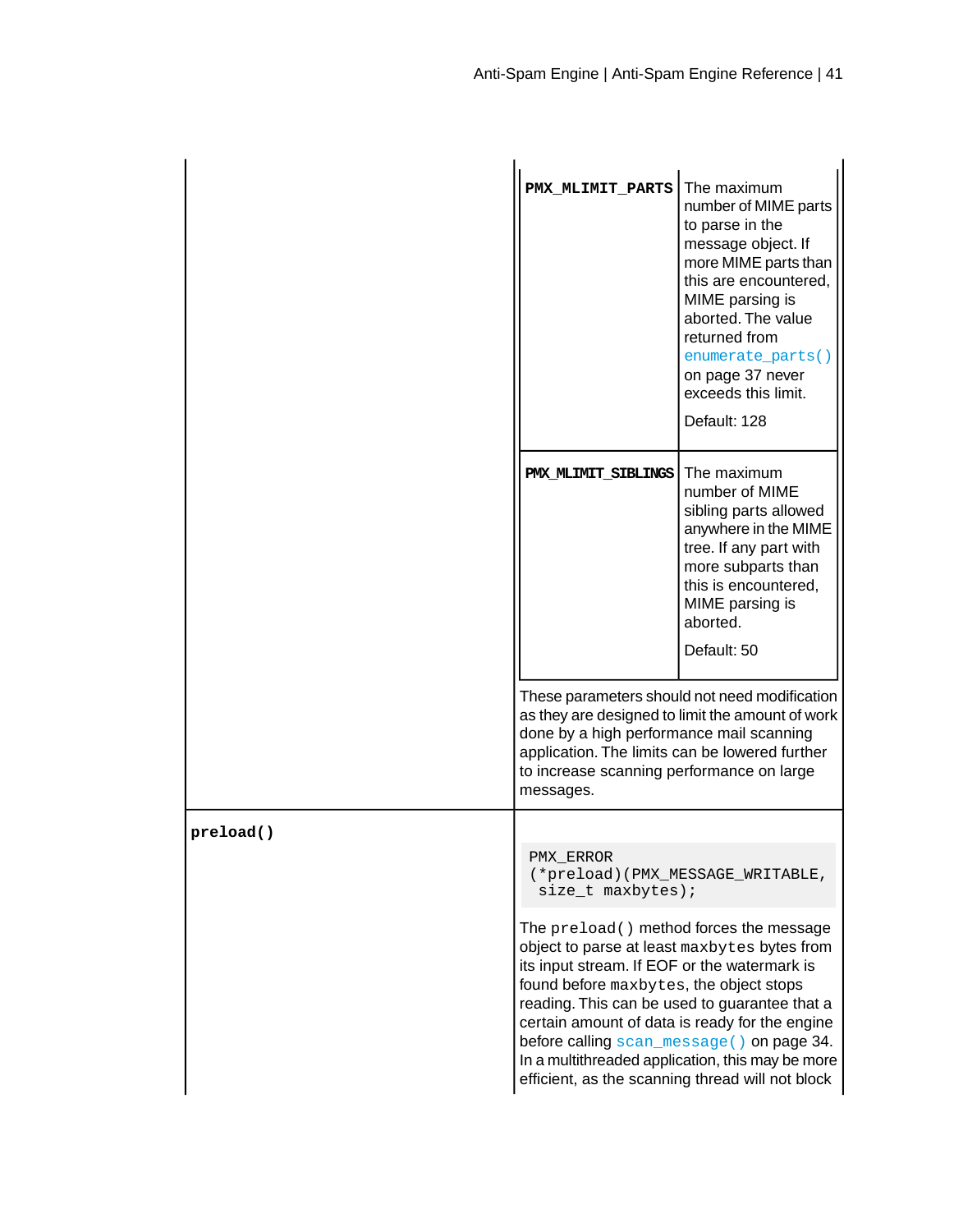|                  | for IO.<br>The preload () method is incompatible with<br>the append () method. Use it with the<br>streaming input methods read_from_file()<br>or read_from_func().<br>This method should not be called after any<br>vtb1 member functions have been invoked on<br>the PMX_MESSAGE object.                                                                                                                                                                                                                                                                                                                                                                                              |
|------------------|----------------------------------------------------------------------------------------------------------------------------------------------------------------------------------------------------------------------------------------------------------------------------------------------------------------------------------------------------------------------------------------------------------------------------------------------------------------------------------------------------------------------------------------------------------------------------------------------------------------------------------------------------------------------------------------|
| read_from_file() | PMX ERROR<br>(*read_from_file)(PMX_MESSAGE_WRITABLE<br>m, const char *file);<br>The read from file() method set the<br>message to read MIME on demand from the<br>specified file. The file is opened and remains<br>open (using up a file descriptor) until the<br>message is destroyed, the watermark is hit, or<br>EOF is encountered.<br>The read_from_file() method is<br>incompatible with the append () method. Use<br>one or the other, but not both.<br>This method should not be called after any<br>vtb1 member functions have been invoked on<br>the PMX_MESSAGE object.                                                                                                    |
| read_from_func() | PMX ERROR<br>(*read_from_func)(PMX_MESSAGE_WRITABLE<br>m, void *host,<br>PMX_MESSAGE_READER,<br>PMX_MESSAGE_READER_FREE);<br>The read_from_func() method sets the<br>message to read MIME on demand from a<br>callback function. The application provides a<br>reader function that the message object will call<br>whenever it needs more data. The reader<br>callback is passed the opaque pointer provided<br>to read_from_func() by the calling<br>application. It is also passed a buffer; the size<br>of the buffer, and, as an out parameter, the<br>number of bytes stored in the buffer. The reader<br>is expected to return PMX_MESSAGE_EOF when<br>the stream is exhausted. |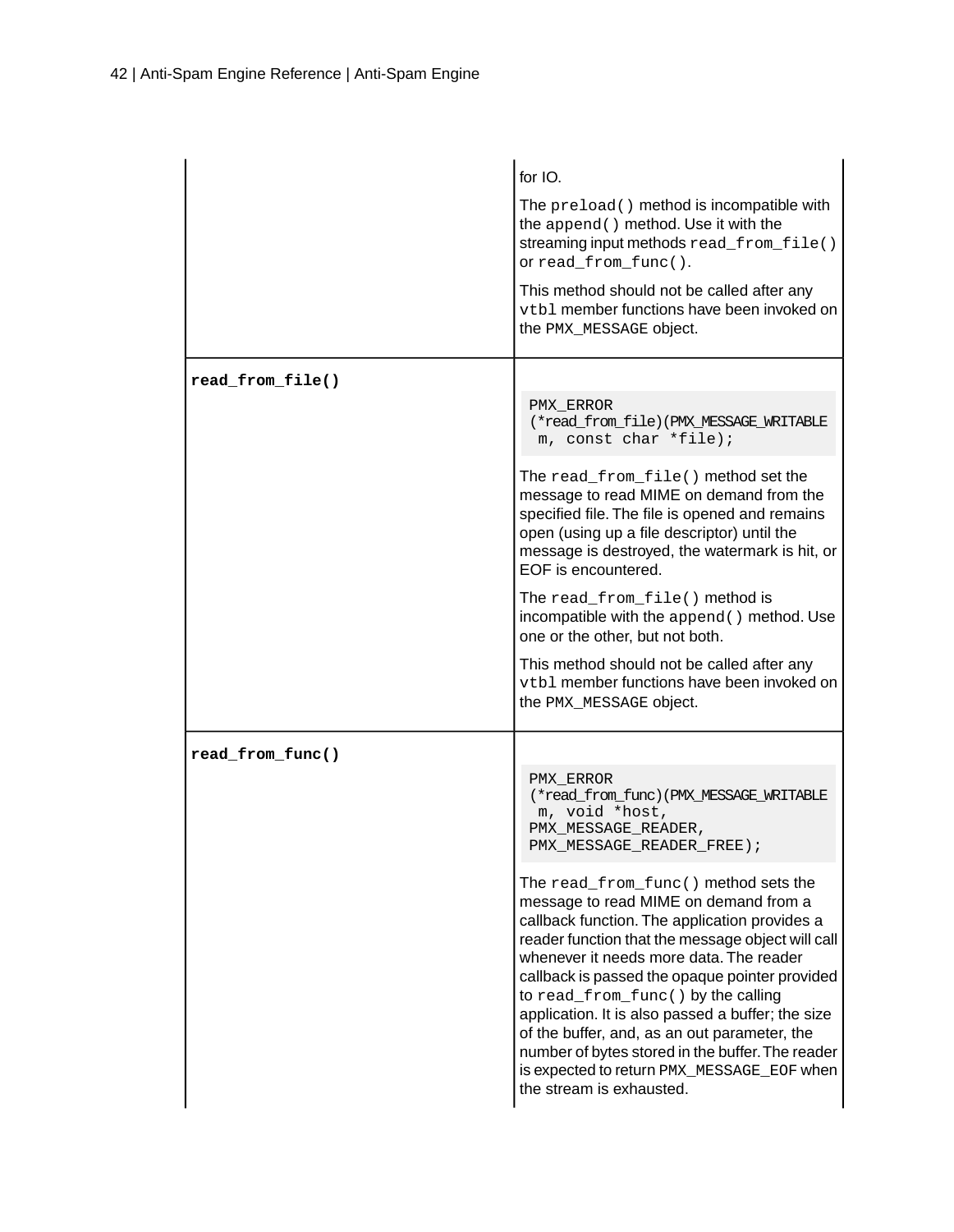The free function is provided so that resources used by the host can be freed when the stream is exhausted. This is called when the message object is destroyed, the watermark is hit, or the reader returns EOF.The read\_from\_func() method is incompatible with the append() method. Use one or the other, but not both. This method should not be called after any

vtbl member functions have been invoked on the PMX\_MESSAGE object.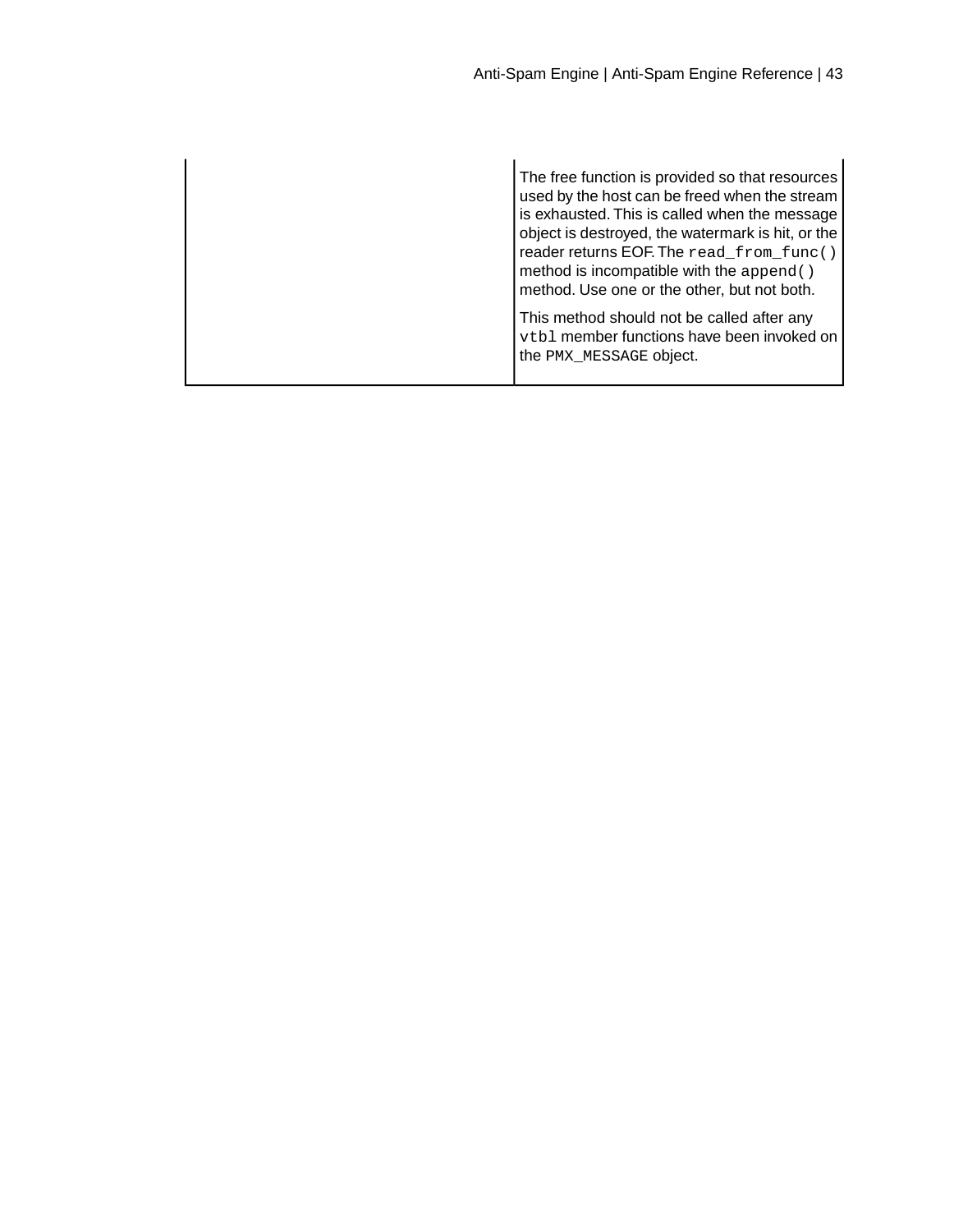# <span id="page-43-0"></span>5 Anti-Spam Engine Attributes

This document describes the Sophos Anti-Spam SDK configuration attributes.

### <span id="page-43-1"></span>5.1 Core Attributes

<span id="page-43-3"></span><span id="page-43-2"></span>

| core.compile      | If true, calling scan_message() on page 33<br>causes the engine to automatically compile the<br>anti-spam data in the directory specified by<br>core.datadir on page 44. Failures are<br>ignored internally.<br>Type: PMX_TYPE_INTEGER on page 28<br>Default: 1                                                                                                                                                                                                                  |
|-------------------|----------------------------------------------------------------------------------------------------------------------------------------------------------------------------------------------------------------------------------------------------------------------------------------------------------------------------------------------------------------------------------------------------------------------------------------------------------------------------------|
| core.datadir      | This attribute specifies the location (for<br>example, /datadir) of data files that the<br>anti-spam engine uses.<br>Important: This is a required attribute.<br>Type: PMX_TYPE_STRING on page 28<br>Default: None                                                                                                                                                                                                                                                               |
| core.data-version | This attribute returns the version of the<br>anti-spam data that the engine currently uses.<br>If the data version cannot be determined,<br><unknown> is returned. If the engine has been<br/>loaded but load_antispam_data() on page<br/>33 has not been called, the<br/>core.data-version attribute is not defined.<br/>If the anti-spam data is loaded, it returns a string<br/>containing the data version.<br/>Type: PMX_TYPE_STRING on page 28<br/>Default: none</unknown> |
| core.event.fur    | This attribute must be specified and set to "1"<br>in order for the PMX_EV_FUR event code to be<br>reported to the PMX_SCAN_CB callback. For<br>information about PMX EV FUR, see "Event<br>Codes" in the Anti-Spam Engine Reference<br>section.                                                                                                                                                                                                                                 |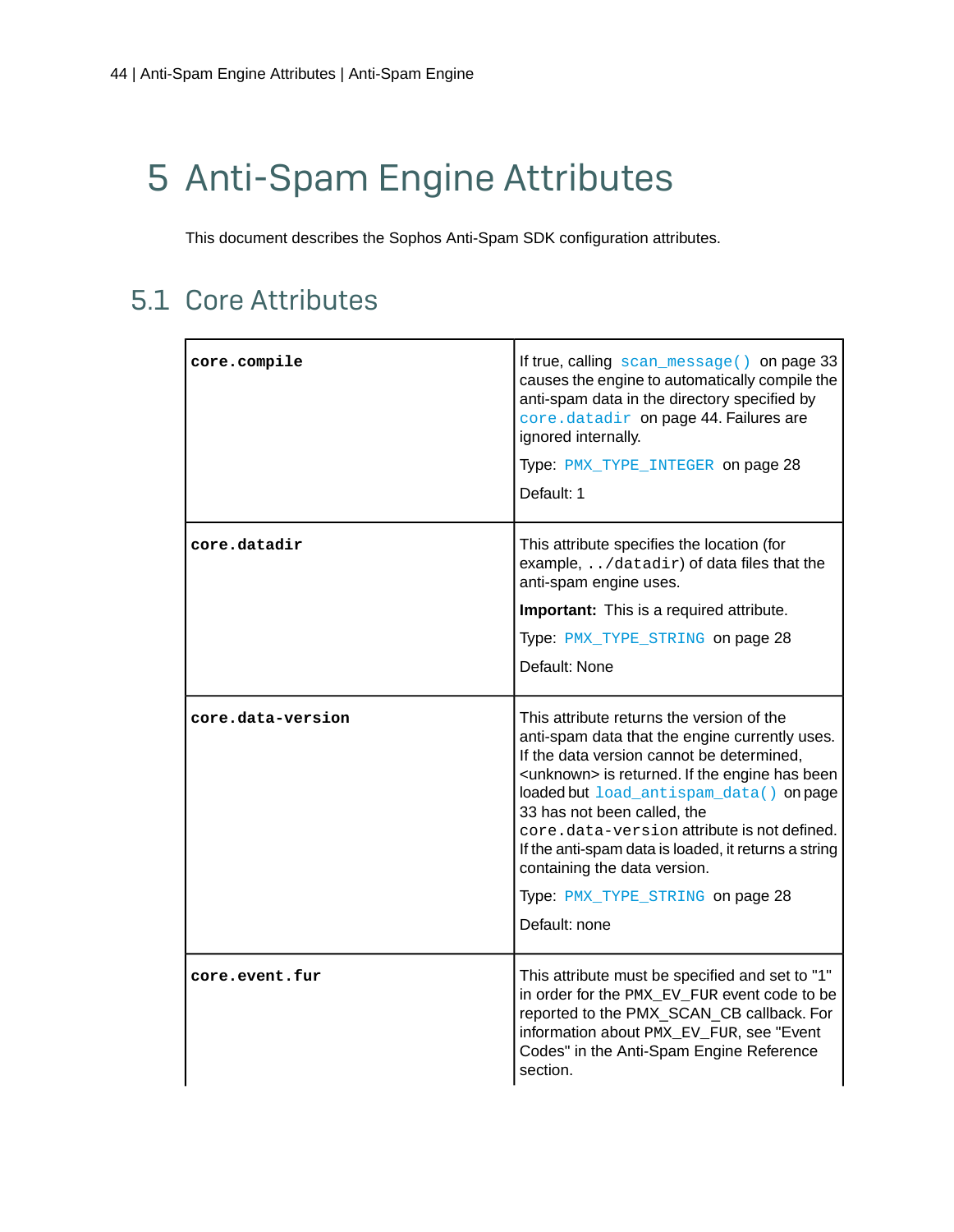|                           | The discovery of first untrusted relays will vary<br>depending on whether and how you have<br>configured the<br>plugin.net.trusted.relaysattribute.For<br>more information, see "net Attributes" in the<br>Anti-Spam Engine Attributes section.<br>See also: plugin.net.trusted-relays<br>under "net Attributes" in the Anti-Spam Engine<br>Attributes section.<br>Type: PMX_TYPE_INTEGER on page 28<br>Default: 0                                                                             |
|---------------------------|------------------------------------------------------------------------------------------------------------------------------------------------------------------------------------------------------------------------------------------------------------------------------------------------------------------------------------------------------------------------------------------------------------------------------------------------------------------------------------------------|
| core.local-tests-only     | If true, plug-ins that would normally connect to<br>the internet to perform tests will skip such tests.<br>Type: PMX_TYPE_INTEGER on page 28<br>Default: 0                                                                                                                                                                                                                                                                                                                                     |
| core.max-bytes-scanned    | The maximum number of bytes the engine<br>processes per message part. Regardless of the<br>overall message size and the number of bytes<br>sent to the engine, only the number of bytes<br>specified in this attribute are scanned, which<br>provides a predictable processing time. This<br>attribute only limits CPU usage during scanning;<br>entire messages (or the parts of messages sent<br>to the engine) are stored in memory.<br>Type: PMX_TYPE_INTEGER on page 28<br>Default: 10240 |
| core.schema-version       | This attribute returns the data schema version<br>for the current anti-spam engine.<br>Type: PMX_TYPE_STRING on page 28<br>Default: None                                                                                                                                                                                                                                                                                                                                                       |
| core.statistics-directory | Specifies a directory into which the engine<br>statistics will be written. This same directory<br>must be specified to the feedback tool when it<br>is used to upload statistics to Sophos. Note that<br>if this directory is not specified, then the engine<br>statistics will be written to the 'stats'<br>subdirectory of the location specified by the<br>core.datadir on page 44 attribute.                                                                                               |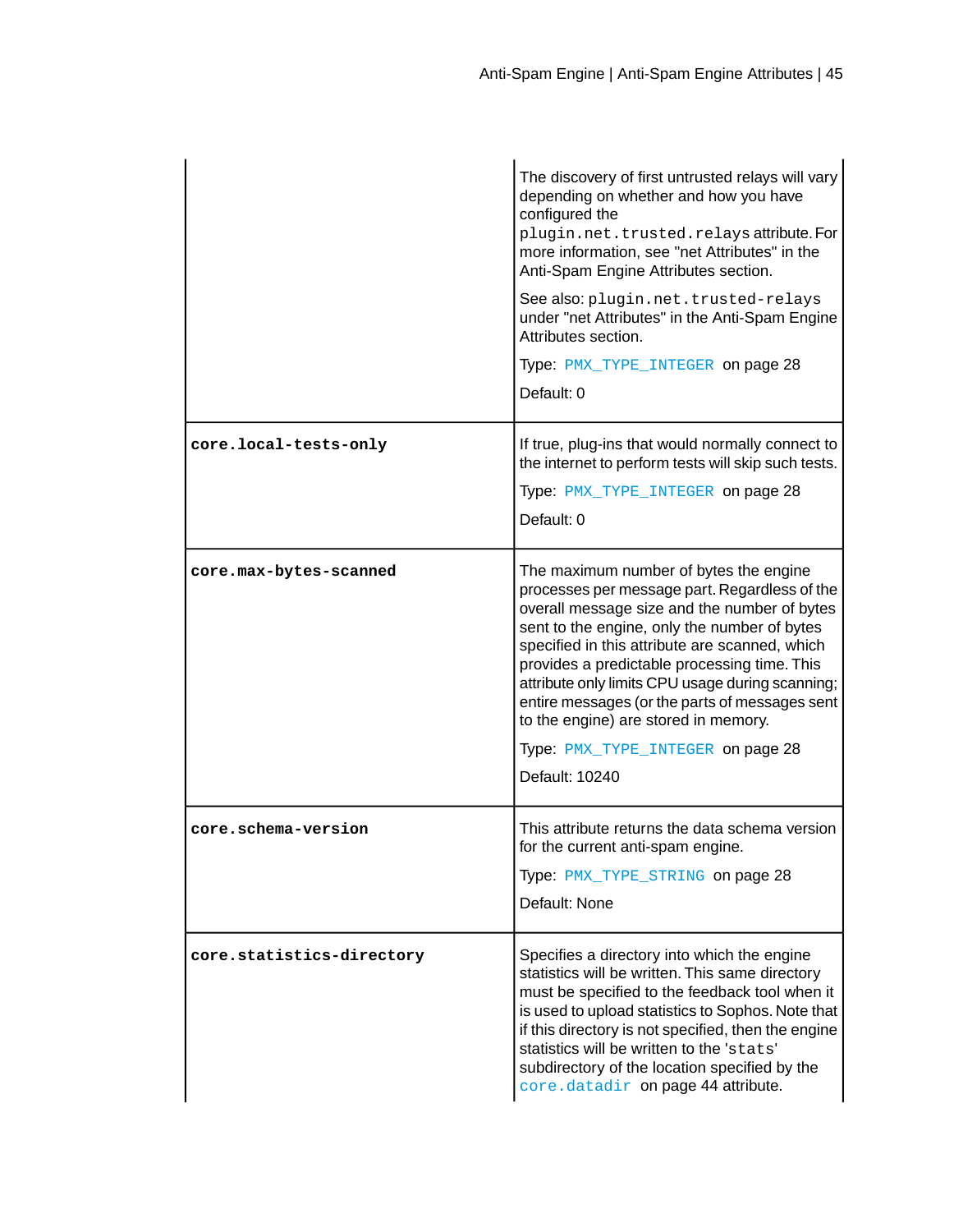|                | Type: PMX_TYPE_STRING on page 28<br>Default: none                                                                                                                                                                                                                                                                                                                                            |
|----------------|----------------------------------------------------------------------------------------------------------------------------------------------------------------------------------------------------------------------------------------------------------------------------------------------------------------------------------------------------------------------------------------------|
| core.stop-scan | If true, the engine stops scanning once a<br>message is definitively determined to be either<br>spam or not spam (that is, has a very high<br>positive or negative spam score). The resulting<br>cumulative spam score may differ from the<br>results of a full scan. Excluded rules will not<br>appear in anti-spam reports and headers.<br>Type: PMX_TYPE_INTEGER on page 28<br>Default: 0 |
| core.version   | This attribute returns the version of the current<br>anti-spam engine.<br>Type: PMX_TYPE_STRING on page 28<br>Default: None                                                                                                                                                                                                                                                                  |

### <span id="page-45-0"></span>5.2 "net" Attributes

<span id="page-45-1"></span>

| plugin.net.internal-hosts | A PMX_TYPE_HASH on page 28 object used<br>by the "net" plugin to exempt internal hosts from<br>network-based tests. Hosts in the IANA<br>unroutables are always exempted:                                                                            |
|---------------------------|------------------------------------------------------------------------------------------------------------------------------------------------------------------------------------------------------------------------------------------------------|
|                           | 10.0.0.0/8<br>127.0.0.0/8<br>172.16.0.0/12<br>192.168.0.0/16                                                                                                                                                                                         |
|                           | If hosts in other domains should be considered<br>"internal", they should be added to this hash.                                                                                                                                                     |
|                           | Type: PMX_TYPE_HASH on page 28                                                                                                                                                                                                                       |
|                           | Default: none                                                                                                                                                                                                                                        |
| plugin.net.trusted-relays | A PMX_TYPE_HASH on page 28 object used<br>by the "net" plug-in to skip over certain relays<br>in the 'Received' header chain as it tries to<br>find the first external relay. Certain network tests<br>must only be run on the first external relay. |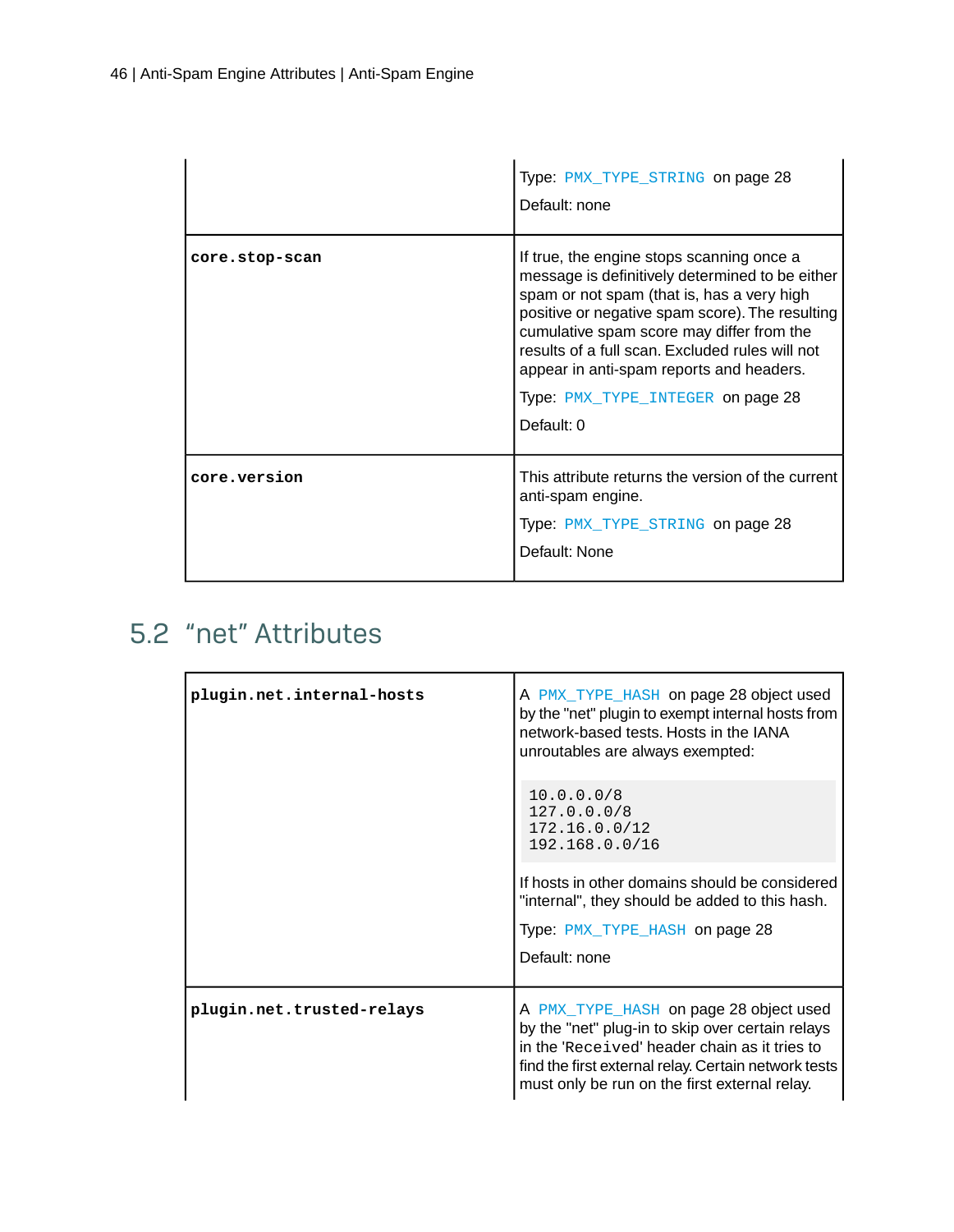|                        | If this attribute is not provided, the "net" plug-in<br>assumes that the first external IP address is the<br>relay.<br>See also: PMX_EV_FUR under "Event Codes"<br>in the Anti-Spam Engine Reference section,<br>and core.event.fur under "Core Attributes"<br>in the Anti-Spam Engine Attributes section.<br>Type: PMX_TYPE_HASH on page 28<br>Default: none                                                                                 |
|------------------------|-----------------------------------------------------------------------------------------------------------------------------------------------------------------------------------------------------------------------------------------------------------------------------------------------------------------------------------------------------------------------------------------------------------------------------------------------|
| plugin.net.dns-servers | Specifies the default DNS servers. If no default<br>DNS servers are specified in the<br>plugin.net.dns-serversattribute, the net<br>plug-in obtains the system DNS servers from<br>the Windows registry. On UNIX systems, the<br>DNS servers are referenced from<br>/etc/resolv.conf if they're not provided<br>with this attribute.<br>Type: PMX_TYPE_STRING on page 28<br>Default: takes the DNS server settings from the<br>system default |
| plugin.net.dns-timeout | The maximum number of seconds to wait for a<br>DNS reply.<br>Note: For backwards compatibility reasons, if<br>plugin.net.dns-timeout is not set, the<br>attribute plugin.re.dns-timeout is used.<br>Type: PMX_TYPE_INTEGER on page 28<br>Default: 2                                                                                                                                                                                           |
| plugin.net.dns-retry   | The number of times to retry a failed DNS<br>lookup.<br>Note: For backwards compatibility reasons, if<br>plugin.net.dns-retry is not set, the<br>attribute plugin.re.dns-retry is used.<br>Type: PMX_TYPE_INTEGER on page 28<br>Default: 2                                                                                                                                                                                                    |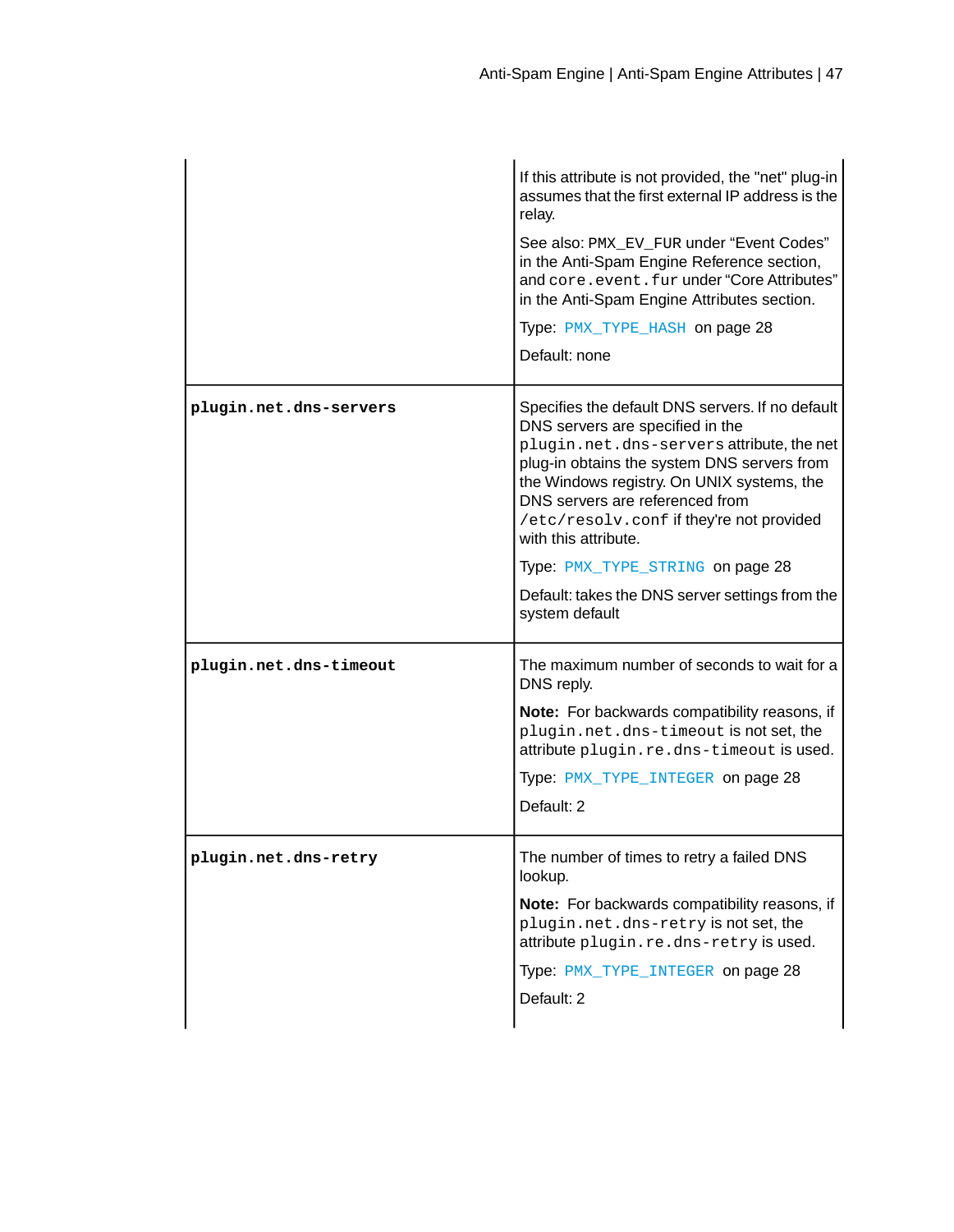| plugin.net.skip-dns-checks | If set to 1, this disables all tests using DNS.   |
|----------------------------|---------------------------------------------------|
|                            | Note: It is not recommended to skip DNS<br>checks |
|                            | Type: PMX_TYPE_INTEGER on page 28                 |
|                            | Default: 0                                        |
|                            |                                                   |

### <span id="page-47-0"></span>5.3 "dnsbl" Attribute

| plugin.dnsbl.relay-tests-only | If set to 1, this disables DNSBL tests for all IP<br>addresses except the first external relay.                                                                                                      |
|-------------------------------|------------------------------------------------------------------------------------------------------------------------------------------------------------------------------------------------------|
|                               | Type: PMX_TYPE_INTEGER on page 28                                                                                                                                                                    |
|                               | Default: 0                                                                                                                                                                                           |
|                               | <b>Note:</b> This option is disabled by default,<br>because it requires that either (a) there are no<br>trusted relays; or (b) that the<br>plugin.net.trusted-relays on page 46<br>attribute is set. |
| plugin.dnsbl.skip-rbl-tests   | If set to 1, this disables all tests using DNS.                                                                                                                                                      |
|                               | Type: PMX_TYPE_INTEGER on page 28                                                                                                                                                                    |
|                               | Default: 0                                                                                                                                                                                           |
|                               | <b>Note:</b> It is not recommended to skip RBL<br>checks.                                                                                                                                            |

### <span id="page-47-1"></span>5.4 SXL Attributes

| plugin.sxl.enable      | Controls whether the SXL functionality is<br>enabled or disabled. This attribute may be used<br>to test SXL before it is generally enabled.<br>Type: PMX_TYPE_INTEGER on page 28<br>Default: none |
|------------------------|---------------------------------------------------------------------------------------------------------------------------------------------------------------------------------------------------|
| plugin.sxl.hashed-uris | Prevents the anti-spam engine from making<br>DNS queries on actual URIs; instead they will<br>first be hashed. The disadvantage is that                                                           |